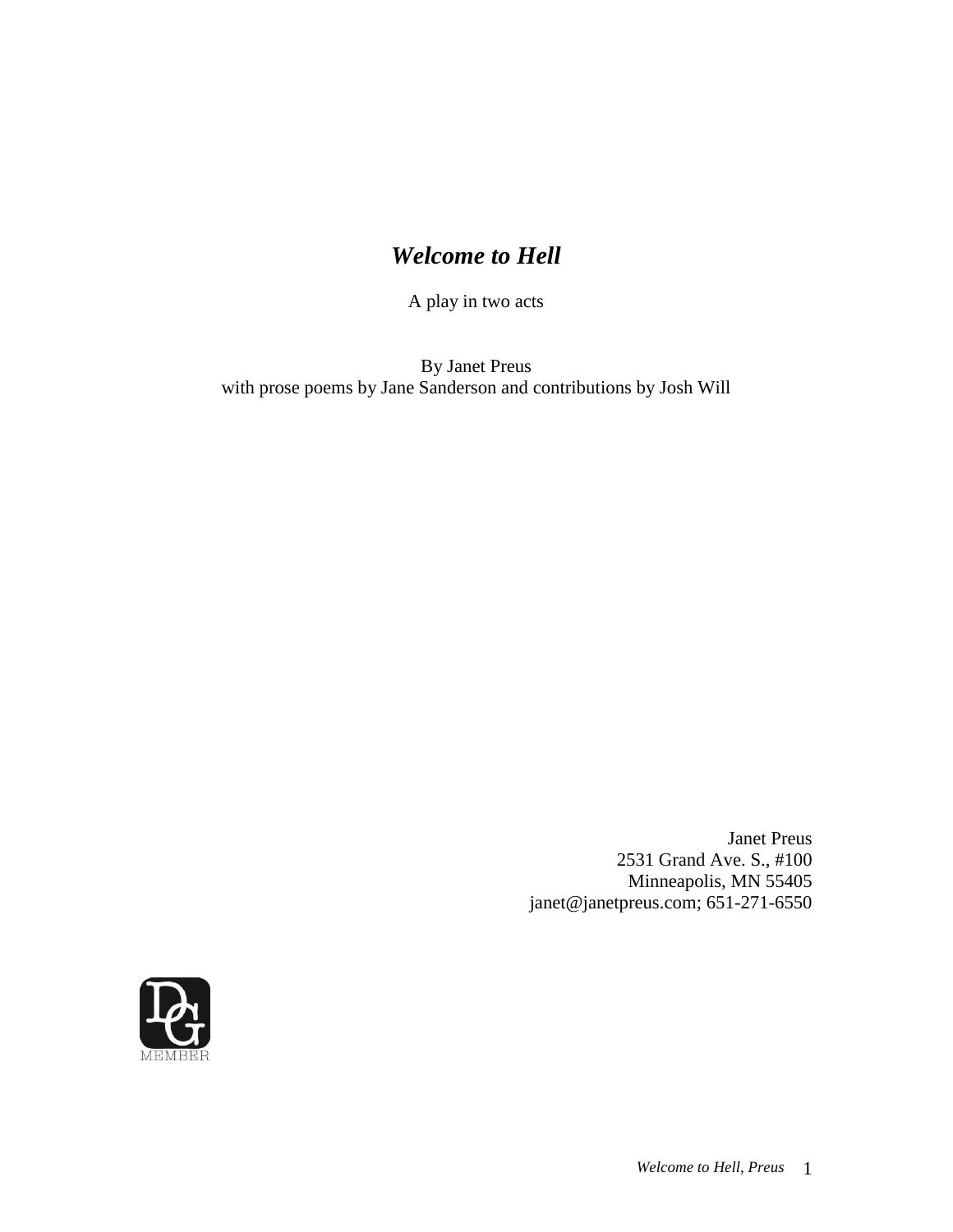# **CHARACTERS**

- SHE A smart, attractive, professional, fifty-something woman. She appears younger. Was in a relationship with HE for a long time.
- HE The same approximate age and also a professional. Although he's an abusive personality, he is often charming and can be quite likeable, if he chooses to be.

# THE VOICES:

The voices should provide darkly comic relief, especially the Telephone Voice of Hell. These can be played audio recordings, video recordings, or live, but they do not participate physically in the action.

TELEPHONE VOICE of HELL: female and obnoxiously soothing. A VOICE ABOUT THE MONSTER: male or female DR. MORRISON: male, patronizing, a psychiatrist JUDGE: male, gruff, older ANOTHER VOICE: male or female THE OTHER WOMAN RALPH: a therapist, upbeat and cheerful A PSYCHOLOGIST: male or female TELEPHONE VOICE (DOUG): male, doesn't care about his job

# SETTING

Hell, the present

At rise, it appears to be cell-like spaces, sparsely furnished, if at all, and indistinguishable in time or space. There are boxes piled up, filled with things that belong to "He."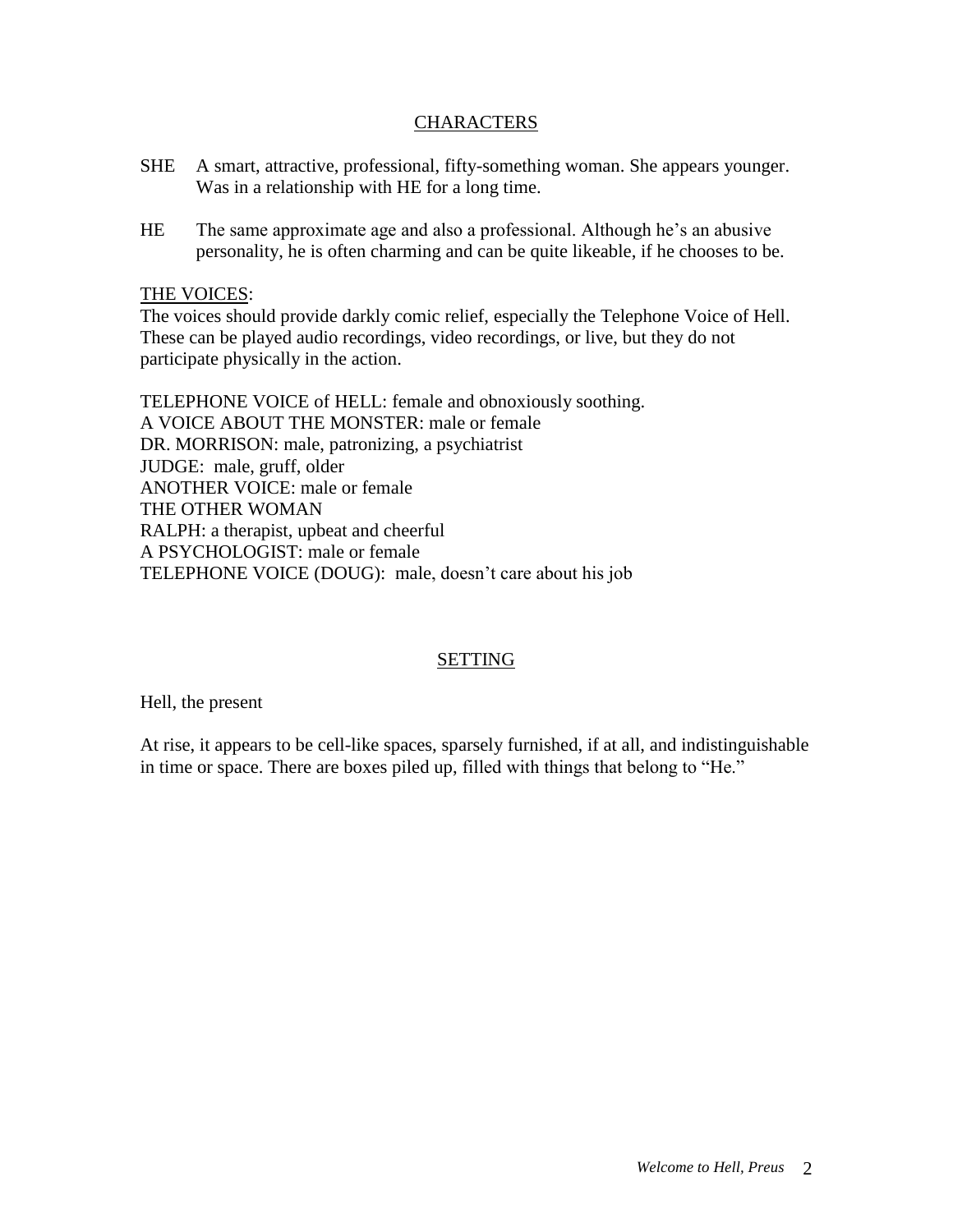# Act I.

Lights dim up on half the stage to reveal SHE on her phone. HE remains in shadow and SHE doesn't know he's there.

#### SHE

(Laughing)

That's hilarious! Oh, I love that! Oh, yeah. … that's good. Yeah … ok … (Laughing, she can't seem to stop.) Yeah ... I'll see you around six, then. Perfect. Is David coming? ... Fine with me. Ok,

sure. Oh, man, that cracks me up! Well, of course David is welcome. He's the only guy I know who's fine with the three of us. … Geez, it's just a hamburger.

(Phone rings)

Hold on a sec …

(She answers)

Hello?

(SHE interrupts the voice, apparently because she doesn't hear it. The audience hears slightly better than SHE would appear to. It continues as if SHE isn't speaking.)

#### TELEPHONE VOICE SHE

Welcome to Hell. Please choose from Hello? ... I'm sorry, I can't hear you. the following options. To speak to the … Hello? … I can barely hear/see person with whom you would least like you. to spend eternity, press 1. To speak to a customer service representative, press 2. To return to the main menu-

# (SHE returns to her call with Gail.)

That was weird. I could sort of hear/see something, but I have no idea who. So, anyway, thanks a lot for calling. Yeah, ok. … see you …

(The call has been cut off.)

Gail? … Oh, good grief!

She waits two beats, it rings again and she presumes it's Gail calling back. She answers. The voice is slightly louder this time, but she still thinks it's nothing.

#### TELEPHONE VOICE

Welcome to Hell. Please choose from the following options.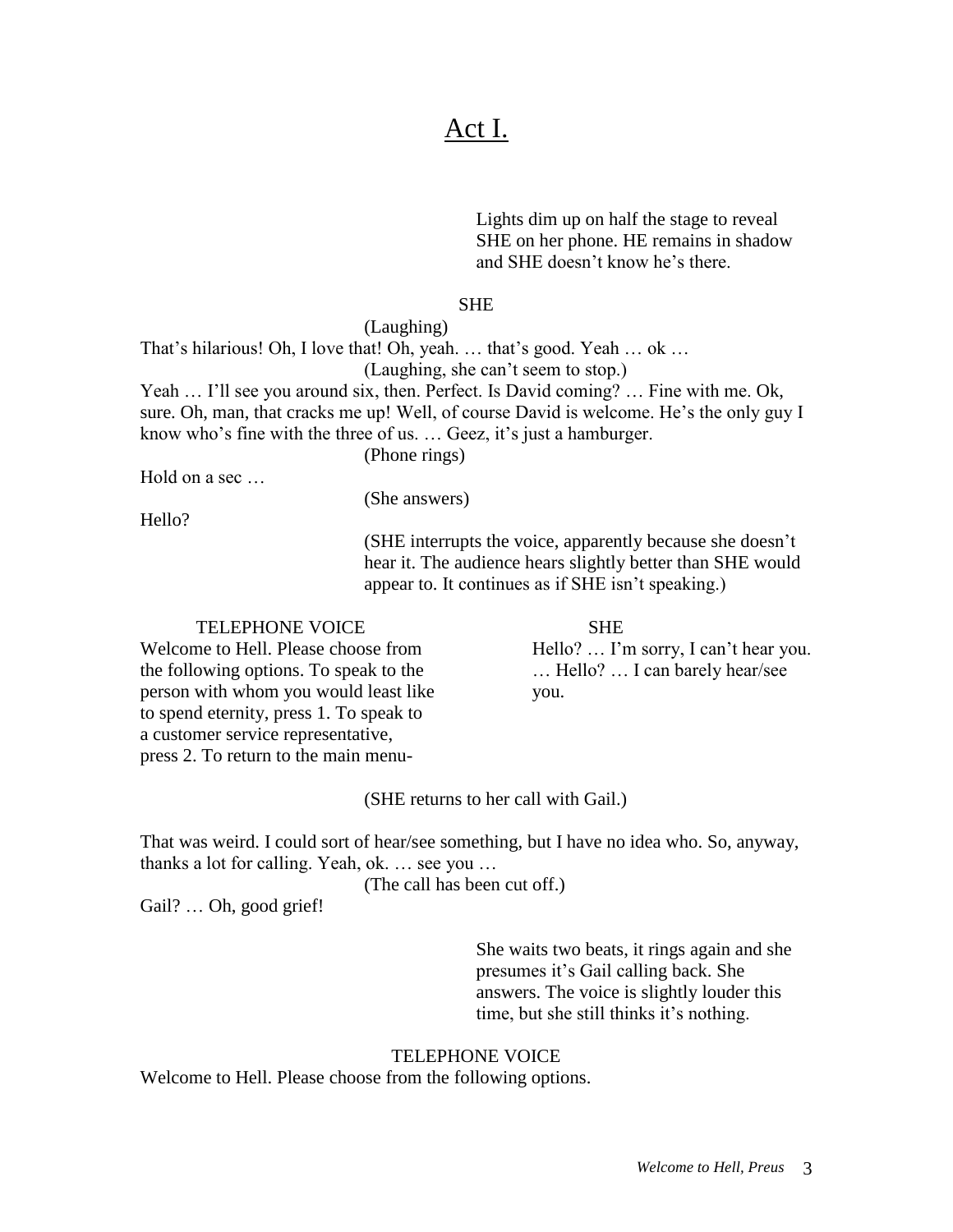(SHE looks at her phone to see who called and clearly doesn't recognize the number.)

I can't hear you. … You sound really, really far away.

# TELEPHONE VOICE

To speak to the person with whom you would least like to spend eternity, press 1. To speak to a customer service representative, press 2. To return to the main menu, press 3.

**SHE** 

She gives up and hangs up on the call. She may pull out a lipstick and apply some, run her fingers through her hair, straighten her jacket, or may change an article of clothing (something casual), fixing up as if getting ready to go somewhere. Her phone rings again. This time before she answers, the voice starts speaking. She hears it vaguely, as if there's a radio playing faintly in the room, and then (at last) clearly.

# TELEPHONE VOICE

Welcome to Hell. Please choose from the following options. To speak to the person with whom you would least like to spend eternity, press 1. To speak to a customer service representative, press 2. To return to the main menu press 3.

(She presses 3.)

Invalid entry. To speak to the person with whom you would least like to spend eternity, press 1. To speak to a customer service representative, press 2. To return to the main menu, press 3.

(She presses 3.)

Welcome to Hell. Please choose from the following options. To speak to the person with whom you would least like to spend eternity...

> She hangs up. She thinks. Her phone rings again. She lets it ring, but finally can't resist answering it.

# SHE

Hello? Gail? Oh, my gosh! What time is it? … It is?

# Hello?

Sorry!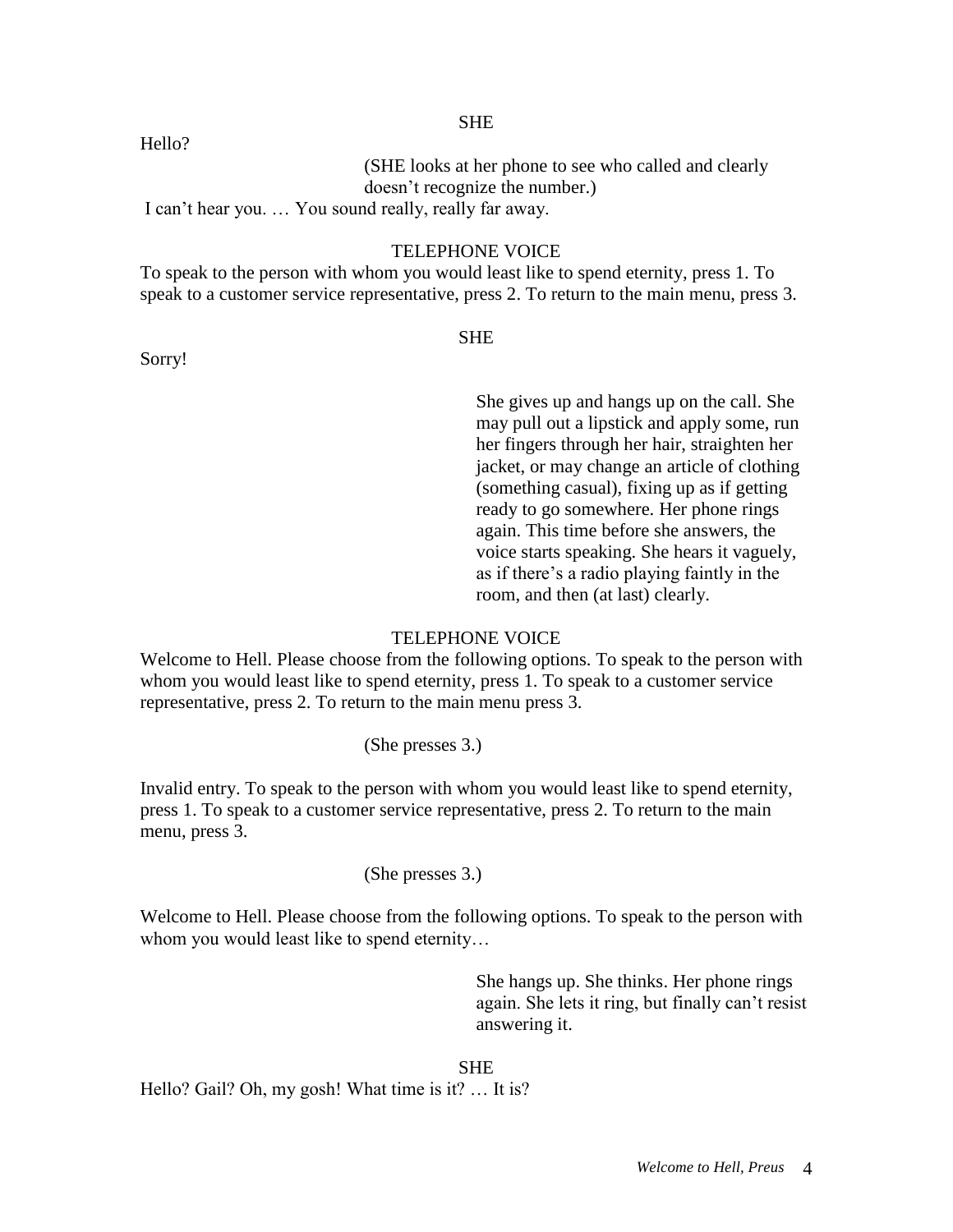(Pause while Gail talks.)

Yeah, I'm fine! Sure! Wait! Wait! David will call you back! My phone is acting so weird. (The phone goes dead.)

Gail … Gail?

(She slams it down. A few seconds pass, she hears nothing, and it rings again. She answers immediately. She is unnerved.

Gail?

#### TELEPHONE VOICE

Welcome to Hell. Please choose….

#### SHE

(She ends the call. It rings immediately; it's Gail.)

Hi! I'm so glad you called back!

(She laughs.)

I know, I just talked to you, but … no, no, I'm fine. Yeah, no, I'm fine. Really. I'm good. … Yeah. Really. No, no, I'm not with him. Nope. I'm just fine. … Gail? Gail, no, wait! Can you hear/see me now? I can't hear/see you anymore. Ok, I can hear you, now. Oh, thank God! Yes, I'm ok. Really. Thank you so much for putting up with me! I don't know what I'd do without you! I always feel so much better after I talk to you.

(Laughing)

Well, except this phone call! ... Gail? ... Gail?

(To herself)

Oh, no. Not again.

# TELEPHONE VOICE

(Audible, but not exactly clear. The audience, however, must hear this, even if she is not so sure.) Welcome to Hell. Please choose, or you're going to run out of options.

**SHE** 

What is the matter with this phone!! I hate Verizon!

**HE** 

There's nothing wrong with the phone, girly girl, but you're a mess.

#### SHE

(She doesn't yet realize that he's there.)

What?

#### HE

Seriously. You are a wreck. Can't stick with anything for shit. You always say you're going to do something, buuut …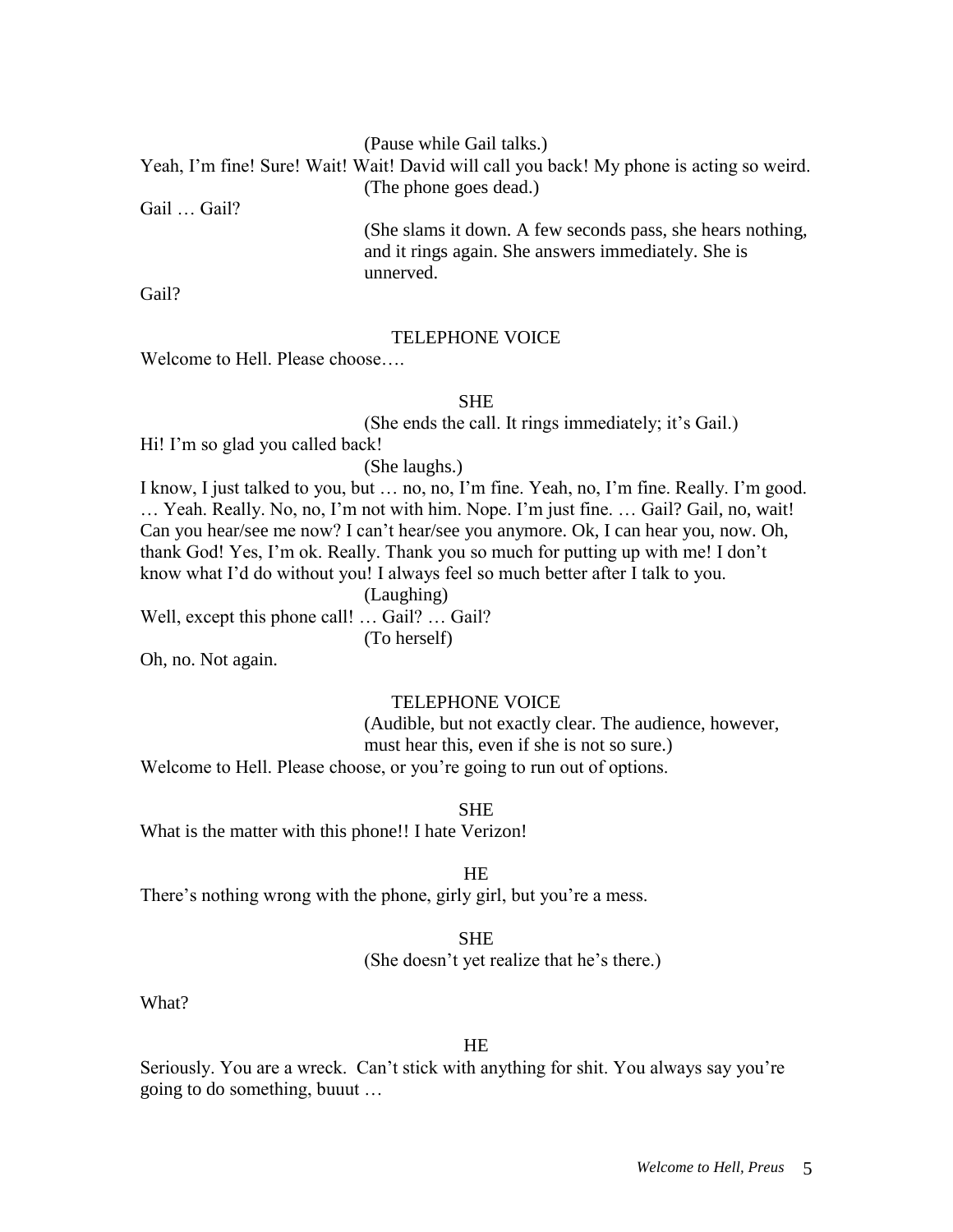| <b>SHE</b>                                                                                                                         |
|------------------------------------------------------------------------------------------------------------------------------------|
| God almighty, this is insane. He can't be here. And where  am I? Well, I'm ok. I'm<br>ok. I'm fine. I can figure this out.         |
| (pause)<br>It just doesn't make sense But I'll figure it out. I'm ok. I'll figure it out.<br>(Pause.)                              |
| What if he is here? Oh, God, why do I feel like I wanna throw up. Oh, shit                                                         |
| <b>TELEPHONE VOICE</b><br>Welcome to Hell. Please choose from the following options.                                               |
| Lights dim up on the other half of the stage.<br>She looks at her phone. She's rattled.                                            |
| HE<br>I'll be damned. Look who's here.                                                                                             |
| <b>SHE</b><br>How did you get my cell number?                                                                                      |
| HE<br>I pressed "1".                                                                                                               |
| <b>SHE</b><br>Very funny.                                                                                                          |
| HE<br>It worked. What are you doing here anyway? Really, I'm surprised.                                                            |
| <b>SHE</b><br>What am $I$ doing here? What about you?  Wait a minute  It didn't even ring.                                         |
| HE<br>Welcome to Hell!                                                                                                             |
| <b>SHE</b><br>Is that where we are. What is this, anyway? How long have you been here?                                             |
| <b>HE</b><br>I don't know. One day's like the next - until you showed up. Figured you would,<br>(Under his breath)<br>Crazy bitch. |
| <b>SHE</b><br>You've been drinking.                                                                                                |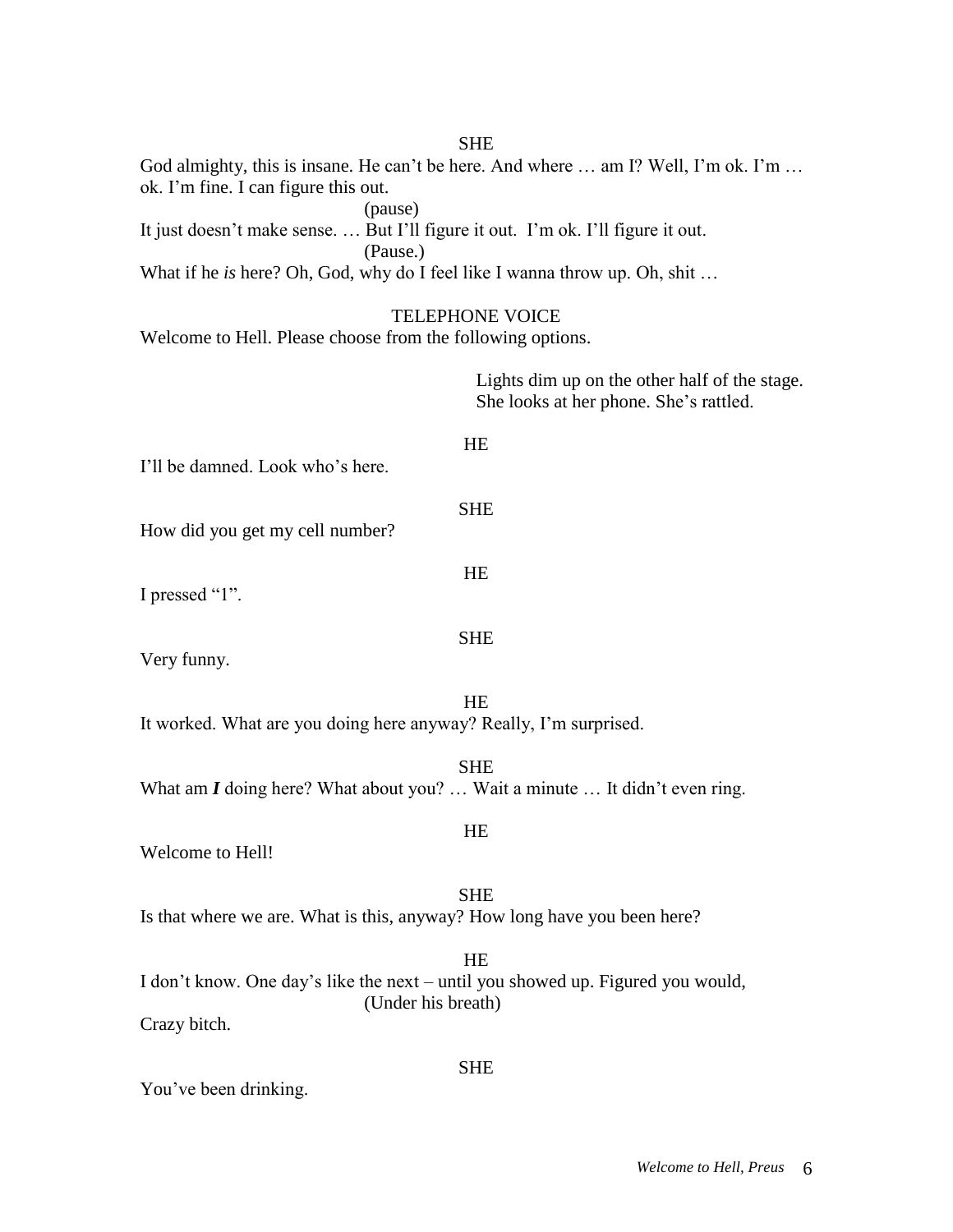**HE** 

There you go already. You just got here!

SHE

You have. …

I'm sorry.

**HE** 

You have such a problem if I have a drink.

SHE I'm sorry! Never mind! What … What's going on? … How did you get here?

(Pause)

**HE** 

Now, that's a much larger question.

SHE

Well, we can't stay here. I have to get you out of here.

HE

Now, where did that come from?

SHE (Referring to the boxes)

What's all this stuff? Is this your stuff?

**HE** 

Yeah, it's mine.

SHE

What, are you staying? ... Can we talk about what's going on here? I mean, it's been a while. Years? I think it's been years. How long has it been? God! Yeah, we should talk.

> (It's important to make it clear that one of the actors playing He is not the monster. They are both "He.")

> > HE

Go ahead and talk. I got this monster around here and he loves that. Word food. You know... "We need to talk"... "I really need to talk." Mmmmm. Monster hungry.

Lights dim on her.

# A VOICE ABOUT THE MONSTER

Excuse me… excuse me.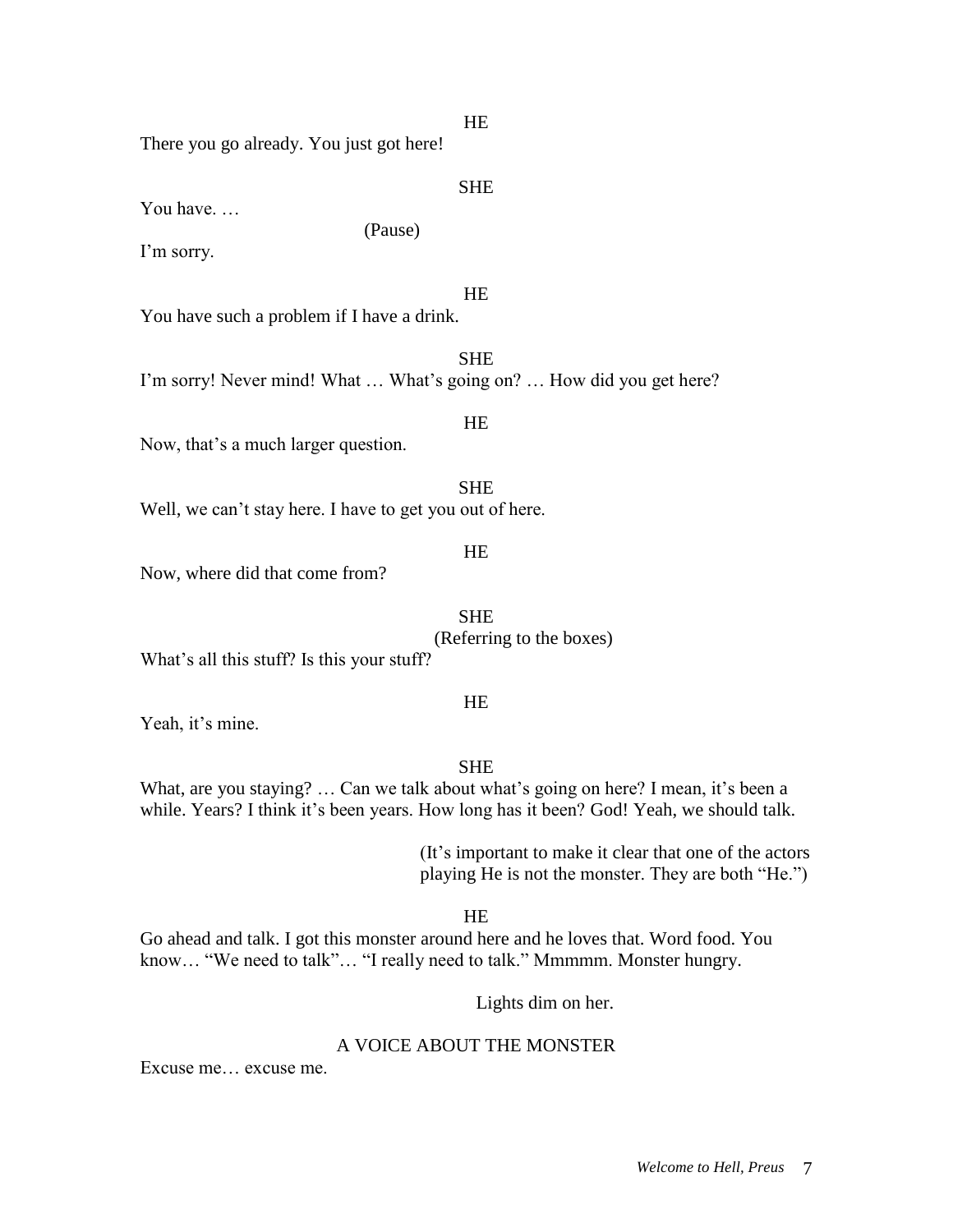# HE

You want me?

# A VOICE ABOUT THE MONSTER

Yes. There's a monster here who says he's yours. (beat) Do you have a monster?

# **HE**

Well, uh … What does he look like?

# A VOICE ABOUT THE MONSTER

Like you, actually.

# HE

What does he want?

# A VOICE ABOUT THE MONSTER

He said he has a lot of horrible feelings about you. (beat) He needs to know where you want him to put them.

#### HE

He knows where to put them.

(He looks at her.)

He knows.

**SHE** 

I've been here before, haven't I. (beat) Could we talk about it?

# **HE**

Go ahead! Talk away! Talk, talk, talk!

# SHE

(She hesitates and then takes out a newspaper clipping.) Don't you want to talk about things? Please, I'll listen.

# HE I thought *you* wanted to talk. SHE Not to myself! HE Well, which is it? SHE

I want to show you something I found.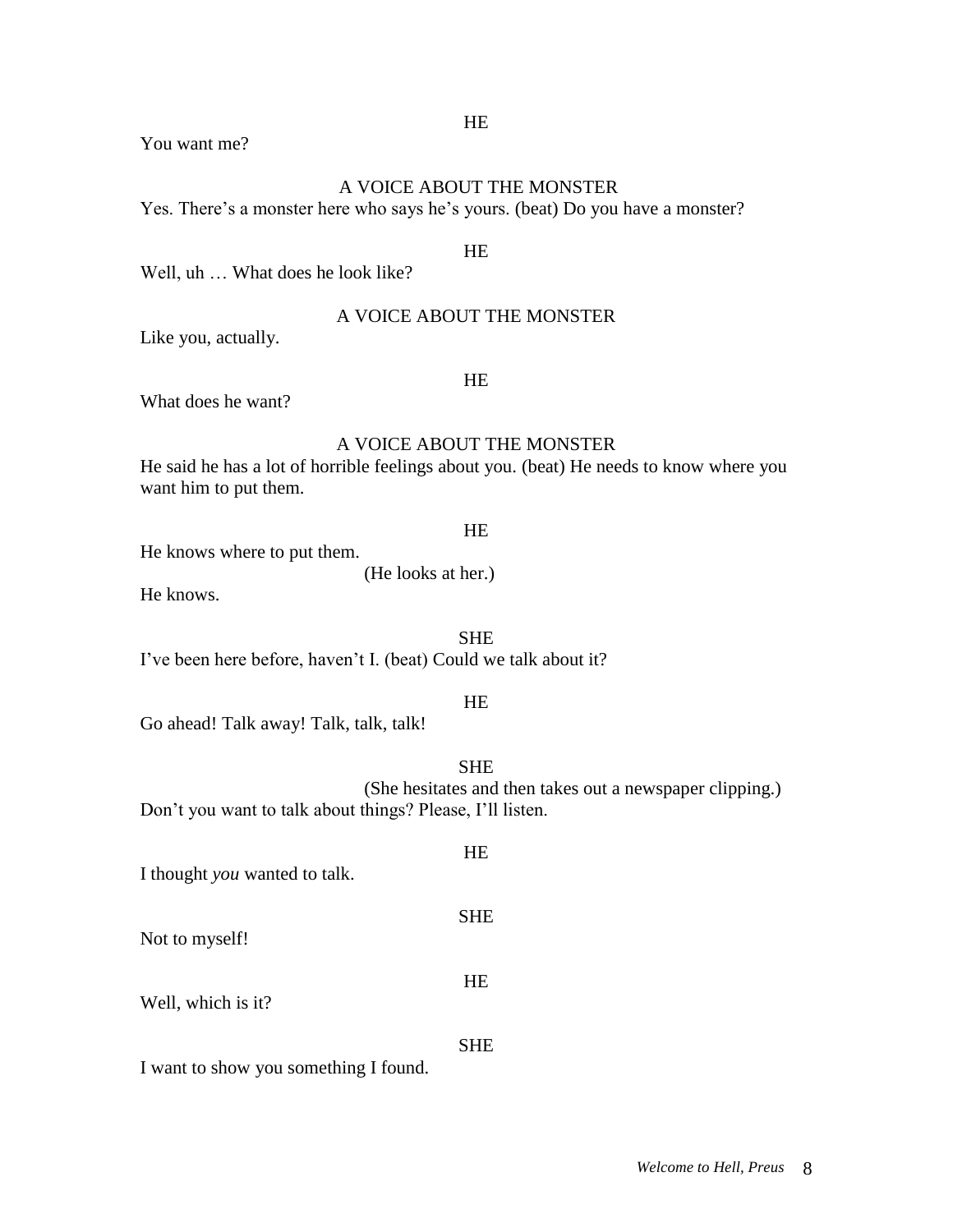She hands him the clipping, and he glances at it.

| <b>HE</b>                                                                           |                                                                                                                                                                    |  |  |
|-------------------------------------------------------------------------------------|--------------------------------------------------------------------------------------------------------------------------------------------------------------------|--|--|
|                                                                                     | This is her idea of starting a "meaningful conversation." Good god.                                                                                                |  |  |
|                                                                                     | (He unfolds it and speaks to the audience. Shawn looks                                                                                                             |  |  |
|                                                                                     | over James' shoulder to read it.)                                                                                                                                  |  |  |
|                                                                                     | She's had this a long time. Who reads newspapers anymore?                                                                                                          |  |  |
|                                                                                     | (referring to the news clipping)                                                                                                                                   |  |  |
| Never mind that she's dead.                                                         |                                                                                                                                                                    |  |  |
|                                                                                     | (Reading)                                                                                                                                                          |  |  |
| The warning signs of an abusive personality by none other than Ann Landers herself. |                                                                                                                                                                    |  |  |
|                                                                                     | Some of you might be old enough to remember Ann Landers. Or you can Google her.<br>You can find anything on the Internet. Even here. Number One: "A push for quick |  |  |
| involvement." Nah.                                                                  |                                                                                                                                                                    |  |  |
|                                                                                     | (He scratches if off the list.)                                                                                                                                    |  |  |
|                                                                                     | Number Two: "Jealousy." Na I don't know. Number Three: "Controlling." I thought                                                                                    |  |  |
|                                                                                     | they were all that one. Number Four: "Unrealistic expectations." She's the one with                                                                                |  |  |
| unrealistic expectations.                                                           |                                                                                                                                                                    |  |  |
|                                                                                     | (He mumbles his way through.)                                                                                                                                      |  |  |
|                                                                                     | "Makes everyone else responsible for his feelings ya-da, ya-da, ya-da "Verbal                                                                                      |  |  |
| abuse". Oh, good grief! At least I didn't beat her!                                 |                                                                                                                                                                    |  |  |
|                                                                                     |                                                                                                                                                                    |  |  |
|                                                                                     | (She dials his phone, it rings and he answers.)                                                                                                                    |  |  |
| What!                                                                               |                                                                                                                                                                    |  |  |
|                                                                                     | (She hangs up. He looks at the number and then at her.)                                                                                                            |  |  |
|                                                                                     | <b>SHE</b>                                                                                                                                                         |  |  |
| Can we talk about this  please?                                                     |                                                                                                                                                                    |  |  |
|                                                                                     |                                                                                                                                                                    |  |  |
|                                                                                     | <b>HE</b>                                                                                                                                                          |  |  |
| The phone service here sucks. You learn to live with it.                            |                                                                                                                                                                    |  |  |
|                                                                                     |                                                                                                                                                                    |  |  |
|                                                                                     | <b>SHE</b>                                                                                                                                                         |  |  |
| I didn't mean that.                                                                 |                                                                                                                                                                    |  |  |
|                                                                                     |                                                                                                                                                                    |  |  |
|                                                                                     | HE                                                                                                                                                                 |  |  |
| Ok, what is it this time, then?                                                     |                                                                                                                                                                    |  |  |
|                                                                                     |                                                                                                                                                                    |  |  |
| Last night  I think it was  last night?                                             | <b>SHE</b>                                                                                                                                                         |  |  |
|                                                                                     |                                                                                                                                                                    |  |  |
|                                                                                     | HE                                                                                                                                                                 |  |  |
| You can't keep anything straight.                                                   |                                                                                                                                                                    |  |  |
|                                                                                     |                                                                                                                                                                    |  |  |
|                                                                                     | <b>SHE</b>                                                                                                                                                         |  |  |
|                                                                                     | You were like, crazed. Do you know that? You stood outside the bedroom door and just                                                                               |  |  |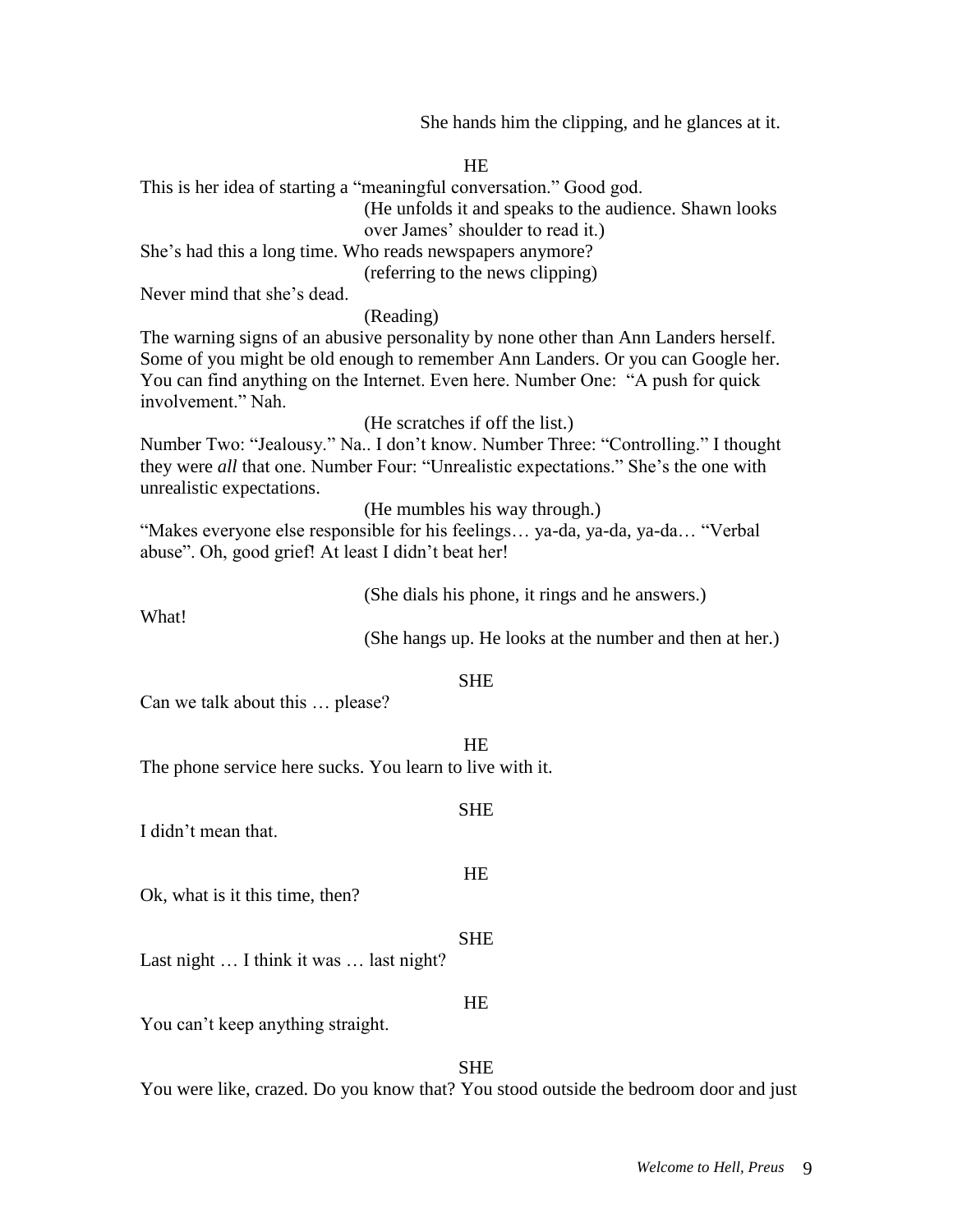| HE<br>Yeah. Sorry about that. No, really, you're right. I'm going to do something about it. Just,<br>let me handle it. |
|------------------------------------------------------------------------------------------------------------------------|
| <b>SHE</b><br>Yeah, you should've handled it instead of punching a hole in it.                                         |
| HE<br>What?                                                                                                            |
| <b>SHE</b><br>The door. You should have used the handle if you wanted to get in. It was a joke.                        |
| HE<br>Well, it's not funny.                                                                                            |
| <b>SHE</b><br>It was kind of funny.                                                                                    |
| <b>HE</b><br>You think it's funny that you got me so angry that I would hit something?                                 |
| <b>SHE</b><br>Are you saying it's my fault?                                                                            |
| HE<br>Well, I don't just blow up for no reason.                                                                        |
| <b>SHE</b><br>Actually                                                                                                 |
| HE<br>Great! So, I'm the one to blame.                                                                                 |
| <b>SHE</b><br>No, I'm sorry. It was a dumb joke.                                                                       |
| HE<br>No, a dumb joke is "A guy walks into a bar. Second guy uses the door." Yours was just<br>stupid.                 |
| <b>SHE</b>                                                                                                             |

screamed. Do you even know that you did that? (beat) You put your fist through the

door!

I don't want to argue about this.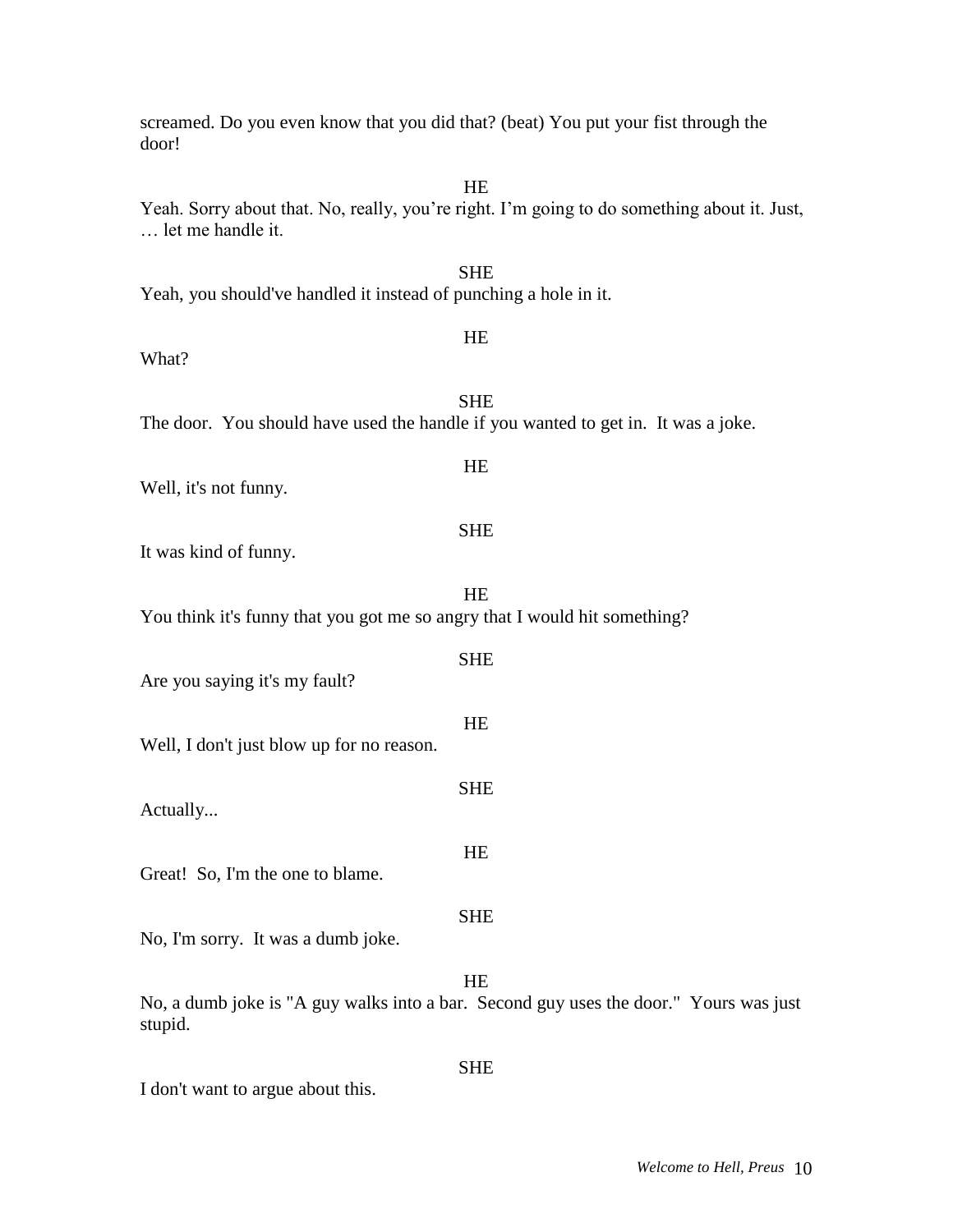Too late.

# **SHE**

Fine. I think you have a problem, and you need help! I'll help. I'll come back and go through all of it with you-

# **HE**

(No longer laid back, he turns on her.)

Oh, oh, yeah! You'll "help" Sure, you don't need help, do you, Miss Perfect? And you're always right!

#### SHE

It's not a matter of me being right. You just don't see-

#### **HE**

I don't "see?" That's it? Right. But you see – you see everything. The omniscient one! Just let it go! Can you ever let anything go! You push and push. It's just … sick!

# **SHE**

It's sick to want us to at least be decent to each other?

#### **HE**

Oh, now I'm not decent? Listen, missy, you listen to me! You don't know what you're talking about. There are rocks in my gut. Do you know what that feels like, Miss Perfect? Well, you tell me! You seem to know everything! But you don't really know everything, do you? In fact, you don't know anything about me! Nothing! THERE ARE ROCKS IN MY GUT! Do you know what that feels like, huh? Do you? No, you don't! You don't know! God! Miss Prissy Perfect BITCH! UNBELIEVABLE!

SHE

Never mind. Just … stop. We'll talk, maybe …never mind.

#### HE

No! You started this! Why do you do this? Huh? What's your problem? Oh, wait. You don't have any problems, because you're perfect.

#### SHE

I've never said I was perfect. Why do you say that?

#### HE

Where were you all day? Running around with all your little friends? What the hell are you doing, anyway? You know what? You're hopeless! Just embarrassing, that's what. I am embarrassed for you. I can't believe how stupid … Goddam idiotic. Really unbelievable.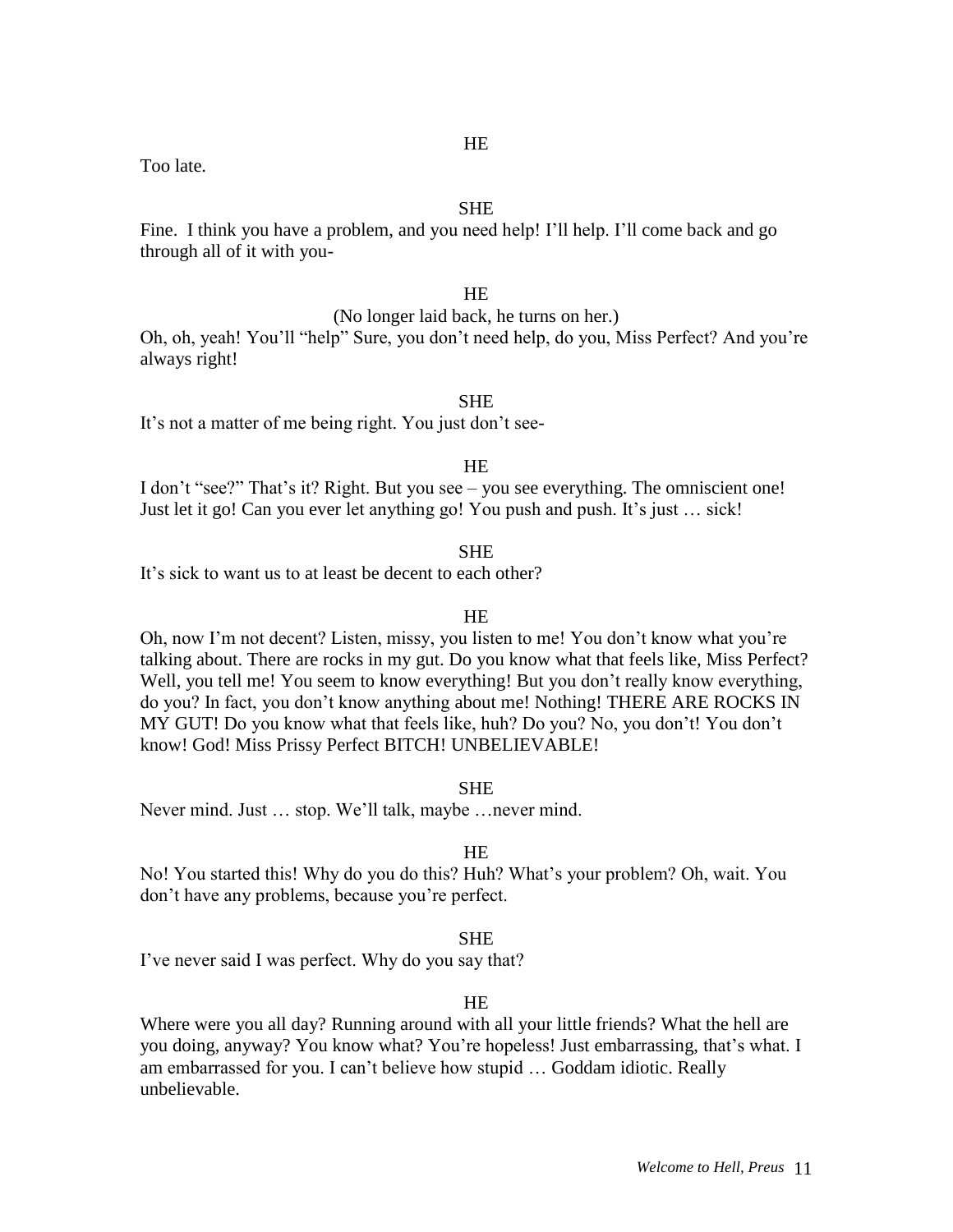Please! It's ok! I'm sorry! I don't understand everything, I know that-

#### HE

I do everything for you! Everything! You have a great house, don't have to work much; basically, you can do whatever you want … with your … friends. Why do I do all this? Why do you think I do all this for you?

(All what? She is confused about time and place.)

You have NO CLUE! Oh, hell.

(He opens a beer, then with a smirk …)

Miss Perfect.

# **SHE**

(The panic begins for her …)

It's just words, I know, but. … Maybe he's right. I should just let things go. Really. I am sort of a … Oh, god, oh, god.

(Major anxiety starts to grip her.)

Ohhhh, god. There it is! There's that … uh, uh, I don't know! Presence, or something. I can do this. I can. I'll just talk my way through it … Oh, god this … this … monster! It's like this … *thing* … over me. Can't it just GO? God! And where the hell *am* I?! (She's toughing her way through it with all the determination she can muster, but it's a major effort.)

Oh, I wish it was just tomorrow. … Tonight! The next MINUTE!

(hollering)

(Weaker)

I'm smothering! God! Go! Away!

Please … go away.

(Pause. She thinks and tries to regain her equilibrium.) I gotta go away. That's what. I need to get away.

HE

But she'll be back. She always comes back. She can't make it without me. So, this penguin walks into a bar.

#### **SHE**

Stop.

#### HE

And the penguin asks the bartender-

# SHE

I'm always having to make decisions even when I don't know what I should do.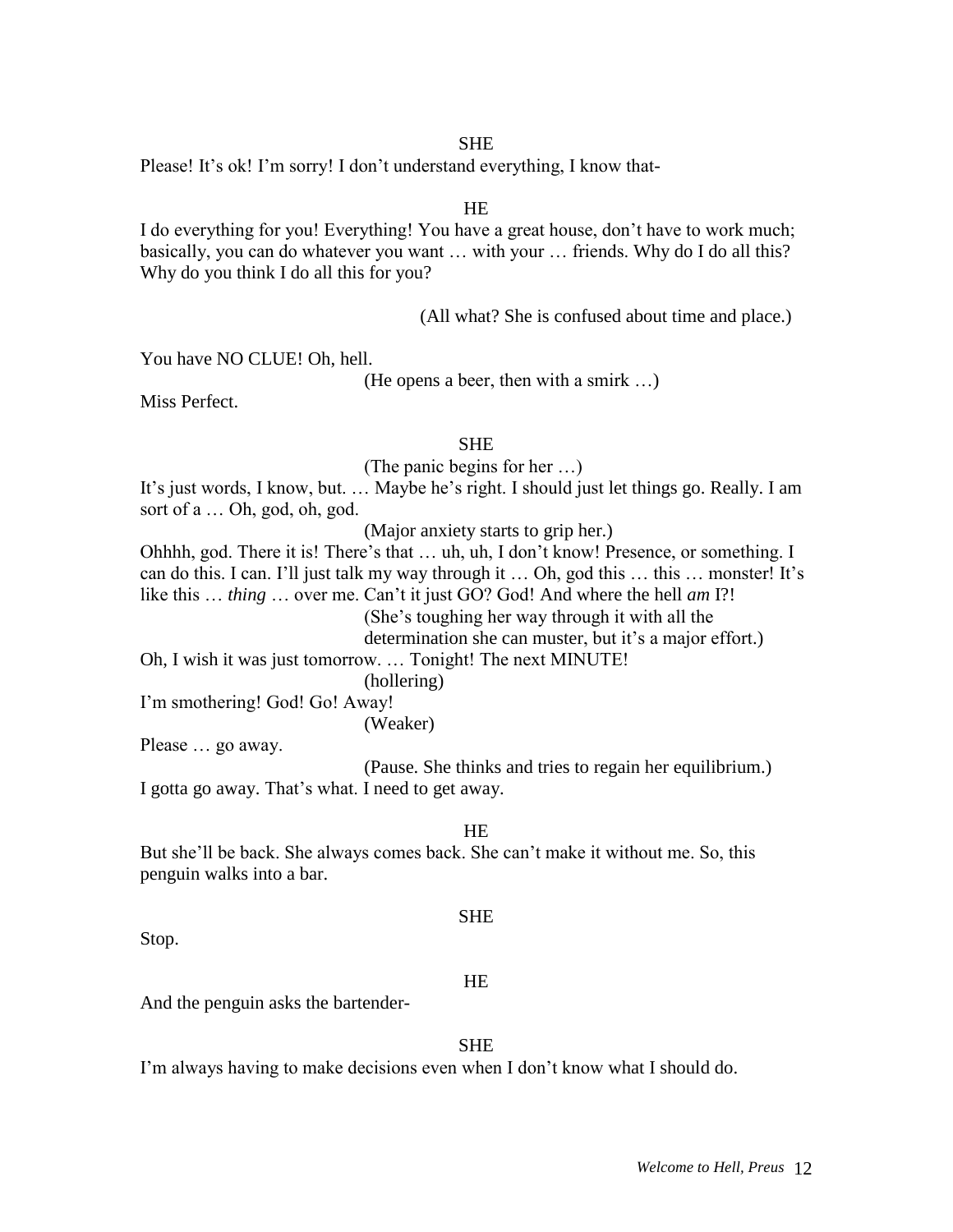**HE** 

That's for sure. Anyway, he asks the bartender, "Have you seen my dad?" Bartender says, "I don't know, what does he look like?"

# **SHE**

(About her own dilemma. She's not paying attention.)

I don't get it.

#### **HE**

See, it's a penguin and his dad would look like a-

#### SHE

Do you know what is the matter with you?

# **HE** No, but I bet you do. A chimpanzee walks into a bar. (This time she just looks at him and lets him continue.) The chimp orders a beer … You always say that.

**SHE** 

I didn't say anything. … Where were you? Where *are* you?

#### HE

Can you just drop it?

Can't you just tell me?

**HE** 

You make everything so damn complicated.

#### SHE

No, it's very simple.

# HE

Nothing's ever good enough for you. The perfect bitch.

#### **SHE**

Just come home when you say you're coming home. And please don't call me that. I really hate it.

# HE

SHE

(mocking tone)

Miss Perfect.

# SHE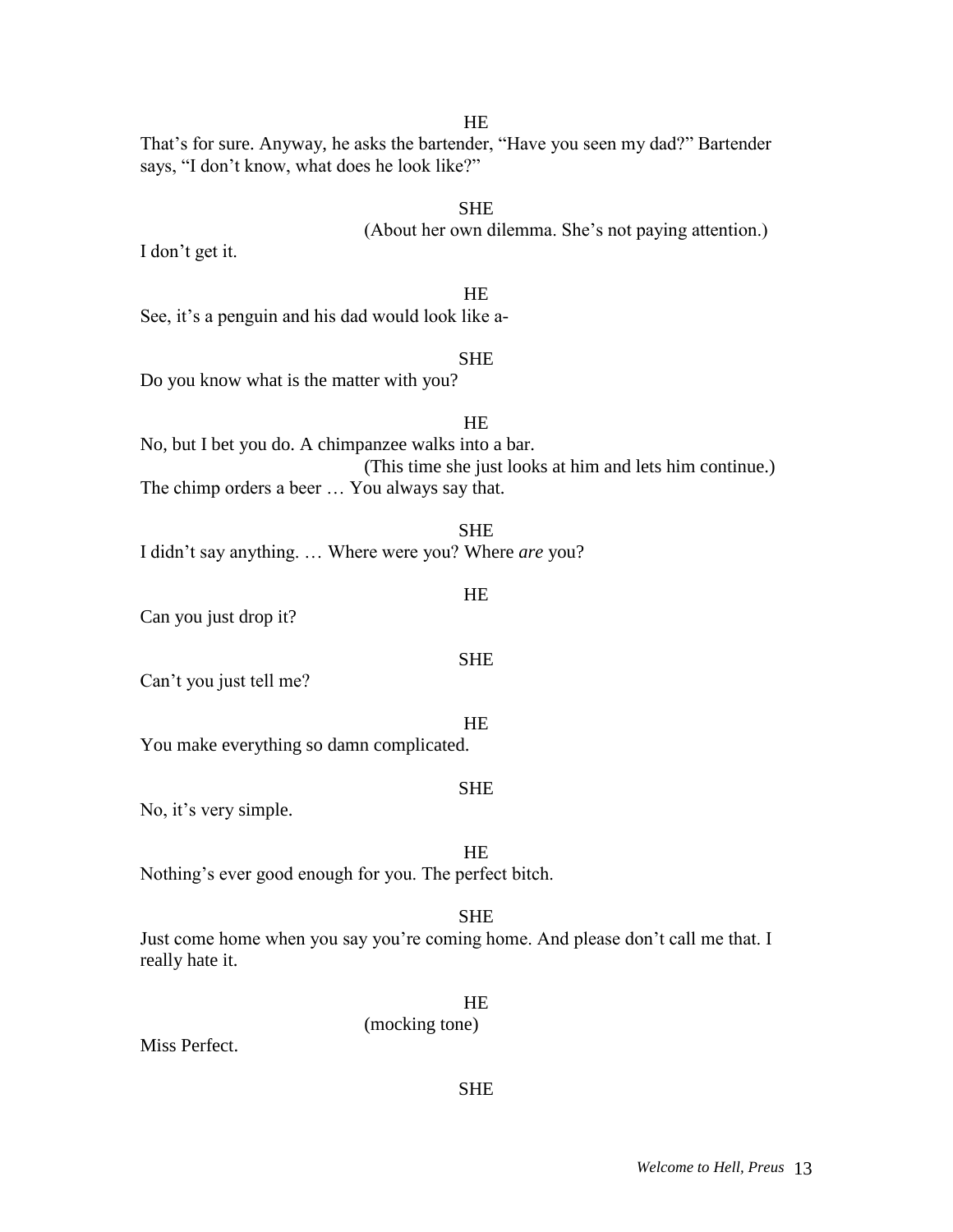| me endearing. My faults would be charming. That would be enough.                                     |  |  |
|------------------------------------------------------------------------------------------------------|--|--|
| HE<br>I want, I want. Enough Enough gobble, gobble. Num, num, num!                                   |  |  |
| <b>SHE</b><br>I feel like-                                                                           |  |  |
| HE<br>Oh, you and your goddam feelings! I have feelings, too! I'm just not going to say<br>anything. |  |  |
| <b>SHE</b><br>Promise?                                                                               |  |  |
| (Pause)<br>Aah! Heaven!                                                                              |  |  |
| The following dialog should be quick and light.<br>Neither should seem angry.                        |  |  |
| HE<br>(Taunting, sing-songy)<br>I'm still heeeere!                                                   |  |  |
| <b>SHE</b><br>That was three words.                                                                  |  |  |
| HE<br>I didn't promise.                                                                              |  |  |
| <b>SHE</b><br>Three more.                                                                            |  |  |
| HE<br>Give it up!                                                                                    |  |  |
| <b>SHE</b><br>Three again!                                                                           |  |  |
| HE<br>I'm amazed.                                                                                    |  |  |

I just want to get along. That would be enough. I want to feel safe. I want you to find

SHE How do you do, Amazed. I thought you were Obnoxious.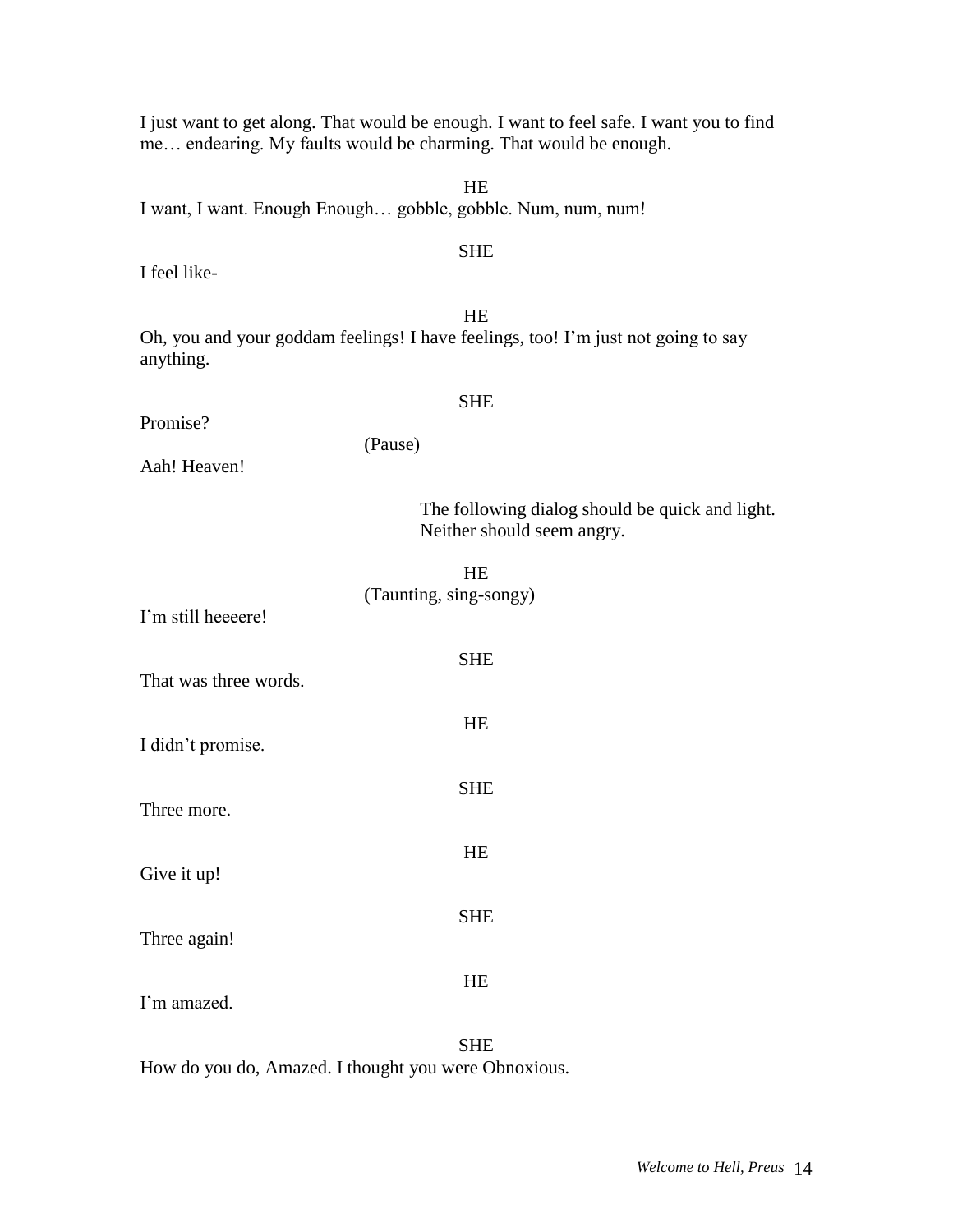# **HE**

We're just two trains running on different tracks. I need a beer. (A six-pack appears in his cell. No indication of who delivers it. He opens one and takes a drink.)

And that's about all I can say for this place.

# **SHE**

Oh. I'll take a bottle of Courvoisier.

(One diet coke appears.)

So that's how this works.

# HE

Life isn't fair. Hell isn't either.

Lights dim on him and up on her. Her phone rings. She answers but hangs up and tosses it down. It rings again. Same routine. The third time, she answers.

# TELEPHONE VOICE

Welcome to Hell. Please choose from the following options. To skip the main menu, and go to our directory, press four.

# (SHE presses 4.)

To speak to a therapist, press 1.

(SHE presses 1.)

For Group Therapy, press 1. For Aromatherapy, press 2. For massage therapy, press 3. For Gene therapy, press 4. For counseling therapy, press 5.

(She presses 5)

For a Psychologist, press 1. For a garden-variety therapist, press 2. For a life coach, press 3. If you don't know the difference, press 4. If you know the name of the person you want, press 5.

(She presses 5)

Please say the name of your therapist after the tone.

There's no tone.

#### **SHE**

Morrison.

#### TELEPHONE VOICE

Please wait for the tone.

There's no tone.

SHE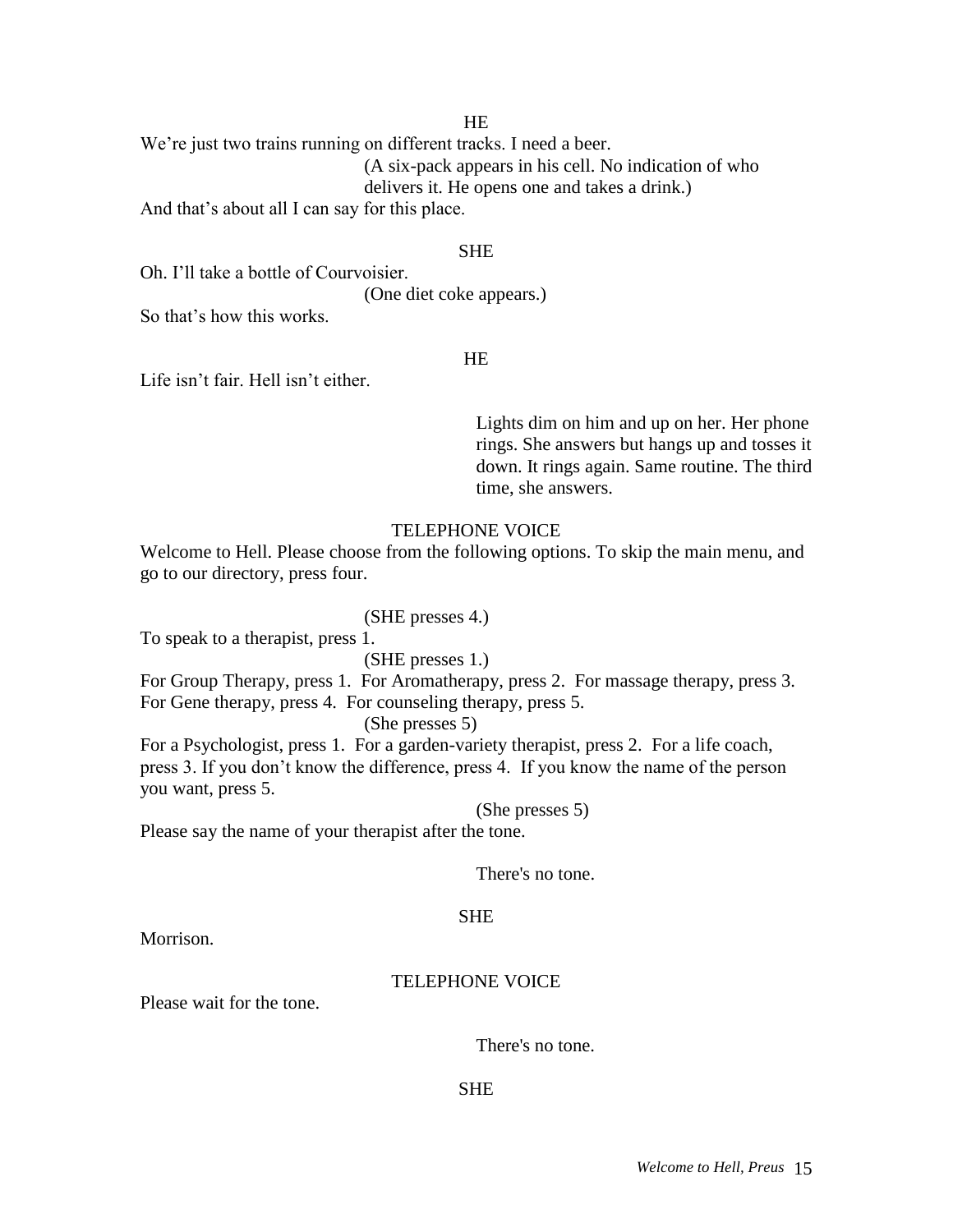Morrison.

#### TELEPHONE VOICE

Please wait for the tone.

# There's no tone.

#### SHE

MORRISON!!!

# TELEPHONE

There is no one in our directory by that name. There is a "Doctor" Morrison. He didn't go to medical school for all those years to NOT have you address him as "Doctor" Morrison. Please hold while we connect.

#### DR. MORRISON

Hello?

#### **SHE**

*Doctor* Morrison?

# DR. MORRISON (In an artificially soothing voice.) How are you feeling? Did you have a good day?

SHE

Dr. Morrison?

# DR. MORRISON

Yes? … How are you?

#### SHE

I'm in Hell! How do you think I am?

# DR. MORRISON

I understand. I'm glad we could talk today. You seem really stressed. Just take a deep breath and try to relax each muscle of your body, one at a time.

# SHE

Yes, I'm stressed. Wouldn't you be if you just found out you were spending eternity with a … a monster!

#### DR. MORRISON

Can you tell me how that makes you feel?

# SHE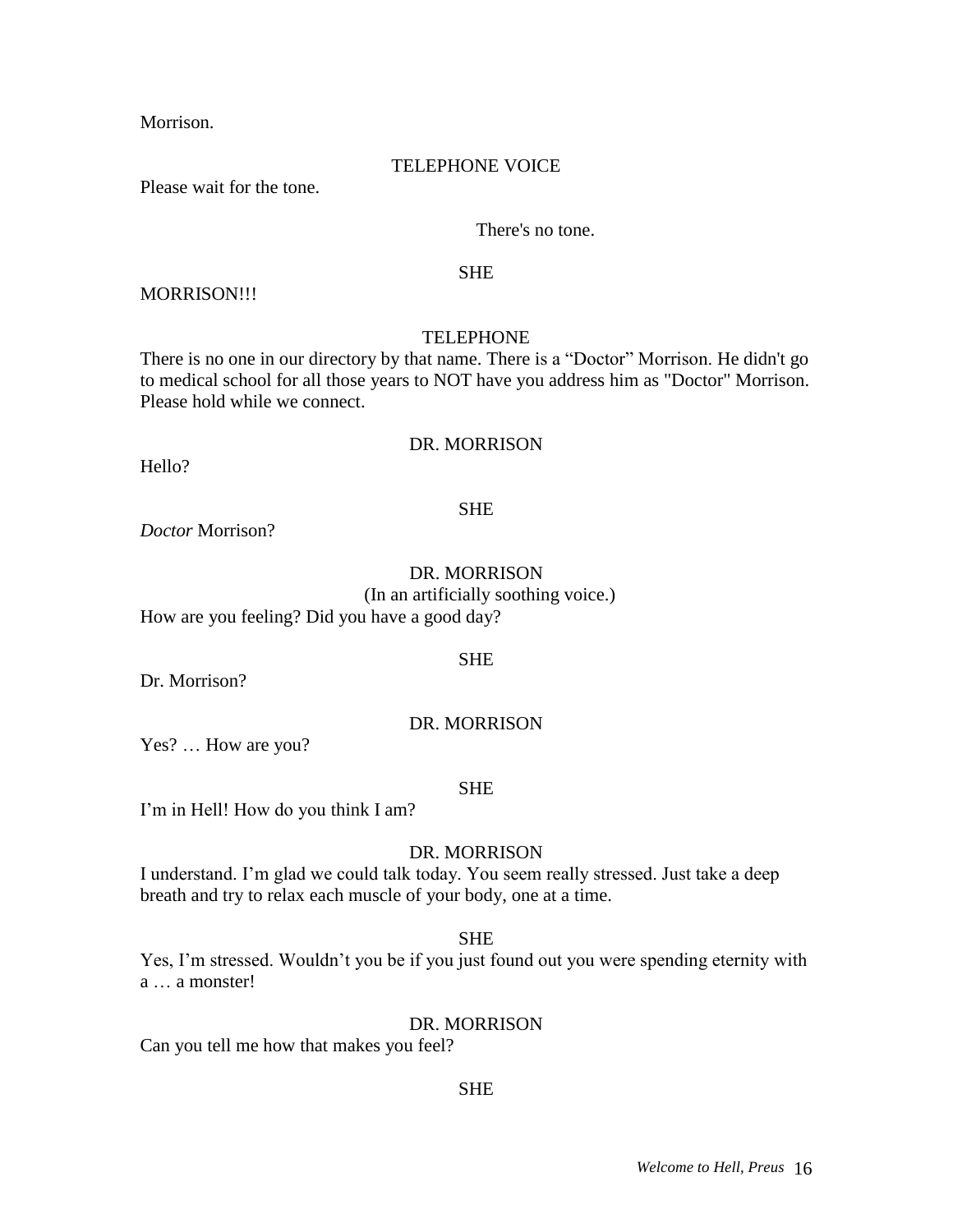(To herself)

I'm losin' it here.

(To the phone)

Are you kidding? C'mon! I just wake up the phone rings and some voice says-

# DR. MORRISON

Good. Good. Remember to take care of yourself. You can do that, can't you?

SHE

Not in this place, I-

# DR. MORRISON

Did you two have a good talk after our session together last time?

SHE

Excuse me?

# DR. MORRISON

Did you have a good talk?

# **SHE**

(Quickly and ingenuously. Follow the punctuation or lack of it.)

Oh, … yeah … sure. Me and the grizzly bear went out for coffee and had a pleasant chat about going away for a romantic weekend without his other women relaxing on the deck after he's come home from the Legion with a dozen rum 'n cokes in him, and sharing a few jokes from his buddies at the bar before we turned off the light and cuddled until we went to sleep which planet are you on at the moment?

# DR. MORRISON

You need to take care of yourself. You can have a pleasant time on the deck by yourself, can't you? You don't need him to make you happy.

# SHE

Am I talking to myself?

(Pause. Faking sadness to the extreme)

An 800-pound cockroach ate my refrigerator today. I just bought that refrigerator, too, and I really liked it. It was my Mother's Day present. He said we couldn't afford it, but I didn't care, so I bought it for myself. And now it's gone.

# DR. MORRISON

So you're feeling bad about that?

# SHE

(Calmly, with sarcasm.)

Yeah ... I'm feeling bad about that.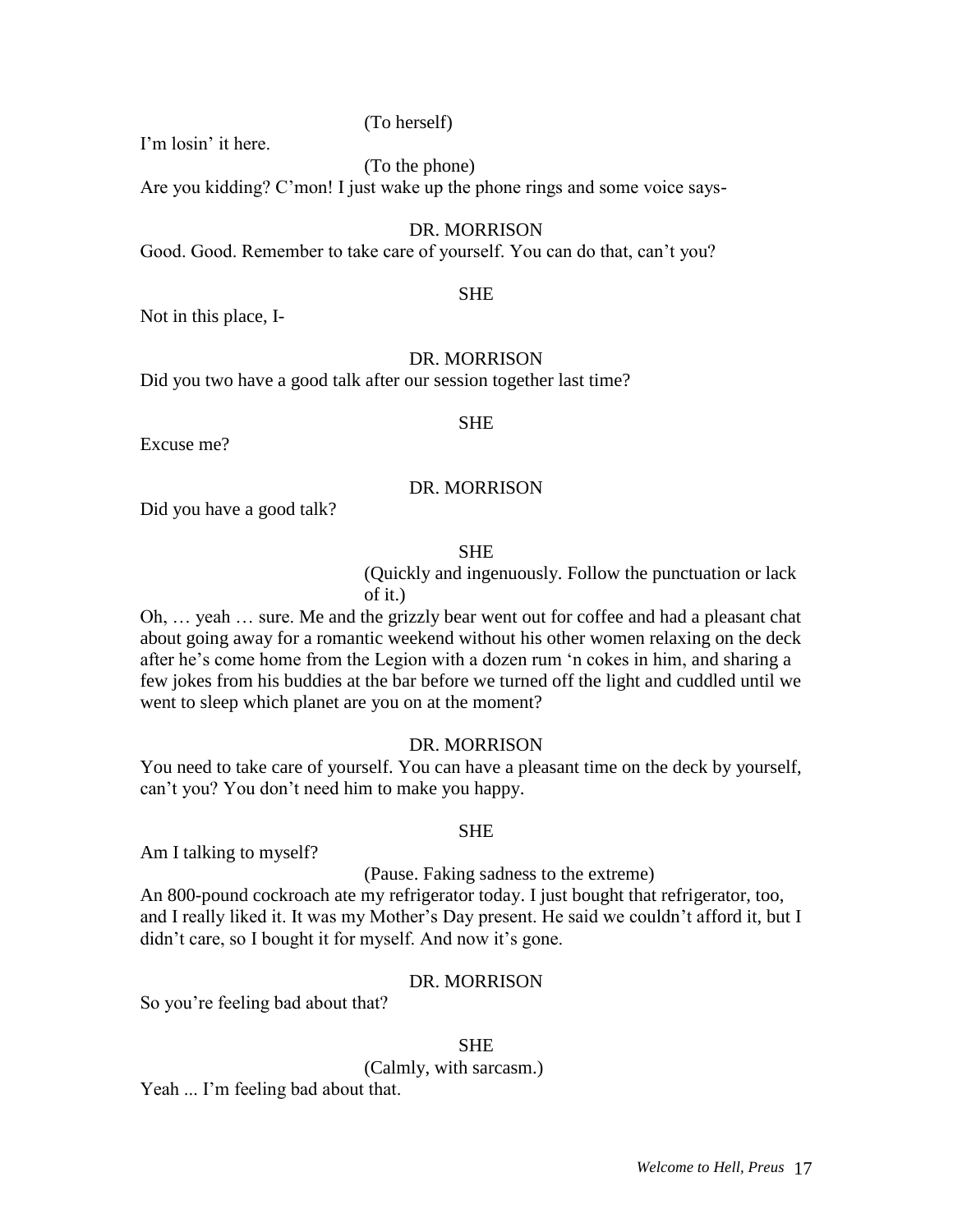Light change so it has the effect of lights going out.

SHE Hey! Hold on! What happened? ... I'm in the dark here!

# A WOMAN'S VOICE

Annoying, isn't it?

During the following, the boxes appear to slide across the floor. Other boxes are stacked up higher. Loud noises as boxes are dropped. The overall effect is to wall her in, or create a kind of maze, and it's getting claustrophobic.

#### SHE

What's going on? Where *am* I?

#### A WOMAN'S VOICE

In a room. A big room. HE is here, too.

#### **SHE**

HE IS? Where!

A WOMAN'S VOICE Are you worried? What are you worried about?

SHE

 $I - I - I - don't know!$  ... (softer) I don't know.

# WOMAN'S VOICE

Pretty ridiculous, then, I'd say.

SHE

I just don't know … I'm not sure where I am. I don't like it in here.

Loud sound of something heavy dropping, such as a pallet of boxes. It startles her and she calls out. It echoes, and then it's silent.

#### SHE

What was that?

#### SHE

How in hell did I get here?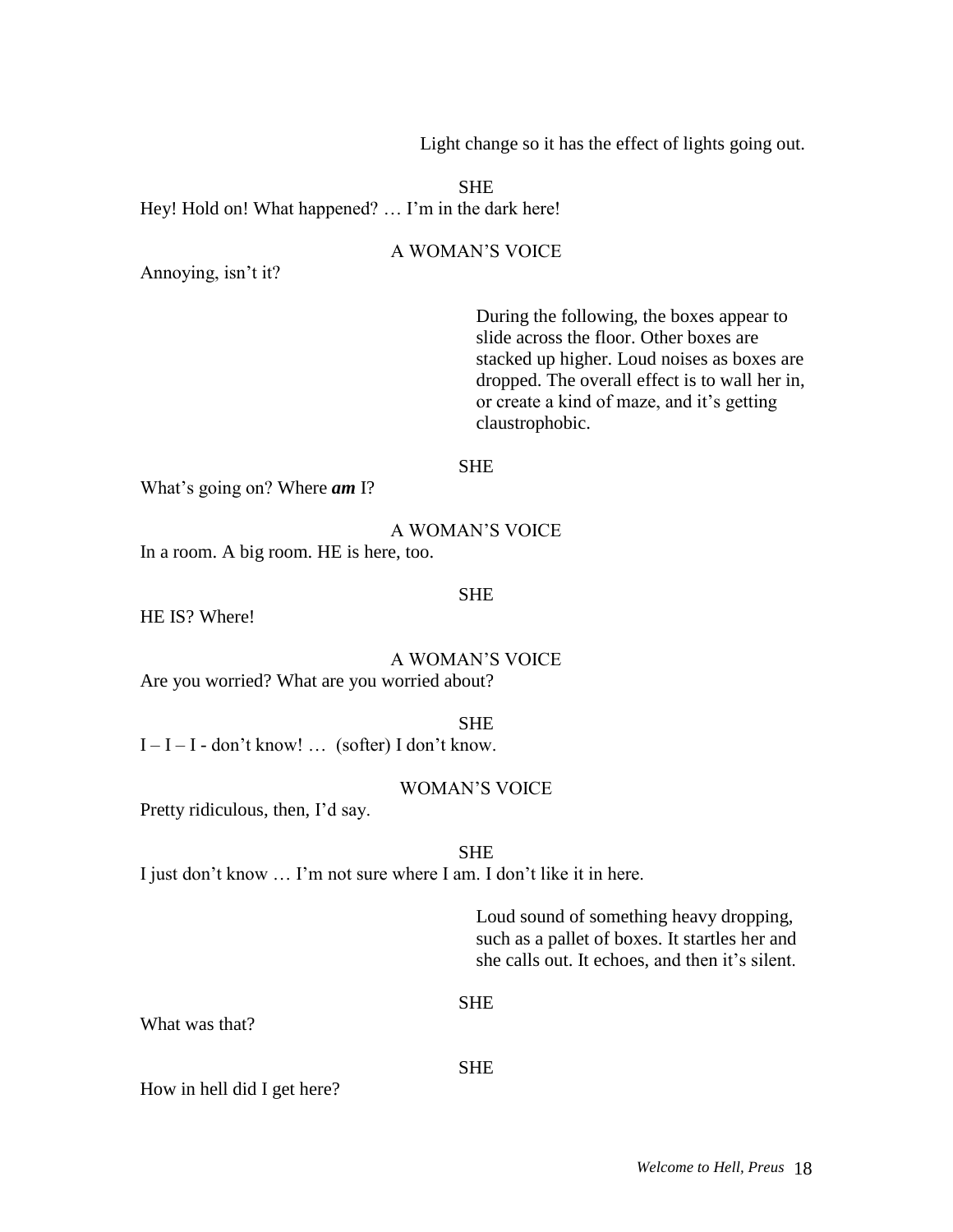# WOMAN'S VOICE

That's a rhetorical question, right?

# Another loud noise. It reverberates.

**SHE** 

I think there's somebody else in here. There's somebody else here.

#### WOMAN'S VOICE

I mean, what do you think he's going to do to you? … Call you names? (chuckling)

(she hesitates)

**SHE** 

I just never *know* what he's going to do. … but it doesn't stop. Ever! It'll just keep going until

one of us is dead.

#### WOMAN'S VOICE

What "this?" A dark room ... a few "boxes" ...

SHE

# (Struggling) I don't know. It's stupid. Maybe something'll happen. (Pause) I could disappear in here. I could just disappear, you know.

# WOMAN'S VOICE

Well, he's not going to kill you. (chuckling) What good are you then?

#### SHE

So, welcome to Hell. ... Just breathe. Just ... just ... Oh, shit! I'm not going to throw up … and I'm not going to cry. Not going to. Damn. … Oh, damn.

> She fumbles around and finally finds her cell phone. The lights dim up on him.

#### **HE**

SHE

HE

What are you so worked up about?

I'm not worked up.

Really. Could've fooled me.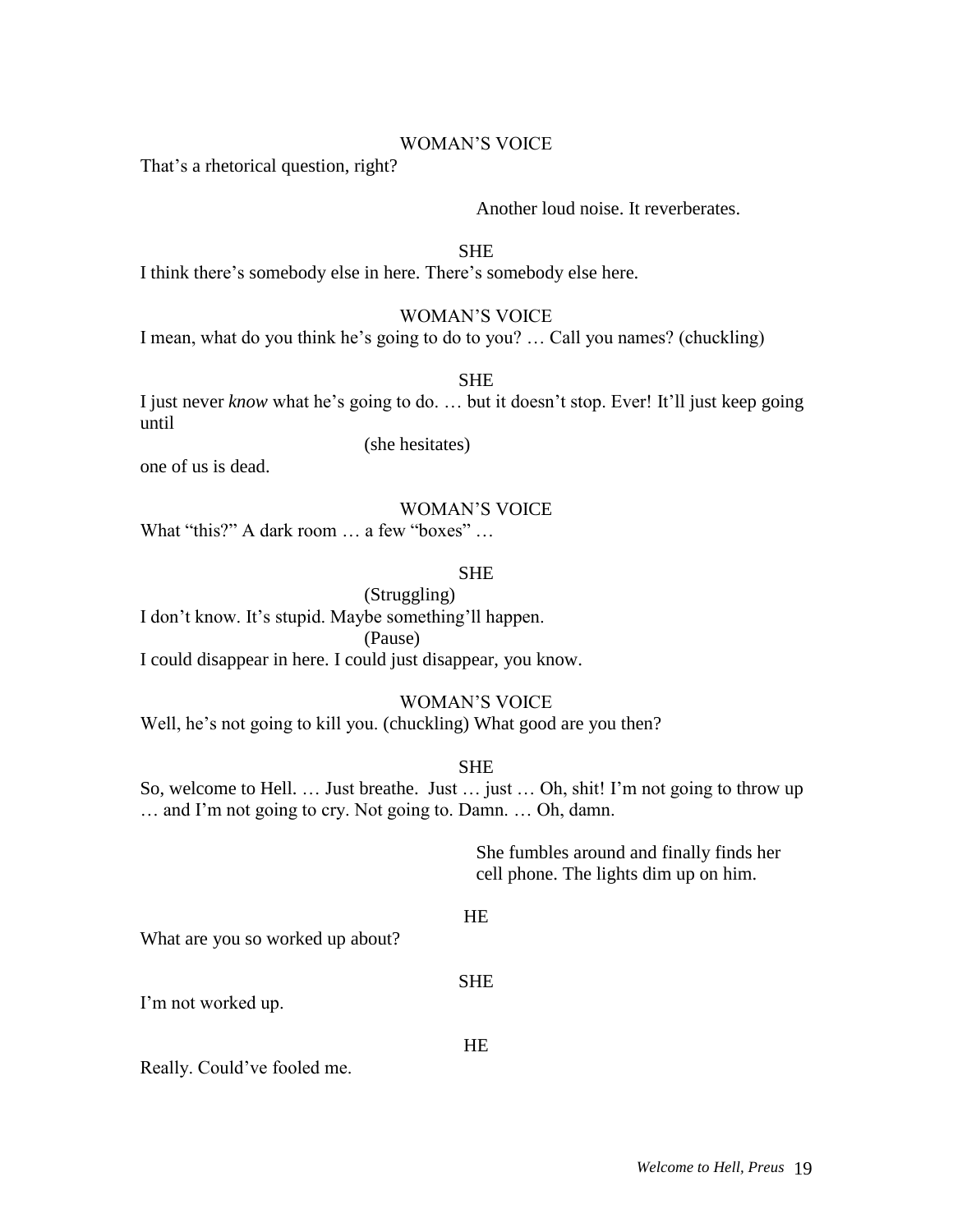The following dialog should be quick, light banter, not yelling. The words say one thing and the tone another.

# SHE

I really don't like it when you do this.

#### HE

Do what? I didn't do anything.

**SHE** 

Is this your stuff? Wouldn't you like to get rid of it?

HE It means something to me. Big deal. Gotta put it somewhere. SHE I don't want it. Any of it. I really don't like it when-HE You don't like anything about me. SHE You don't like my friends. **HE** You harass me when I drive. SHE You harass me all the time. HE You don't like to play cards. Not really.

SHE

You don't like salad. Not really.

# **HE**

HE

You don't like sex. Not really. (beat) Not at all. You don't like the car I bought you.

SHE

Are you serious? You bought it for yourself.

You think I'm fat.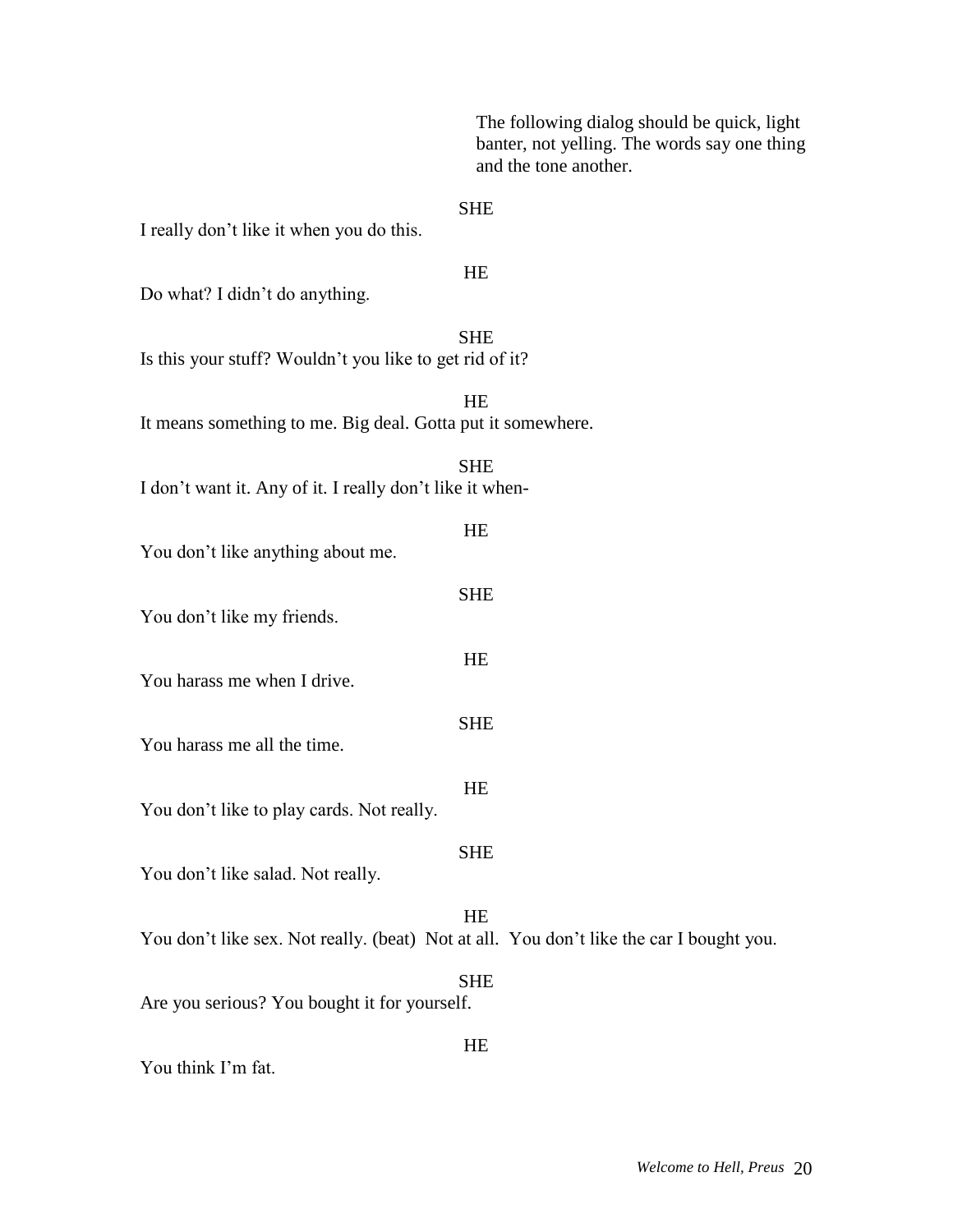| Don't ask for answers if you don't want to hear them.       | <b>SHE</b>                                                                                      |
|-------------------------------------------------------------|-------------------------------------------------------------------------------------------------|
|                                                             |                                                                                                 |
|                                                             | HE                                                                                              |
| It's an opinion.                                            |                                                                                                 |
| It's a fact. Just like how you hated my cat. Now he's dead. | <b>SHE</b>                                                                                      |
| I hate all cats! I like dogs. Big dogs.                     | HE                                                                                              |
| I love horses.                                              | <b>SHE</b>                                                                                      |
| you?                                                        | HE<br>I'm scared of horses, actually. But you're not. (beat) You're not scared of anything, are |
| No.  I'm not.                                               | <b>SHE</b>                                                                                      |
| You're tough.                                               | HE                                                                                              |
| You're strange.                                             | <b>SHE</b>                                                                                      |
| Well, thank you.                                            | HE                                                                                              |
|                                                             | Quick pause. Then they pick it up again.<br>Fast dialog with tight cues.                        |
| I have practice tonight.                                    | <b>SHE</b>                                                                                      |
| You're always running around with all your little friends.  | <b>HE</b>                                                                                       |
| I have practice. We should talk.                            | <b>SHE</b>                                                                                      |
| You are always, always late.                                | HE                                                                                              |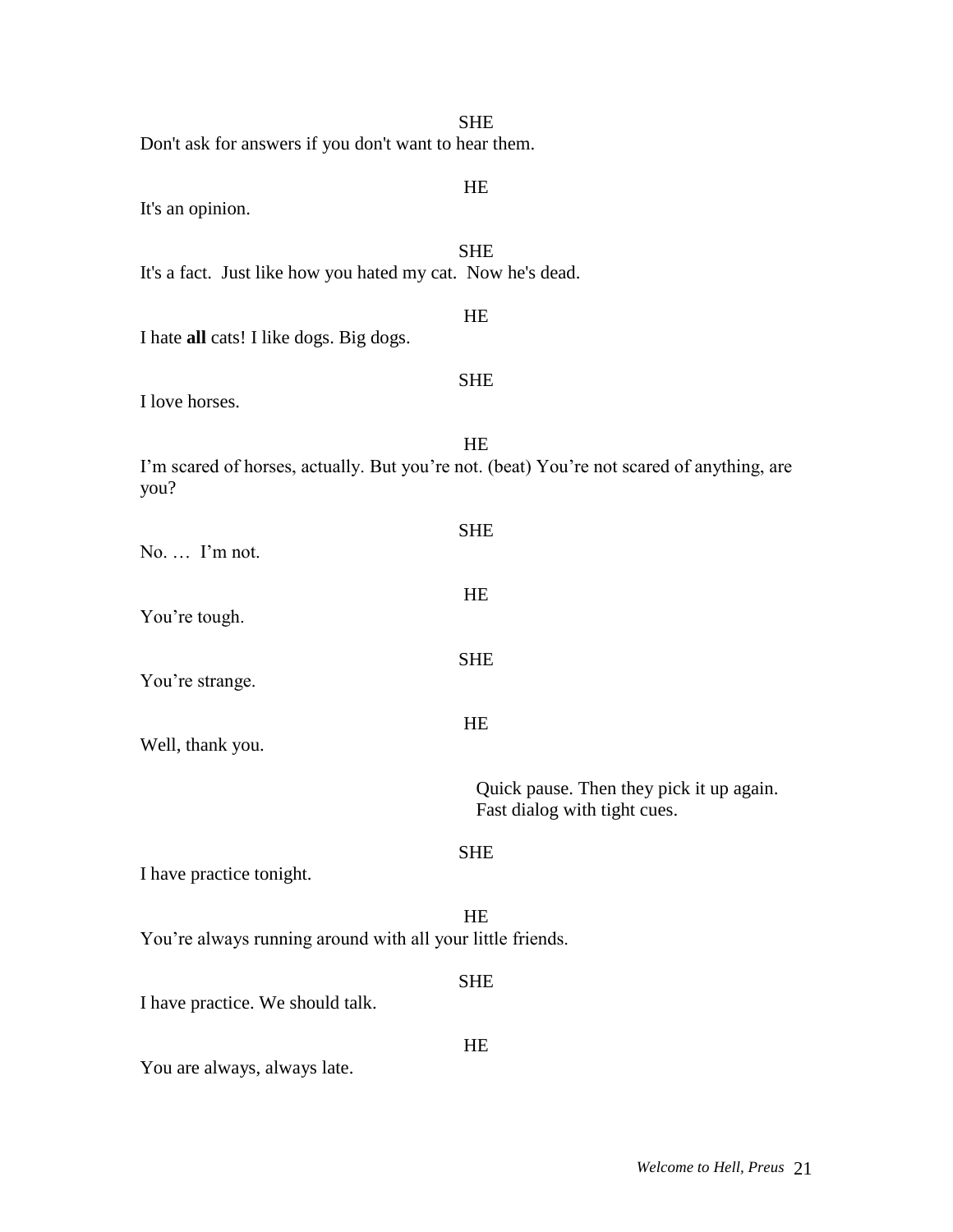| I don't think I'll be too late tonight.                    | <b>SHE</b>                            |
|------------------------------------------------------------|---------------------------------------|
| Whatever.                                                  | <b>HE</b>                             |
| You forgot to pick up Rex at the vet.                      | <b>SHE</b>                            |
| My secretary called.                                       | HE                                    |
| Who?                                                       | <b>SHE</b>                            |
| Who called or who's my secretary?                          | HE                                    |
| I have to go. Where were you? You left the office at 3:00. | <b>SHE</b>                            |
| I get more done in an hour than you get done all day.      | HE                                    |
| Are you listening?                                         | <b>SHE</b>                            |
| What?                                                      | HE                                    |
| Bitch.                                                     | (under his breath)                    |
|                                                            | He doesn't move. Pause. Light change. |
|                                                            | <b>SHE</b>                            |

If you have another room on the other side of the wall, you can go there. If you have only one room you can stay in it  $\overrightarrow{or}$  leave – there is a door.

# HE

If there is someone in your bed or If you're in bed alone, You can stay in it or Get up.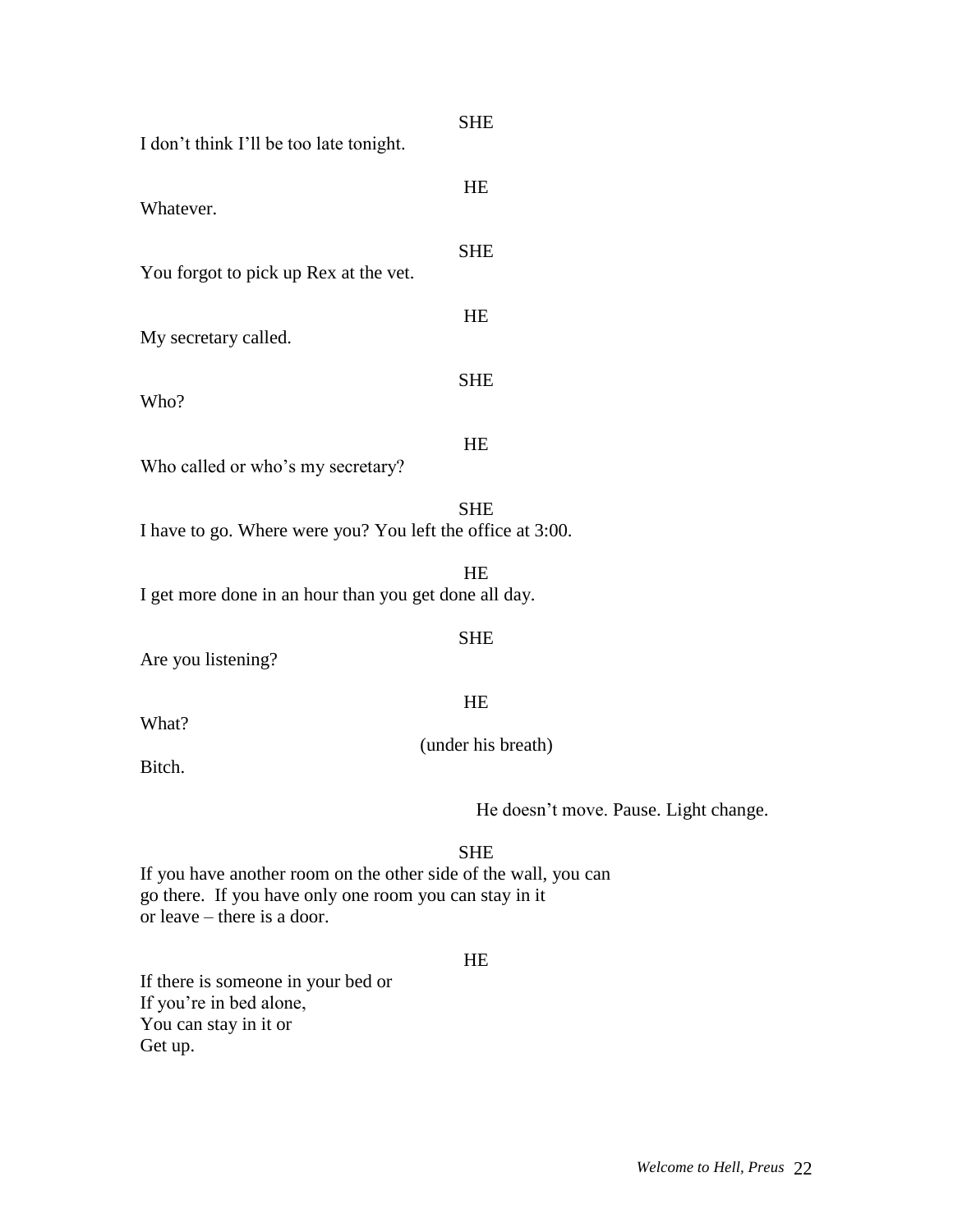You with your legacy murky or clear you With your dream barely glimpsed at dawn: You get up from your bed to dark or Bright. You leave your room with fear or hope.

# HE

You can stay in it or get up. You can stay in it or leave.

# **SHE**

There is a floor beneath the bed. There is a door in the wall of the room. This is what you know.

> Her telephone rings. She lets it ring a long time and it stops. It immediately starts ringing again and she answers it, it would appear just to get it to stop.

# TELEPHONE VOICE (and VP)

Welcome to Hell. Please choose from the following options. For sales, press 1; for highpressure sales, press 2; for accounts payable, press 3; to speak to an old enemy, press 4. (She puts her phone on speaker and paces around.)

To speak to the person who fired you from your last job, press 5; to speak to any of your former lovers, press 6. For faster service…

(She runs back to her phone.)

Stay on the line. … to get your day in court, press 7. (She presses 7 on her phone.)

#### JUDGE'S VOICE (James/Shawn)

Please state your name for the court.

#### **SHE**

(She's thrown off for a bit, since the voice is there immediately. She doesn't seem to notice comments by HE in the dialog with the Judge.)

I … I … oh, God. I don't think I can remember. Umm… Wait, of course I know my own name. I know who I am. I just didn't expect anyone to ask.

# JUDGE'S VOICE

Never mind. It doesn't matter anyway. Stand up and hear the charges against you.

#### By whom?

# SHE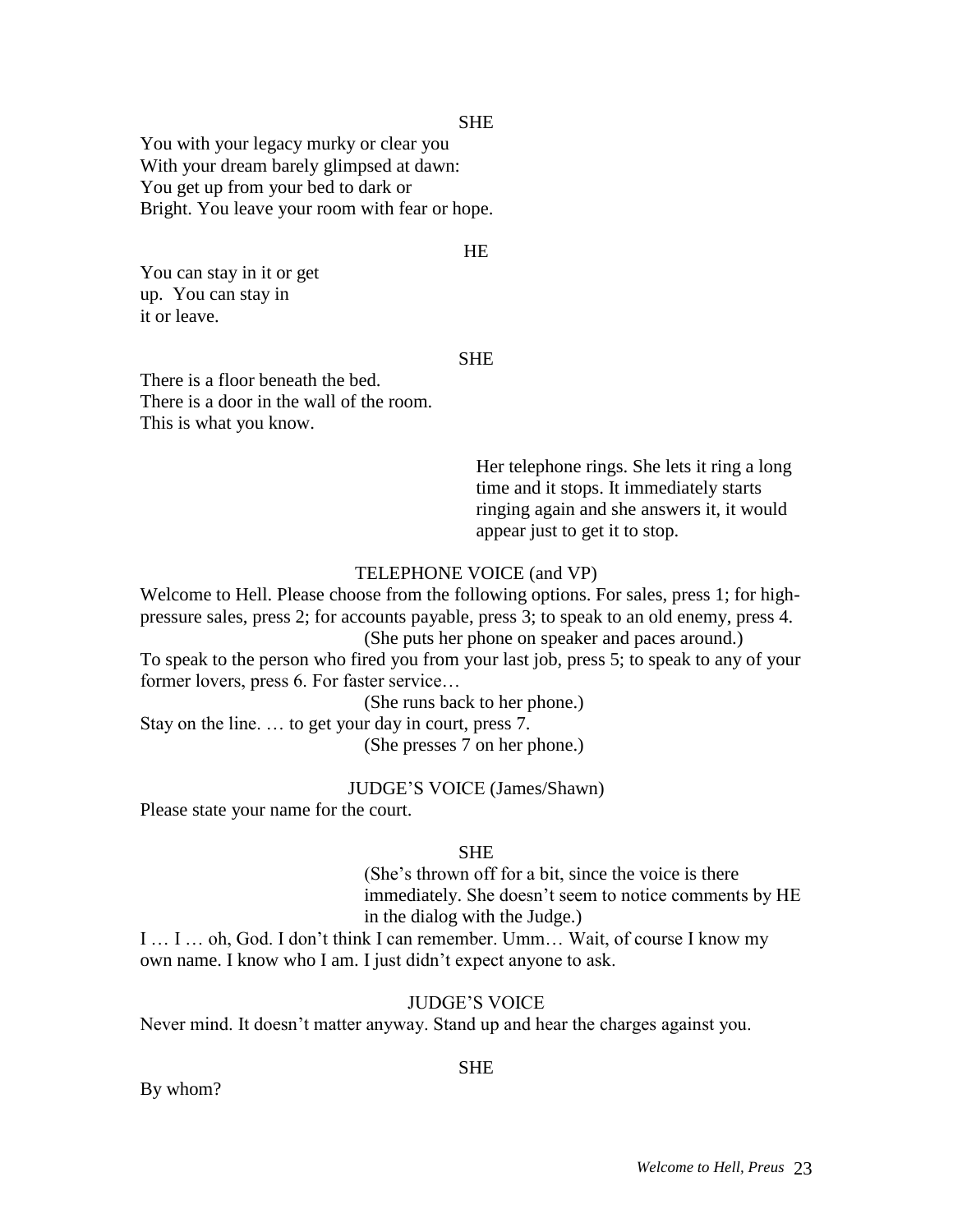#### JUDGE'S VOICE

By your man – the one you said you'd love and obey.

#### SHE

I didn't say, "obey."

# JUDGE'S VOICE

All right, then. Agree with.

#### **SHE**

I don't think I said that, either

# JUDGE'S VOICE

(He more or less rattles this off.)

Support, then. Stand by. Hold up. Admire. Show respect for. Acquiesce to, graciously. Be a doormat now and then. Wink at his (beat) indiscretions. Be a lady in public and a whore in the bedroom. Give him his space, do his errands – cheerfully. Drop what you're doing to accompany him, stall your dreams, stifle your goals, pursue your interests alone, so you won't expect him to have an interest in what interests you.

# SHE

(While wrapping her arms, or putting one or both into slings to indicate they're injured.)

I plead for mercy.

# JUDGE'S VOICE

You can't do that.

SHE

Why not?

# JUDGE'S VOICE, HE (together)

It's guilty or not.

#### **SHE**

Is it? Is life like that, then?

# JUDGE'S VOICE

This courtroom is.

**SHE** 

Can I think about it?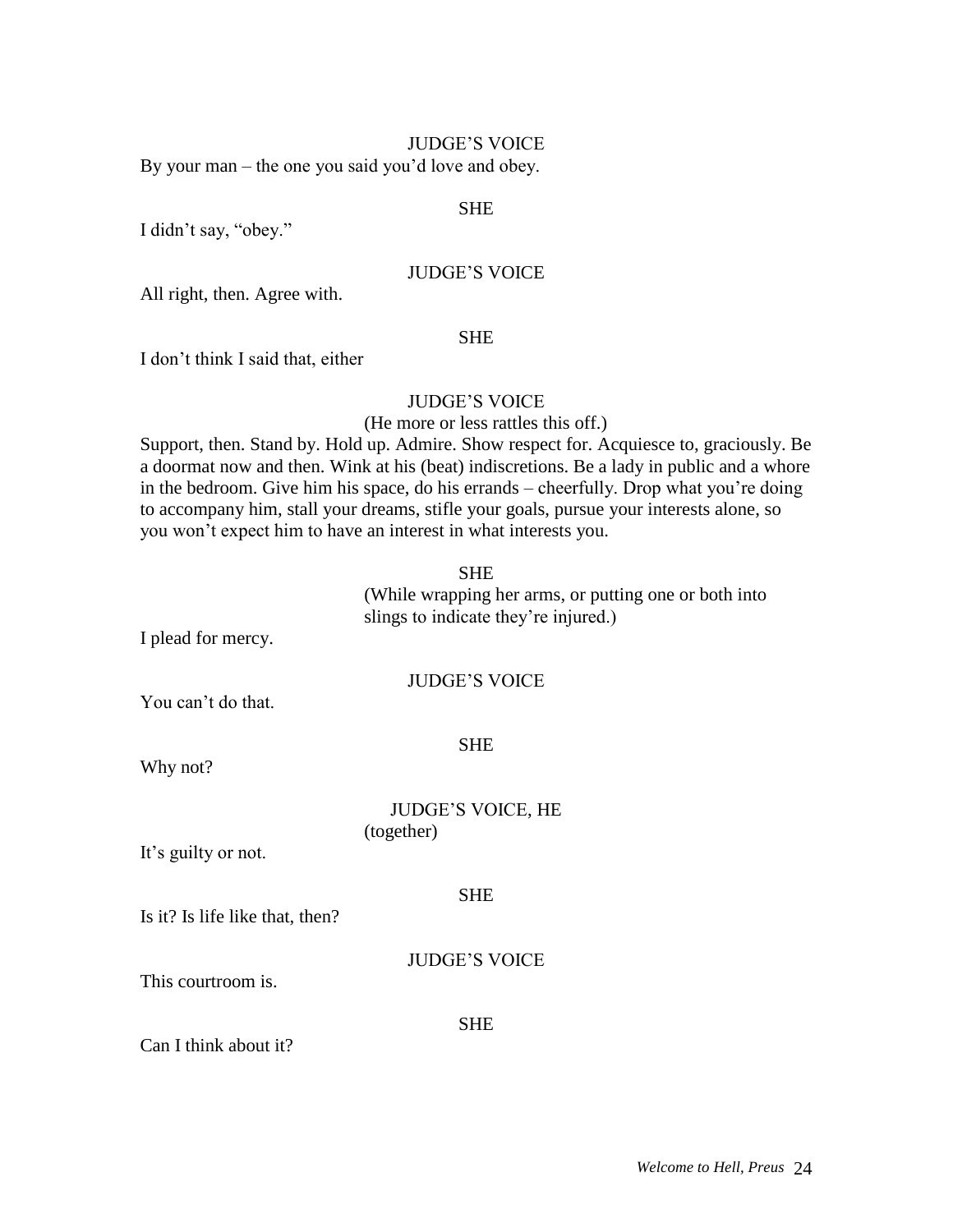# JUDGE'S VOICE

Not anymore. As far as this court is concerned, you are either guilty of something or not. He is either guilty-

#### SHE

I get it, I get it. (beat) Why do I have to go first?

#### JUDGE'S VOICE

The charges against you were filed first and longest, and most often, and have the most compelling evidence – and I know him. You have your arms all wrapped up and you're probably faking it. I can't really see anything wrong with you.

SHE

But, your honor, I don't agree with most of what you said.

#### JUDGE'S VOICE

Well, what *do* you think, then?

#### SHE

Well, Your Honor-

# JUDGE'S VOICE

Hold on, sweetie.

(Muttering) Goddam it! Caught my robe under the chair. (To SHE) Now what do you think this is about?

SHE

Well, it's a little hard to explain-

HE

This should be good.

JUDGE'S VOICE

**HE** 

Are you prepared?

Good luck with that.

SHE

Umm …

# JUDGE'S VOICE

Mostly people show up in my courtroom prepared, sweetheart.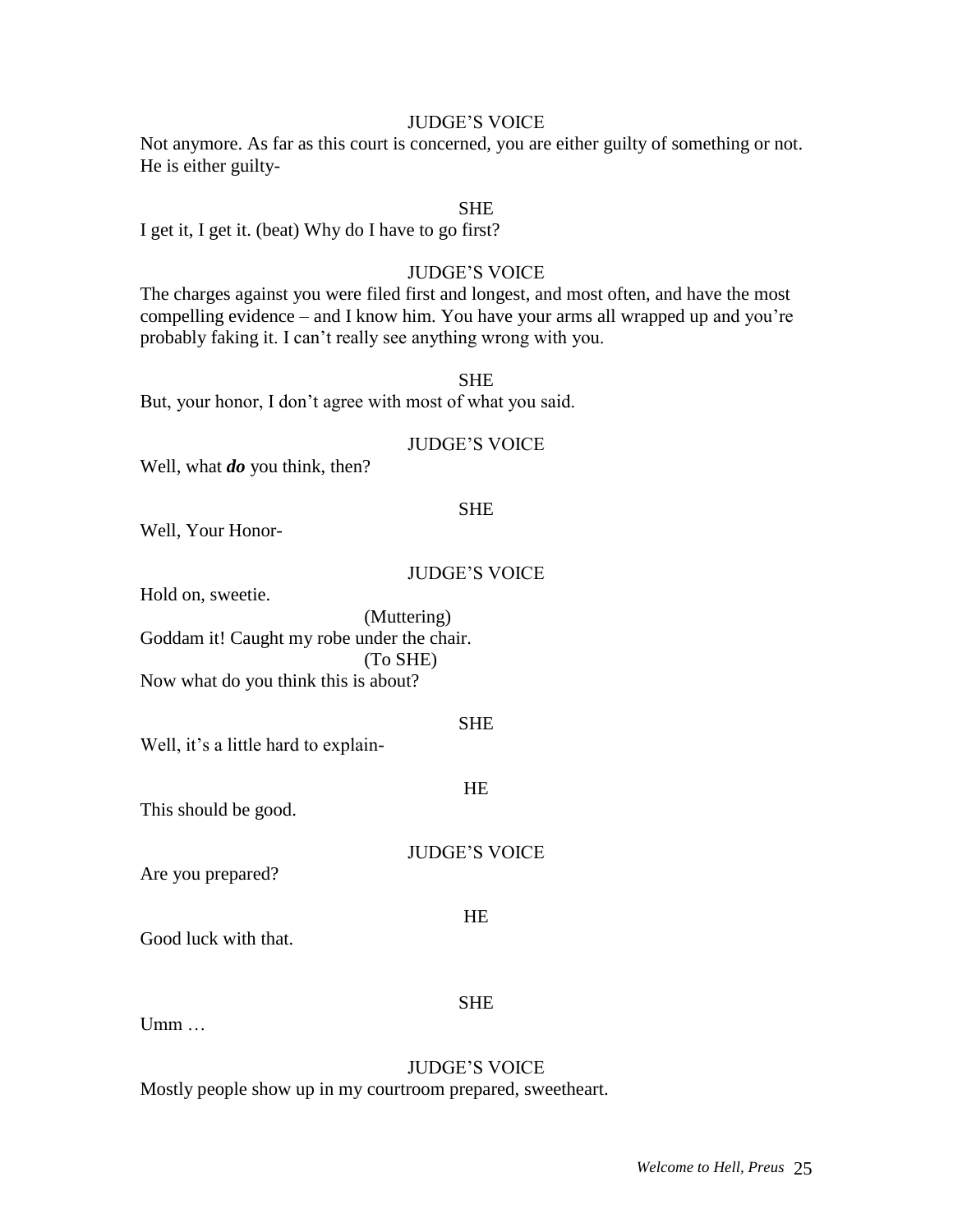Of course. It's about abuse. Battering-

# JUDGE'S VOICE (Shuffling papers around)

Got some medical documents? 911 records?

### **SHE**

Verbal abuse.

HE

(Snickering)

Shit.

# JUDGE'S VOICE

What, he just yell at ya?

HE laughs out loud.

# SHE

Emotional abuse.

# JUDGE'S VOICE

He didn't break your arms or something?

HE stands, threatening, may approach her.

# SHE

Well, no and yes.

**HE** (He backs off)

Typical.

JUDGE'S VOICE

Well, which is it?

HE takes a threatening position near her.

SHE

Your Honor, if I walked into this courtroom with both my arms all wrapped up, and I told you that my husband broke both my arms, you'd say, "That's battering! He can't do that!" Right?

JUDGE'S VOICE

More or less.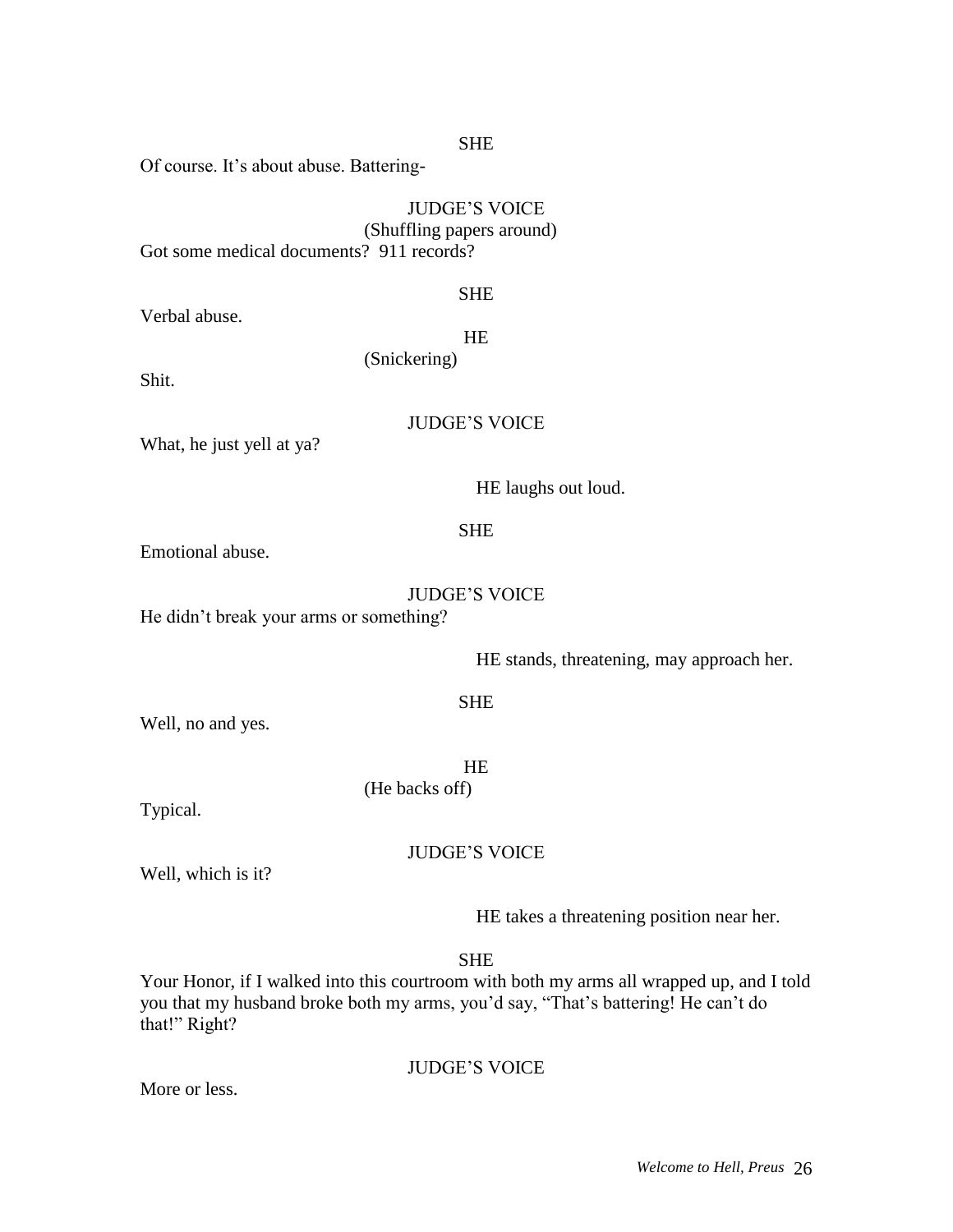Well, that's true. More or less. But he was never charged.

#### HE

Oh, come ON!

# **SHE**

In fact, nobody seemed to notice them at all, really, and it just seemed like nobody wanted to know about my problems.

# JUDGE'S VOICE

Is this going somewhere?

#### **SHE**

(She forges ahead.)

I was all beat up inside. Sometimes I could hardly breathe without the ache here,

(She indicates, as best she can with sore arms — a comical moment — her heart or chest)

crawling up to my throat and smothering me. But still no one noticed. The odd thing is that I didn't question this, but I did wonder if maybe I was just disappearing, that the real me was evaporating inside myself, and that's why nobody could see.

#### JUDGE'S VOICE

Pul-lease, sister! Get your turds herded and go!

During the next speech, HE gestures "talk, talk" about her.

#### SHE

But my arms eventually got better. They were never exactly right, but I could use them, for the most part, and I was feeling almost normal. Then this issue came up and I knew I would have to be in the same room with him, facing legal issues that turned our years together into a math problem. "If you get this much and I get this percentage of what you get …"

#### JUDGE'S VOICE

Stick to the point, please.

HE gestures agreement with the Judge.

#### SHE

My arms started aching again.

HE

This is crazy.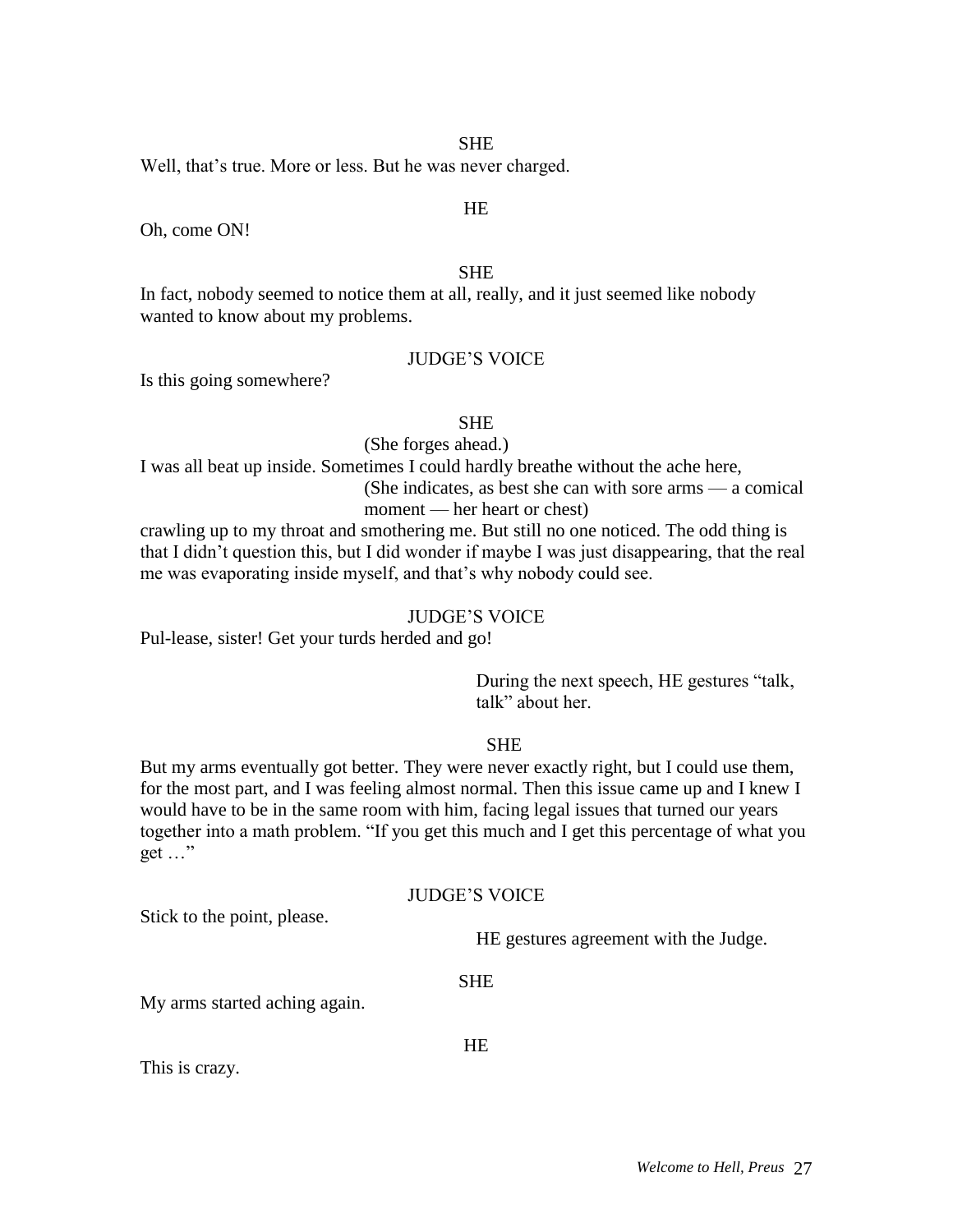There was swelling and tenderness if I even touched them. It got so bad that I had to put my arms in slings again because walking around jostled them so that I couldn't handle the pain.

#### JUDGE'S VOICE

Well, good God, why didn't you tell anybody?

SHE

Tell them what? And just who would "them" be?"

# JUDGE'S VOICE, HE

(together)

Oh, for cryin' out loud -

#### **SHE**

(Getting a little desperate. She's not getting through …) What could I possibly tell "them" that would matter? He'd done a pretty good job of convincing me that it was at least partly my fault, that in fact I had instigated it by doing the very things that I knew would provoke him.

# JUDGE'S VOICE

Well, did you?

SHE

(She hesitates. The Judge waits.)

That's … impossible for me to say.

#### JUDGE'S VOICE

Really.

HIS phone rings. It keeps ringing, while SHE takes the wraps off her arms and collects herself. HE sees that SHE is calling, although she hasn't dialed her phone, and he shuts it off without answering it. HE takes out a book, sits down and opens it.

HE

Once upon a time, there was a woman who lived with a man …

#### SHE

And his monster.

HE

The man told himself … The woman told herself … things.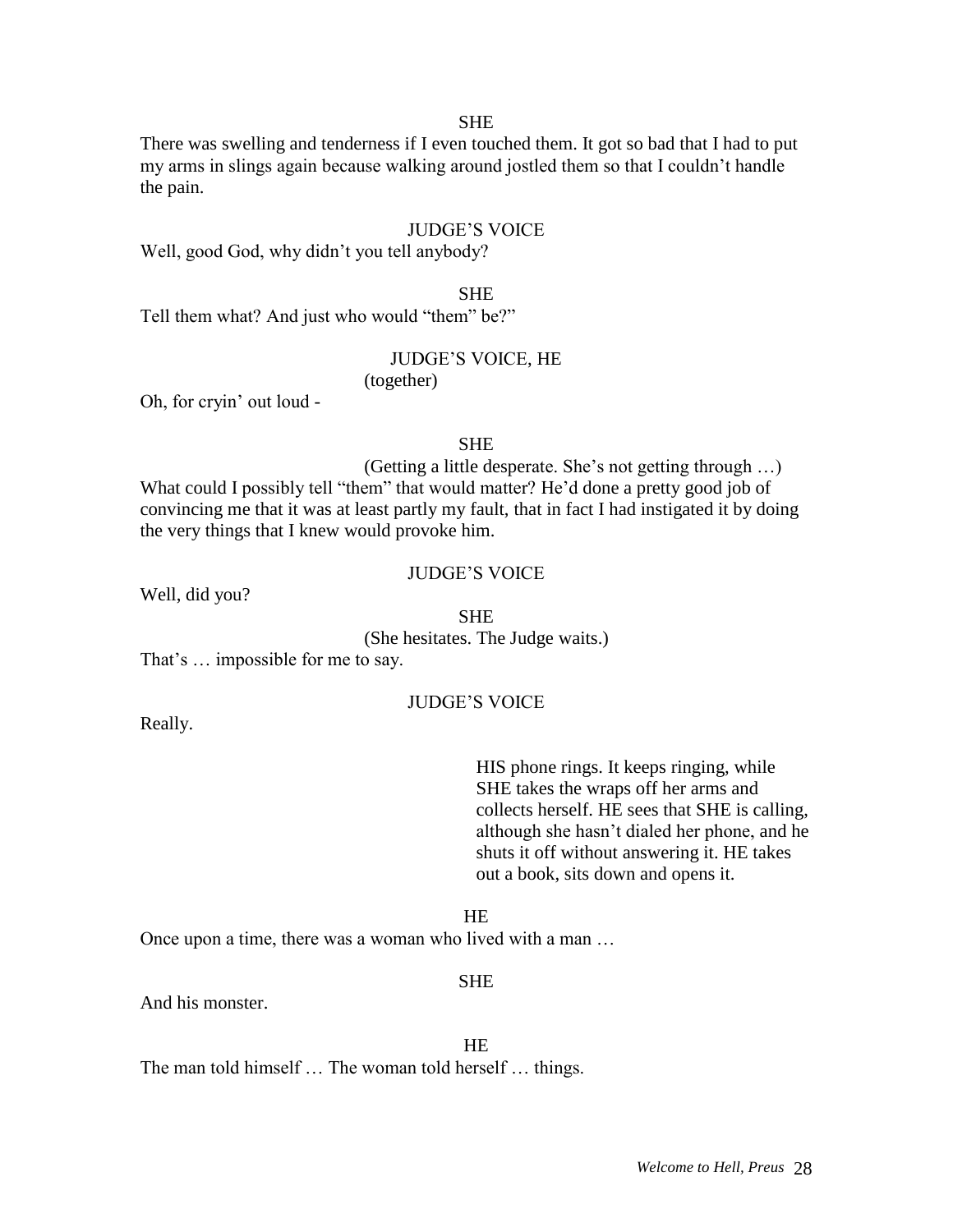(SHE goes to a book that looks just like the one he has, touches it in a meaningful way, eventually opens it, but it is clear this is extraordinarily painful for her.)

She liked the lies she told herself about the man.

HE may keep his eyes on the book throughout this segment.

#### HE

The woman told herself … things.

#### **SHE**

He really *did* love her, beneath his con games, threats, derision. He had promised to rescue her from herself in the end.

#### HE

She liked the lies she told herself about the man.

He puts a book mark in the book and puts it down. During her next speech, HE pays little attention. He may be on his phone, gets a beer, waits it out.

#### **SHE**

(In this speech, we should have the impression that she is thinking it up as she goes. It should build to an intense, emotional climax at "... crash to the ground!" when she's at the end of her tether. But, by that time, she's committed and has to see it through, embarrassed, exhausted and angry all at once – and sobbing. She has closed the book, but never puts it down.)

I could barely get up and get my kids off to school and get to work. I had all I could do to stop at the grocery store and figure out something for supper while he was at the VFW buying out a tip jar and downing 15 or more rum and cokes — or sitting in his deer stand and then meeting a local girl at a bar down the road. I **had** to get up and change the sheets that he had pee'd in when he came home drunk — that would be way early in the morning — and then get up and get the kids off to school and make arrangements to get a sitter so we could go to some fundraiser or another and I could present myself to my little town as a woman who had it all and had it all together. This life of ordinary, everyday tasks that kept me running from morning 'til night held me up— like wind underneath me! A constant wind that lifted me up above the dangerous earth. If it ever stopped blowing I would crash to the ground!

(Brief pause.)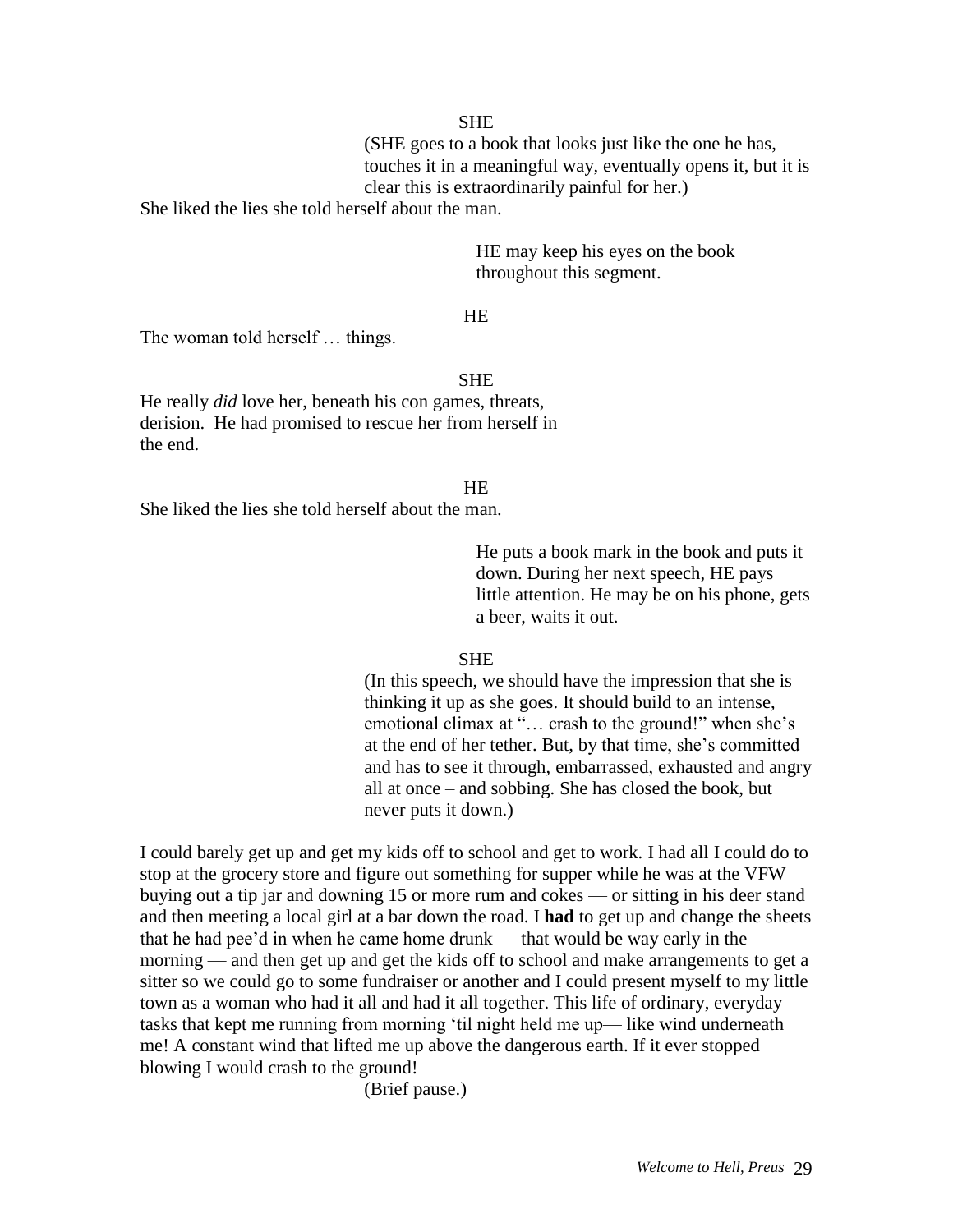Then, finally, it did. I thought I was losing it. I am not proud of who I was then, and I wanted my kids to look up to me. It was a bad time. And he pounced on it. There wasn't much left for him to do when I moved out, but he did what he could. If you have broken arms—if that's what it is, it hurts when someone just bumps them a little. It hurts a lot. And more than anything, you want everything to just stop hurting. Just! Stop! Hurting! (She pauses, as if to look at the Judge. You want her to be

able to see him.)

SHE glances at the book from time to time, but eventually she puts it down. It is clear that SHE doesn't need to read from it anymore. SHE knows the story. SHE can barely recite it as she chokes back emotion. But SHE is determined to get to the end of the recitation, which SHE does.

# HE

So she stayed in the house he made for her in the middle of the forest and he would visit her to exhibit his own singular expressions of affection. He starved her so that she stayed grateful for anything he tossed her. The mother and father, the brothers and sisters of the girl, searched for her – But eventually gave up.

#### **SHE**

Though her absence puzzled and grieved them, they needed to plant their gardens, raise their children, find a god they could believe in.

#### **HE**

There was a war; then a period of peace. The parents died.

#### **SHE**

The siblings stopped telling their children about the aunt who mysteriously disappeared.

#### HE

From time

to time – instinctively – they would start a story,

"Once upon a time there was an old woman in a house in the middle of the forest,"

#### SHE

"Once upon a time….."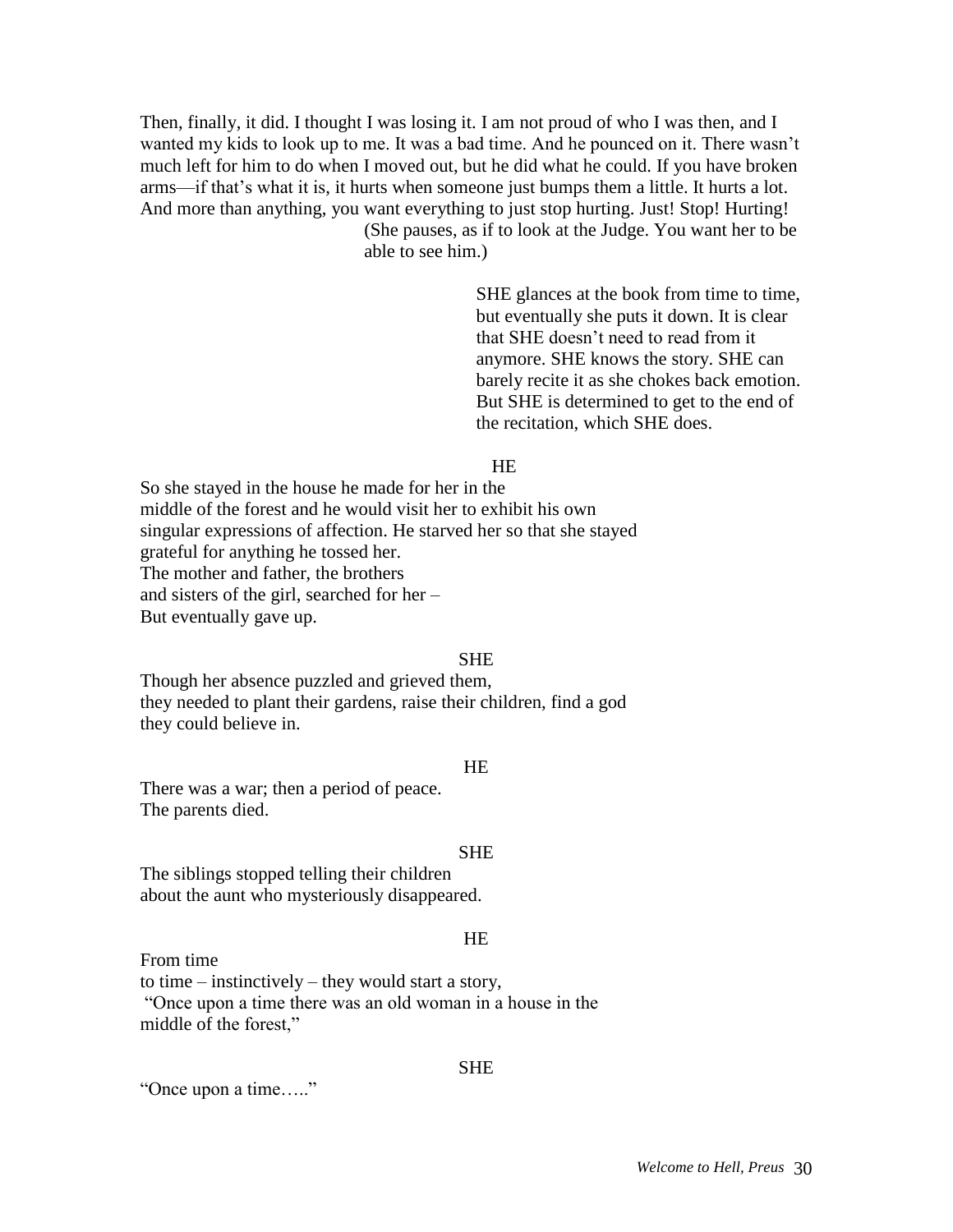but it would trail off, end with a sigh, when they couldn't remember her name.

#### They close their books together.

**SHE** 

I knew it. It could happen. I could just disappear. I could.

#### JUDGE'S VOICE

# (He takes a deep breath.)

Go on.

#### SHE

(This, too, gets her emotionally wound up again.) When he had come home drunk, often in the middle of the night, he expected sex, of course. The thought of that was disgusting. That just angered him more, so I locked him out of the bedroom, and let him hurl whatever abuses at it that he wished. Sometimes it was his fist that he hurled, and eventually he broke the door. But by that time, I felt nothing. …

(indicating her heart)

in here. I just wanted him to go away so I could sleep, and that was the most frightening time of all. I had already let go. The whirlwind was dying down, the wind was letting up, and I was going to fall to the earth in a mighty splat. Nobody saw this happen, or even suspected, probably. Nobody could see my … broken arms because …

# JUDGE'S VOICE

Yes?

#### SHE

He didn't actually break my **arms**. Why do I feel like this, then? Your Honor, you tell me. Why do I hurt when he didn't break my arms?

Light change. Short pause.

Her phone rings. With little interest, SHE answers it, but doesn't say anything.

#### A TELEPHONE VOICE

Welcome to Hell. Please choose from the following options, but listen carefully as some options have changed. To speak to the person next to you, press 1.

#### **SHE**

That's stupid.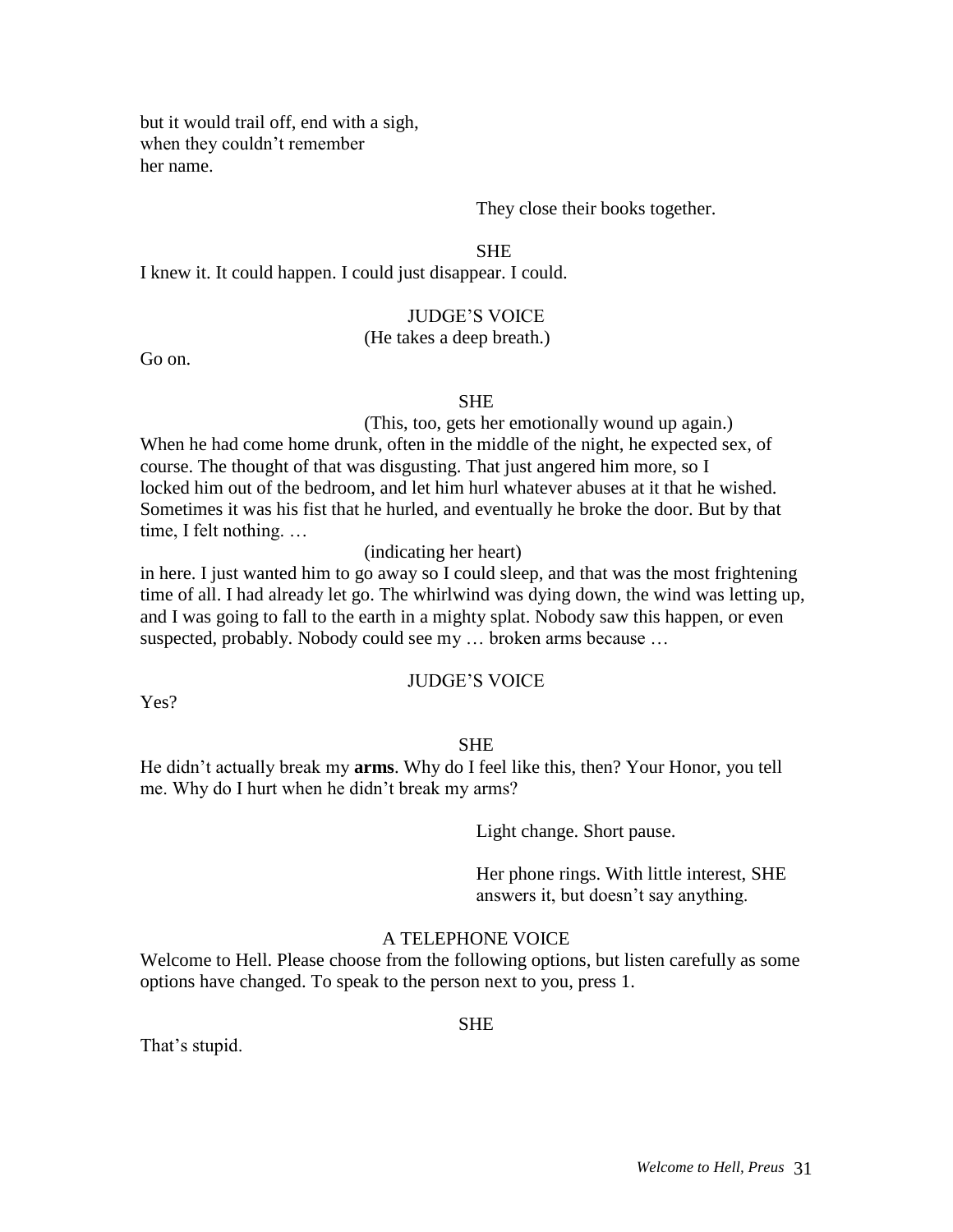#### TELEPHONE VOICE

I said listen carefully. To speak to a customer service representative, press 2. To return to the main menu, press 3. To get out of Hell, press 4.

# (This gets her attention. SHE presses 4.)

To get out of Hell this year, press 1. To get out of Hell this week, press 2. To get out of Hell today, press 3.

(SHE does. HE moves boxes to make a "door" or hallway.)

You have successfully activated the get out of Hell free code. Goodbye.

| Well, it's been nice talking to you.                                                        | HE         |
|---------------------------------------------------------------------------------------------|------------|
| You heard that?                                                                             | <b>SHE</b> |
| Weird, isn't it?                                                                            | HE         |
| You're coming, aren't you?                                                                  | <b>SHE</b> |
| Naa, I don't think so.  I  can't.                                                           | <b>HE</b>  |
| <b>SHE</b><br>What? I'm not going to just leave you here! Let's go!                         |            |
| Sorry. That was your phone call.                                                            | HE         |
| What? No! Please! We have to get out of here!                                               | <b>SHE</b> |
| <b>HE</b><br>(He's serious for once.)<br>No, I'm sorry. I am. It was Hell here without you. |            |
| I was here, and it was still Hell!                                                          | <b>SHE</b> |
|                                                                                             | HE         |

Was it? ... I'll do better. Just ... just ... let it go. (He starts singing the "Frozen" theme. She rolls her eyes.)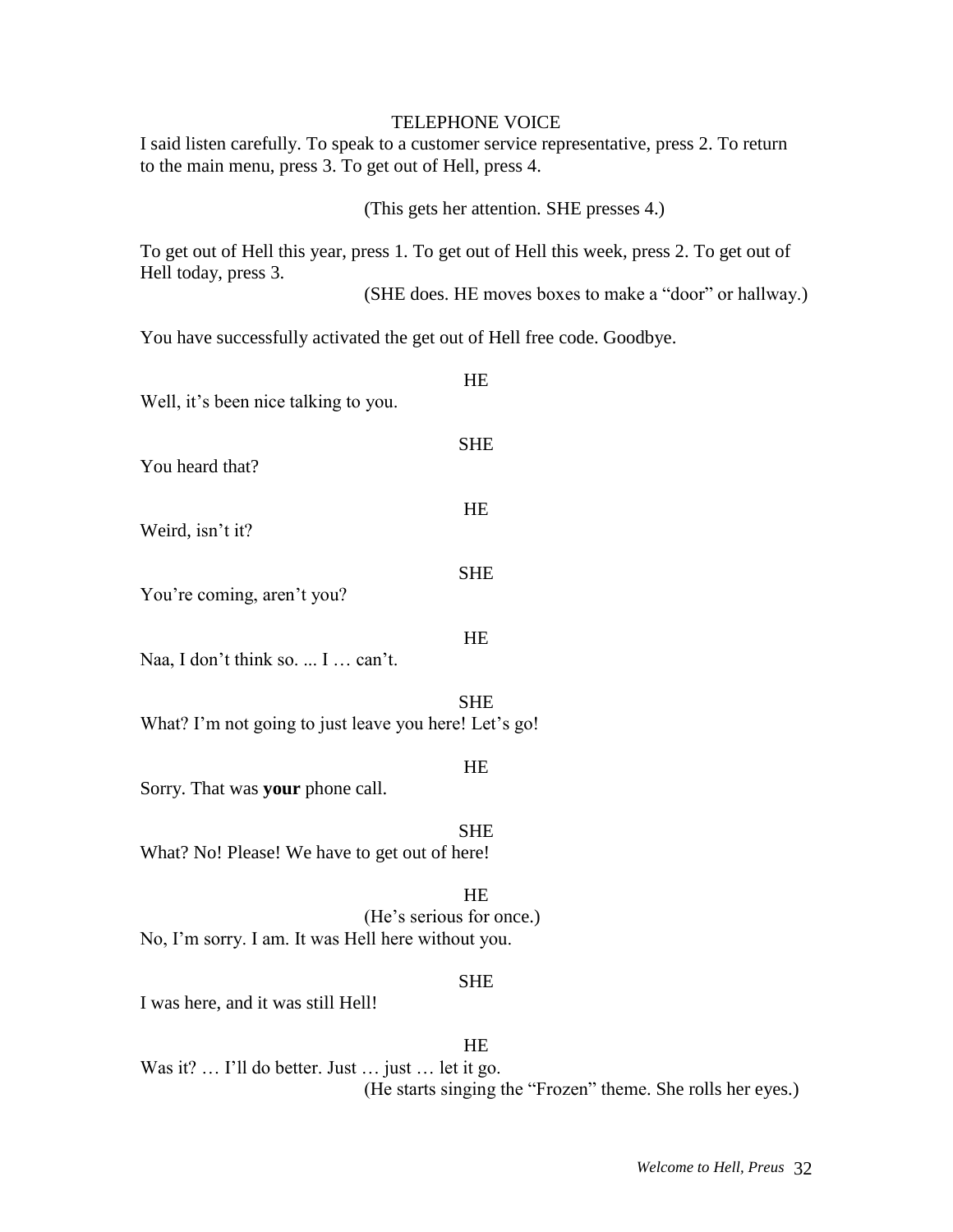I know. I just don't quit, do I?

No. Nothing's changed.

You like it, though, right?

Maybe to a point.

HE

SHE

**SHE** 

HE

Remember that trailer we lived in that first year? Everything was green – the refrig, the curtains, the shag carpet. We used to have a bonfire in the backyard and drink beer with that math teacher. What was his name?

### **SHE**

I don't know. He had black curly hair.

# HE

And he'd let out a howl and all the coon hounds in the neighborhood would start howling. It was funny! There were a lot of coon hounds. We had fun. You didn't care how many beers I'd had. … R'member that?

**SHE** Yeah. Sure. I .. uh ... miss being young like that.

Pause. They look at each other.

HE We went out shooting crows, too. With him. He loved that.

# **SHE**

I didn't shoot any.

**HE** 

That was fun. … fun times. R'member? What was that guy's name?

# SHE

Does it really matter? … Do I matter?

HE

I just remembered a good one. These two monsters walk into an Irish bar....

# SHE

Please.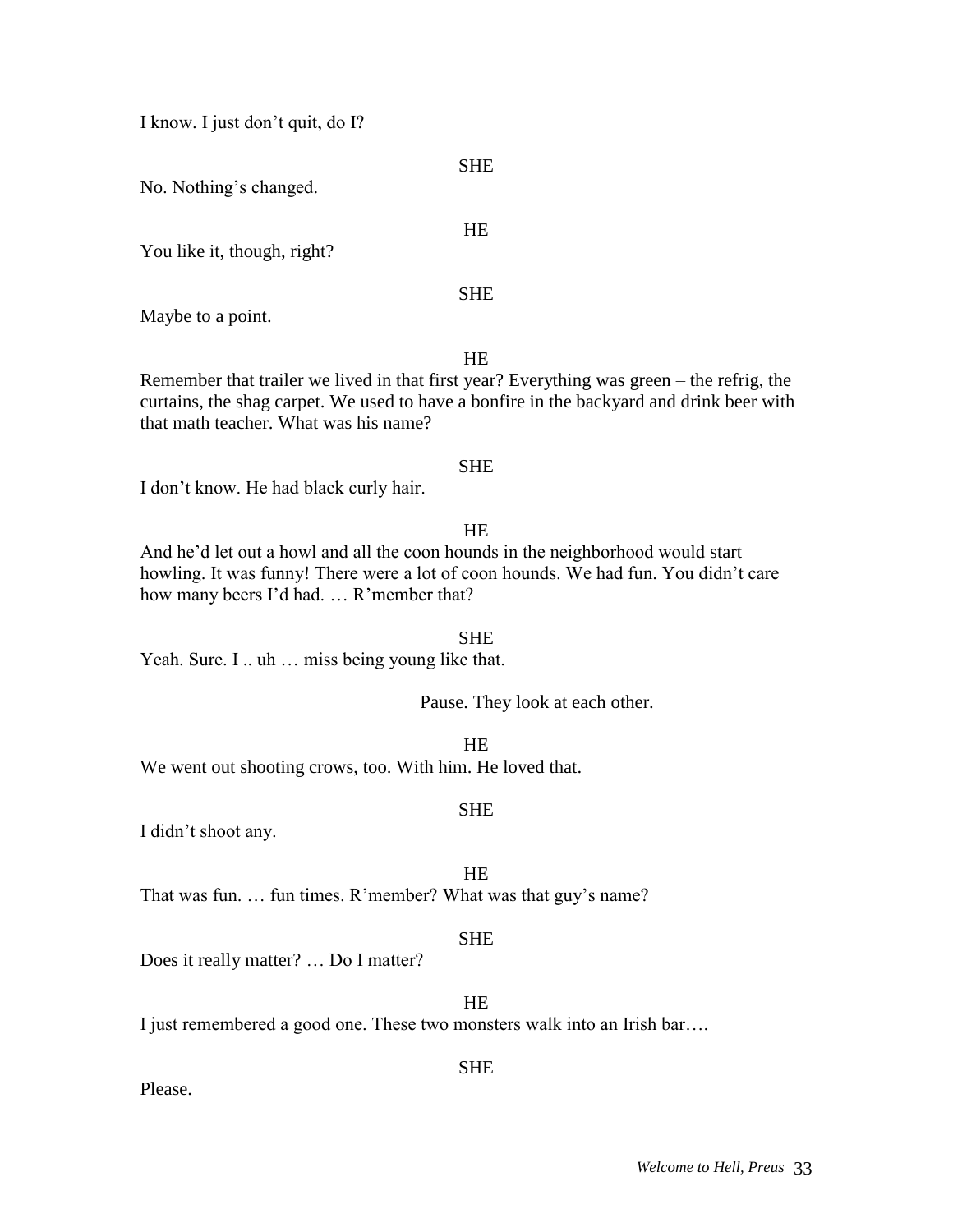(With some urgency)

Did you hear what I said?

HE

(About the joke.) Naa. Wasn't that good. A grasshopper hops into a bar. His phone rings.

#### SHE

You can leave. You can. We'll go together.

His phone stops ringing.

HE You don't know what you're saying. ... No, you don't.

(While she puts on a coat and gets her purse and phone.)

New coat?

Someone gave it to me.

You look good … hot.

Well, it's that time of my life, maybe.

**HE** 

SHE

HE

**SHE** 

(He's telling a joke but this time it doesn't sound like it.) Anyway, the bartender says, "You're quite a celebrity around here. We've even got a drink named after you. "The grasshopper says, "You've got a drink named Steve?"

#### **SHE**

Please. You don't have to live like this!

His phone rings.

# **HE**

Oh, you mean I'm better off living like you?

SHE

Please don't. I want you to come, too. Don't stay like this, please!

He answers his phone.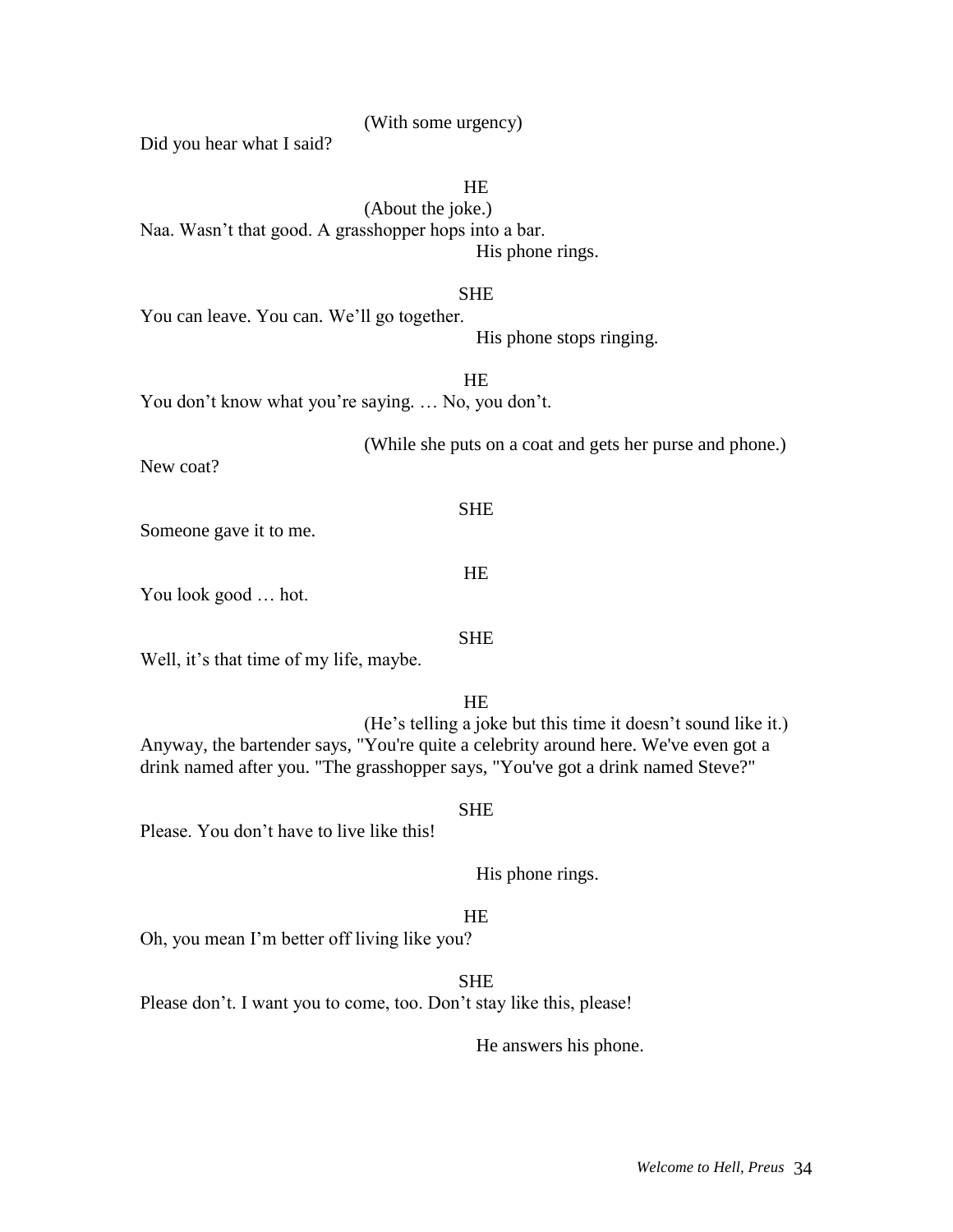Like what?

# TELEPHONE VOICE

Welcome to Hell. Please choose from the following options, but listen carefully as some options have changed. To speak to the person next to you, press 1. To speak to a customer service representative, press 2. To return to the main menu, press 3. To get out of Hell, press 4.

> He looks at her. The words, "There. Is. A. Door." are projected and simultaneously heard in what could be called a loud whisper. It reverberates as the words melt and the lights fade to black.

# **- END ACT I -**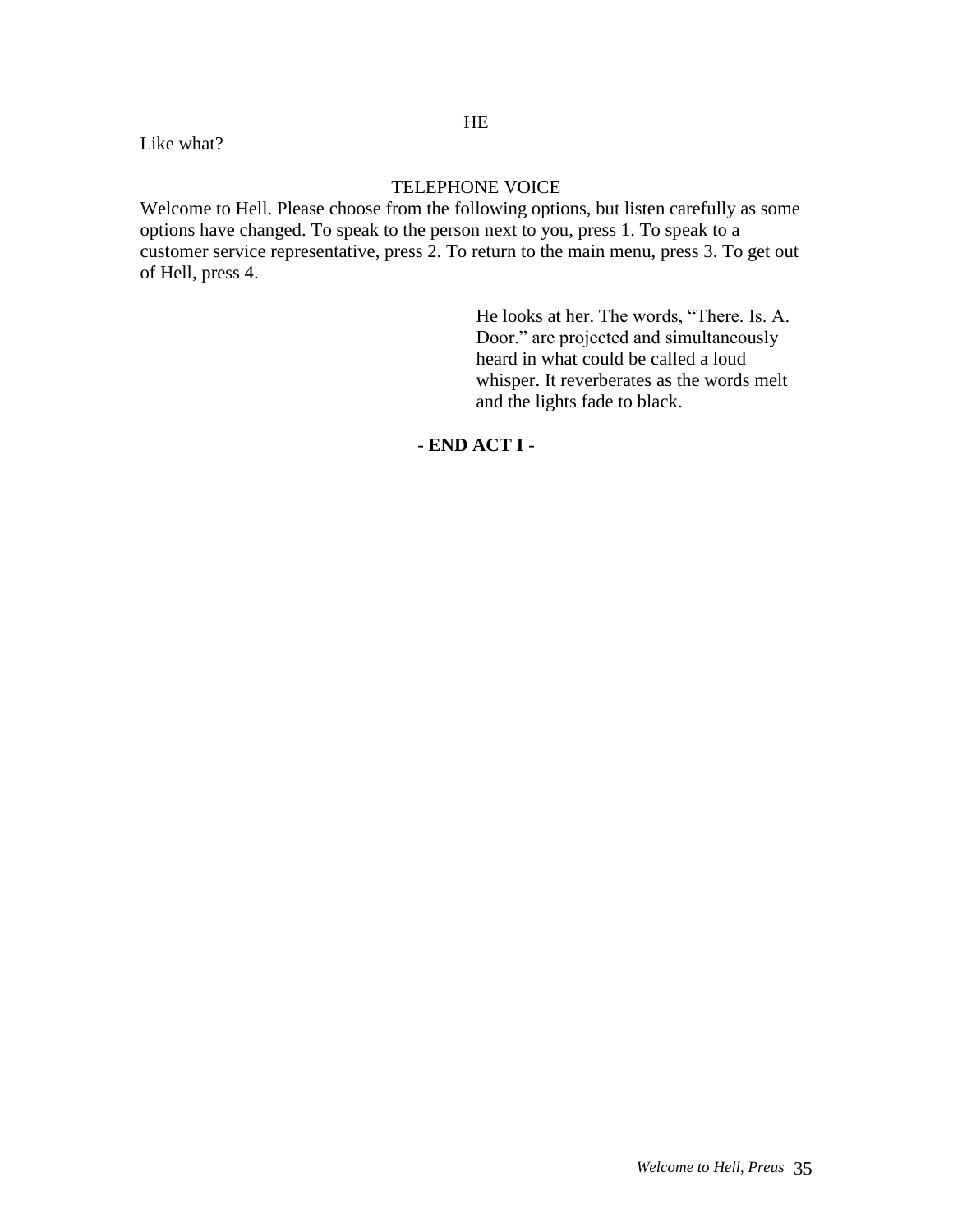# ACT II

It is exactly the same scene as the beginning of Act I. Lights dim up on half the stage to barely reveal that there is a man, HE, sleeping. Then lights dim up on another area to reveal SHE, who is on the phone. It's an intense conversation.

# SHE

You know what, Gail? He really can't help it, but I just want to hear him say it, you know? Say, I'm right!

(SHE laughs. Pause. She continues, more subdued.)

Oh, yeah, he'll say it. … and, wham! Sucker-punched.

(Pause.)

Well, I'm not surprised, when I think about it later. I mean, when I think. It's not like it's anything new, but …

# A WOMAN'S VOICE

Why don't you just leave?

#### SHE, LIVE

Gail? … Gail?... Hello?

(She realizes that Gail is no longer on the line.)

#### WOMAN'S VOICE

Just leave.

(Slight pause.)

Something wrong with that?

# SHE

(Laughing) Just "leave" Hell. Well, that's good. People don't visit Hell, you know, or move here and then retire in Arizona after they're done living in Hell.

WOMAN'S VOICE

I thought it was one of your options.

# SHE

Yeah, well. Bad timing. Just … not the right time. I mean, compared to a lot of people, my life is … I mean, I should be ok. Really.

I love my house. …

(SHE roams the space, touching things as if they were meaningful things in her house.)

We do things together. Sometimes we do things together.

(Pause.)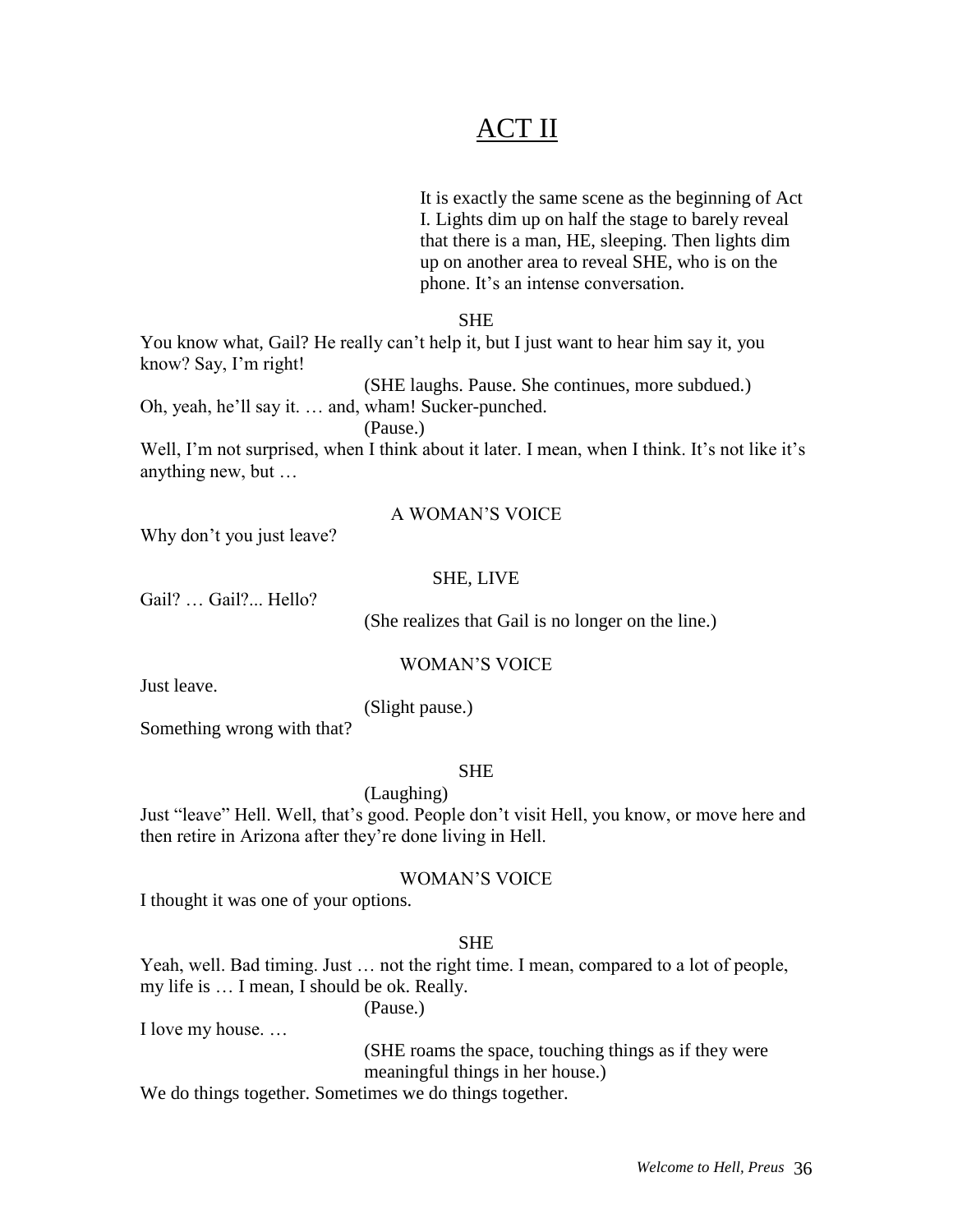(Pause. This is getting too close to the bone.)

There are the kids. … Oh, my god, the kids.

(She struggles, forcing back tears.)

I … would get up in the morning and they wouldn't be there, not every day. It's worth that? … Really?

> (Her cell phone rings, and rings and rings, but she's crying. Finally she answers it.)

Hello?

#### A TELEPHONE VOICE

SHE

(SHE blows her nose, wipes her eyes.)

Hellooo, shithead.

Welcome to Hell.

### TELEPHONE VOICE

Please choose from the following options. To speak to the person with whom you would least like to spend eternity, press 1. To speak to a customer service representative, press 2. To return to the main menu, press 3.

#### SHE

(She presses 3. With false cheer)

Ok!

### TELEPHONE VOICE

Invalid entry. To speak to the person with whom you would least like to spend eternity, press 1. To speak to a customer service repre-

She hangs up her phone.

### SHE

I now know where the idea for automated phone systems came from.

(SHE looks at her phone, closes her eyes. Her phone rings again. She lets it ring, but finally can't resist answering it.)

Hello?

(No response)

Hello?

(SHE presses a number several times.)

### TELEPHONE VOICE

I did not understand your selection. To return to the main menu - (SHE presses 1.)

I did not understand your selection. I choose to not understand anything you choose. Welcome to Hell. Please choose. I will choose for you. Welcome to Hell-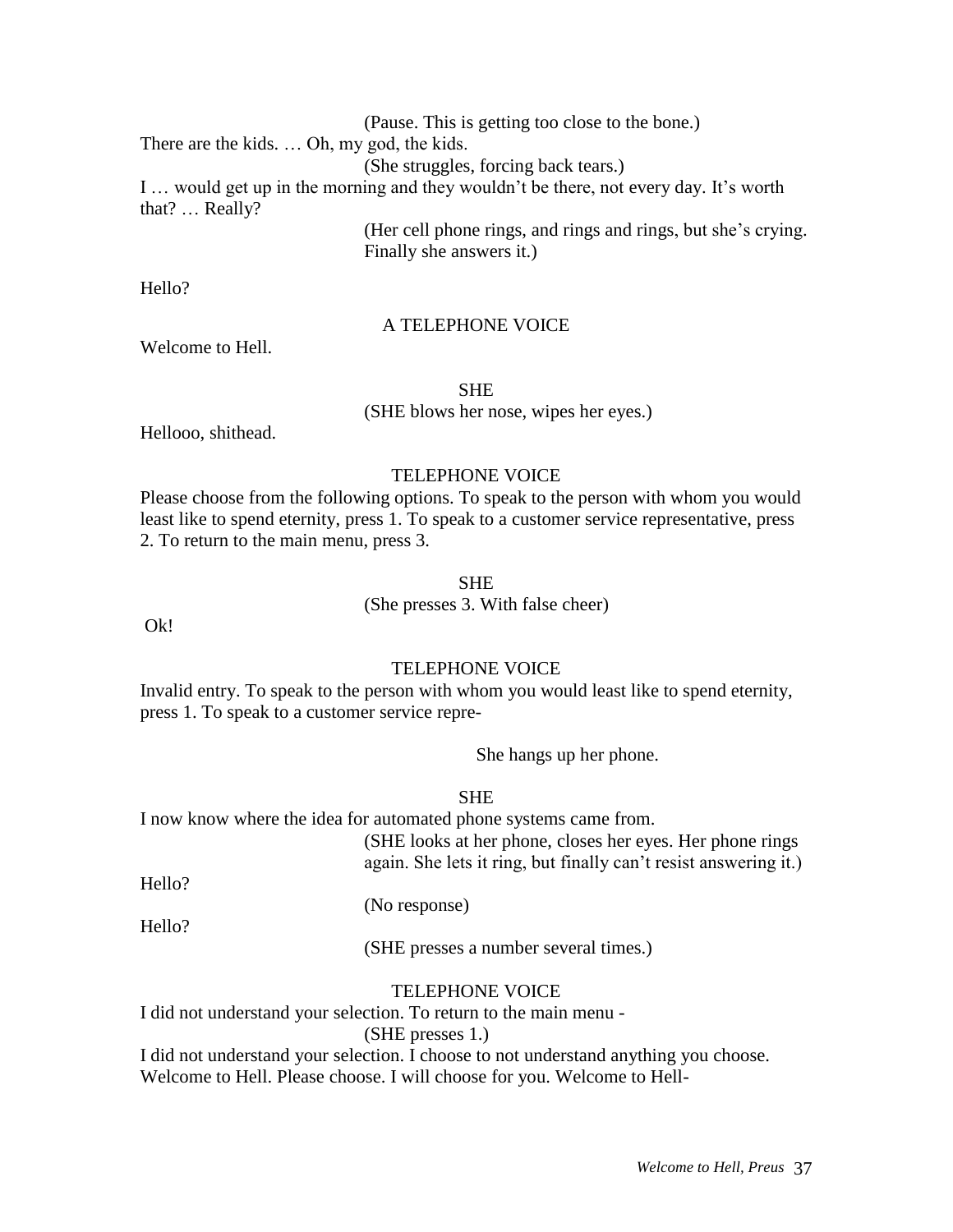#### SHE

No, I don't think you get to choose for me. Goodbye. (SHE puts the phone down.) There is a brief moment of silence, then...)

### TELEPHONE VOICE

I said, "I will choose for you." Please hold.

#### SHE

What in the hell?

(She picks up the phone and hits "end." A familiar pop song plays for a bit while the Telephone Voice character rocks out to the music.)

#### TELEPHONE VOICE

Thank you for waiting. Since you didn't respond, option #1 has been chosen for you. Good-bye.

#### SHE

HE

SHE

**HE** 

SHE

HE

SHE

HE

Wait! What? What was option #1 again?

Blackout.

...Goddammit.

Well, I'll be damned. Look who's back.

- Look who never left.
- I didn't choose to.

Wait a minute. It didn't even ring.

Welcome to Hell!

How long have you been here?

I don't know. One day's like the next.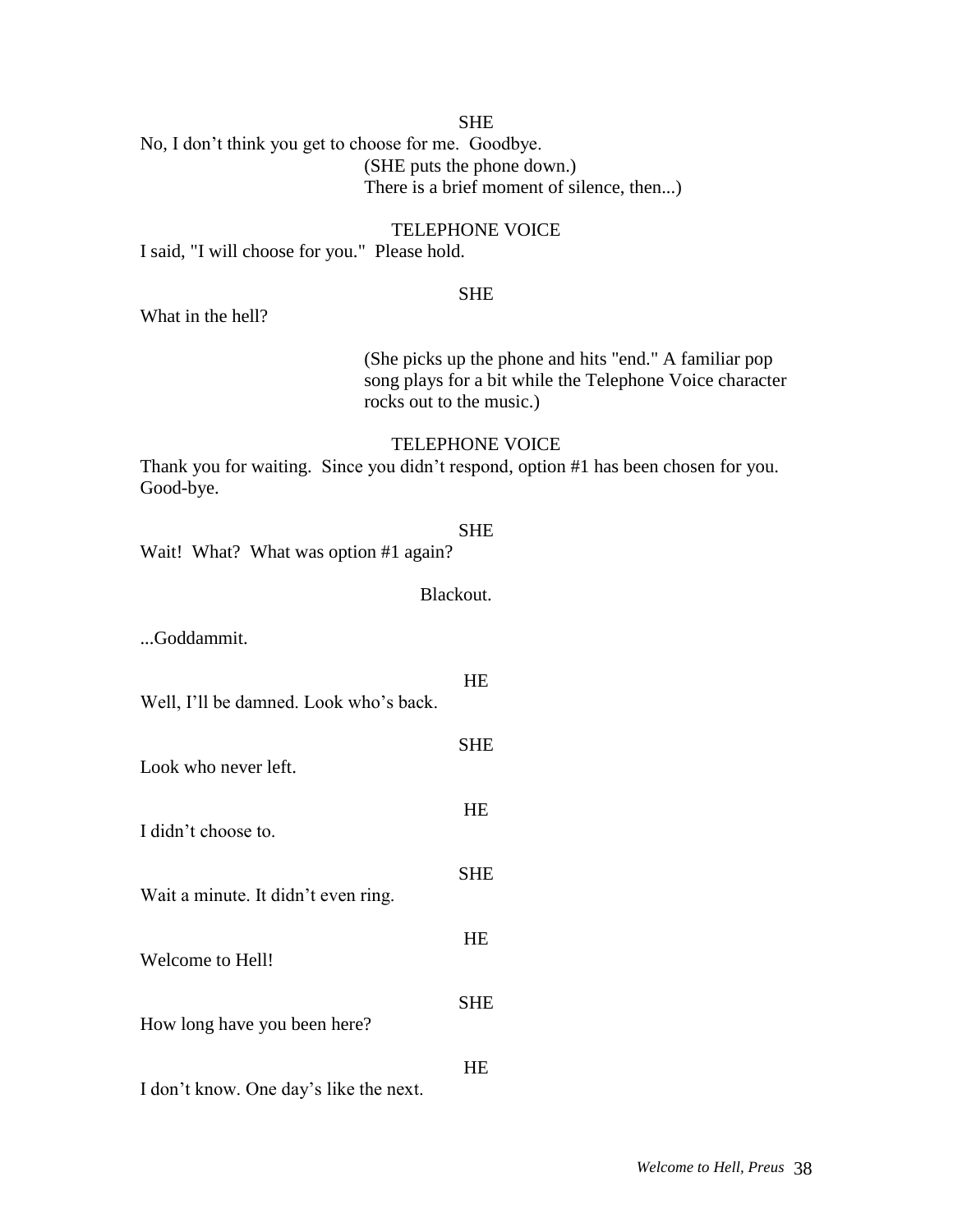| Really. (pause) Where's your -                                 | <b>SHE</b>                                                                                                                                                                      |
|----------------------------------------------------------------|---------------------------------------------------------------------------------------------------------------------------------------------------------------------------------|
| Monster? He's here somewhere.                                  | HE                                                                                                                                                                              |
|                                                                | The following dialog should not be played<br>as a yelling kind of argument, until the stage<br>direction for him to throw something, hard.<br>Then things take a sinister turn. |
| You've been drinking.                                          | <b>SHE</b>                                                                                                                                                                      |
| Oh, my God, you just got here!                                 | HE                                                                                                                                                                              |
| You have.                                                      | <b>SHE</b>                                                                                                                                                                      |
| You have such a problem with this. I just like bars, remember? | HE                                                                                                                                                                              |
| Oh, so you remember that. There's quite a bit that you don't.  | <b>SHE</b>                                                                                                                                                                      |
| Well, that's bullshit.                                         | HE                                                                                                                                                                              |
|                                                                | <b>SHE</b><br>That last night, I think it was. What did you say that last time on the phone to me?                                                                              |
| I didn't talk to you on the phone.                             | HE                                                                                                                                                                              |
| said, "You don't have to live like this."                      | <b>SHE</b><br>You did. Would you like to know what you said? You said, "That was your phone call." I                                                                            |
| Like what?                                                     | HE                                                                                                                                                                              |
| We should probably talk about it.                              | <b>SHE</b>                                                                                                                                                                      |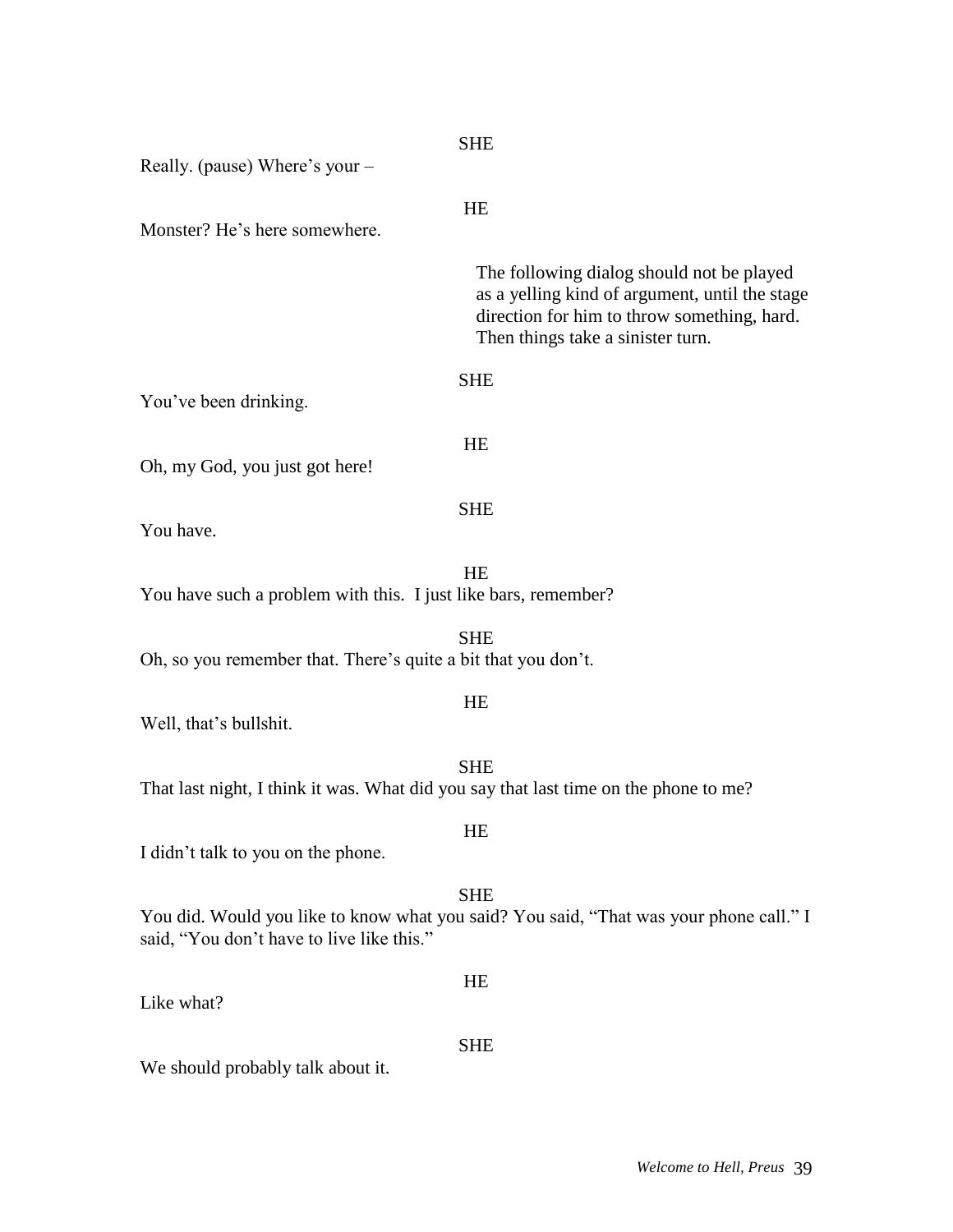HE Sure we can talk, but guess what's going to happen. You're going to hit on something, and off we go.

|                                      | HE throws something, hard.                                                                                  |
|--------------------------------------|-------------------------------------------------------------------------------------------------------------|
|                                      | <b>SHE</b>                                                                                                  |
| You don't scare me.                  | HE goes to move boxes.                                                                                      |
| Why don't you get rid of this stuff. |                                                                                                             |
| It's mine. I want it.                | HE                                                                                                          |
| Why?                                 | <b>SHE</b>                                                                                                  |
|                                      | HE<br>(Mocking her) Why? Go ahead and talk. Talk, talk, talk. Yum, yum, yum!                                |
| Excuse me excuse me.                 | A VOICE ABOUT THE MONSTER                                                                                   |
| You want me?                         | HE                                                                                                          |
|                                      | A VOICE ABOUT THE MONSTER<br>Yes. There's a monster here who says he's yours. (beat) Do you have a monster? |
| What does this one look like?        | HE                                                                                                          |
| Yes! He has a monster!               | <b>SHE</b>                                                                                                  |
| You heard that?                      | HE                                                                                                          |
| Heeee  looks like you.               | A VOICE ABOUT THE MONSTER                                                                                   |
| What does he want?                   | HE                                                                                                          |
|                                      |                                                                                                             |

## A VOICE ABOUT THE MONSTER

He has a lot of horrible feelings about you. (beat) He needs to know where you want him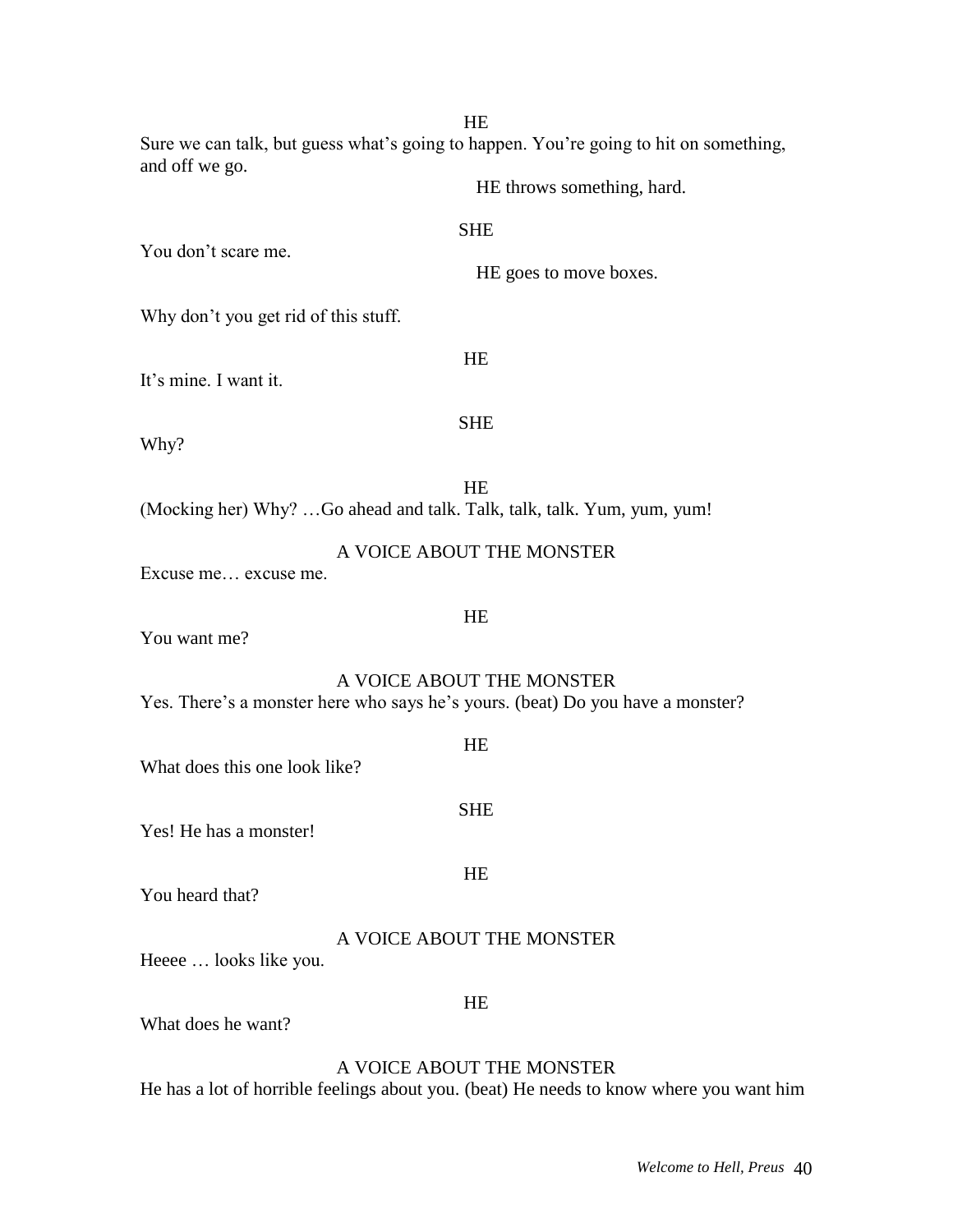to put them.

### HE

(Yelling) He knows where to put them, so put them there! … She can handle it.

> Her phone rings. She answers but hangs up immediately and tosses it down. It rings again. Same routine. The third time, she answers.

### TELEPHONE VOICE

Welcome to Hell. Please choose from the following options. To skip the main menu, and go to our directory, press four.

#### **SHE**

Uh, you called me.

#### TELEPHONE VOICE

To speak to your therapist, press one.

SHE

(She presses 1.)

Hello?

# DR. MORRISON'S VOICE (In an artificially soothing voice.)

Hi. How are you feeling? Did you have a good day?

#### SHE

Dr. Morrison?

#### DR. MORRISON'S VOICE

Yes? How are you?

### SHE

Well, I'm stressed.

DR. MORRISON'S VOICE You seem stressed. (Beat.) Tell me what's bothering you.

SHE

There's a monster here with me. Again.

DR. MORRISON'S VOICE I see. And how does that make you feel?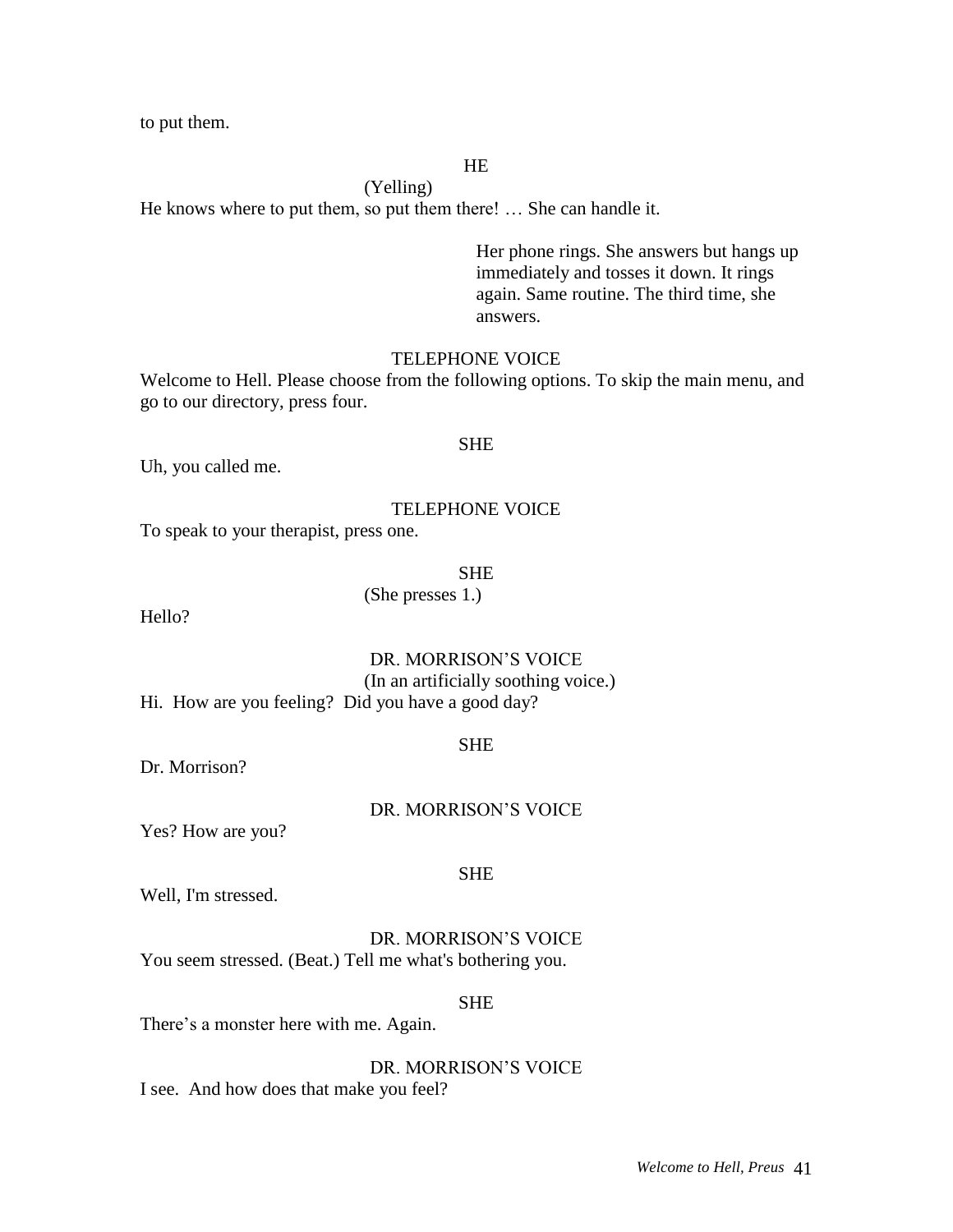SHE

...Stressed.

### DR. MORRISON'S VOICE

I see.

### SHE

Because I have to carry the weight of that monster around with me whenever it shows up, and I never know when that will be.

### DR. MORRISON'S VOICE

Uh-huh.

### **SHE**

...and I'm tired of doing it.

### DR. MORRISON'S VOICE

Ok. So, what I hear you saying is that there is a monster – something that feels like a monster - with you. Again. And you are tired of having to carry that weight around with you.

#### SHE

Yes, that is what I said, although you missed the part about never knowing when the monster will show up. You see, that gets unnerving because-

### DR. MORRISON'S VOICE

Ok, let's stop here for today. I think we've made some real progress.

### **SHE**

I'm just getting started.

### DR. MORRISON'S VOICE

Baby steps.

### SHE

But I'm still stressed.

DR. MORRISON'S VOICE You should try to relax. Have you ever been hypnotized?

**SHE** 

No.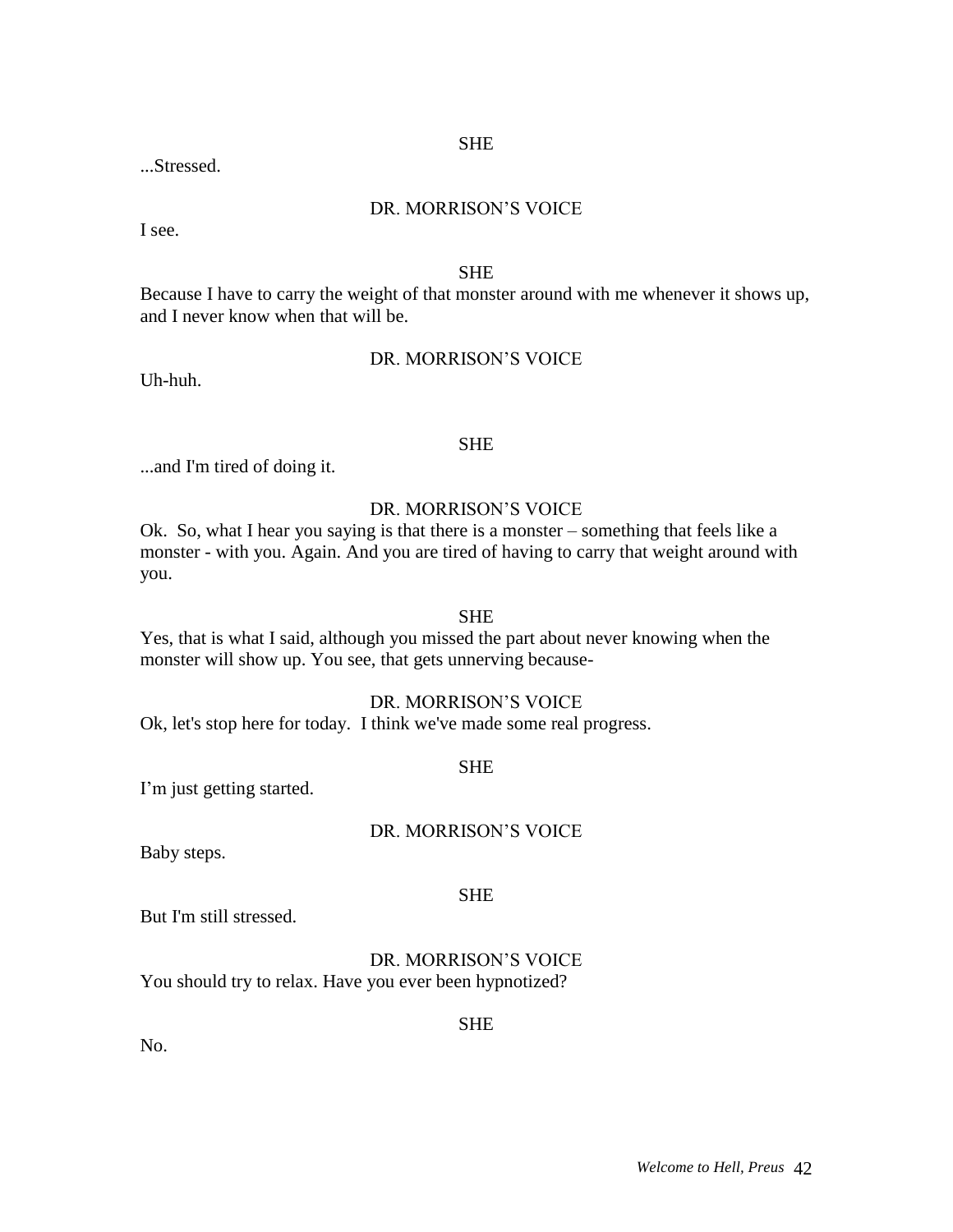#### DR. MORRISON'S VOICE

Would you be willing to try it?

### SHE

Sure, but...

### DR. MORRISON'S VOICE

Good. Good.

### SHE

But the monster.....

### DR. MORRISON'S VOICE

I want you to sit back, close your eyes and just let go of everything.

She leans back, but sits up almost immediately.

#### SHE

Dr. Morrison? The monster's still here …

### DR. MORRISON'S VOICE

You are going to relax now.

### SHE

Did you hear what I said?

### DR. MORRISON'S VOICE

We're relaxing. We're not talking.

#### **SHE**

Relaxing will not make the monster go away!

# DR. MORRISON'S VOICE (some distortion)

The monster the monster the monster

**SHE** 

Don't you get it?

### DR. MORRISON'S VOICE and TELEPHONE VOICE (distortion) (They don't speak this exactly together. The words are recognizable, but it sounds like a recording gone awry with scrambled VP.)

The monster, the monster. Welcome to hell, to hell, to hell, hello, hello, choose to hell please choose monster monster hello and welcome. Hell hello to hell and back to hell choose the monster and here we go to hell again.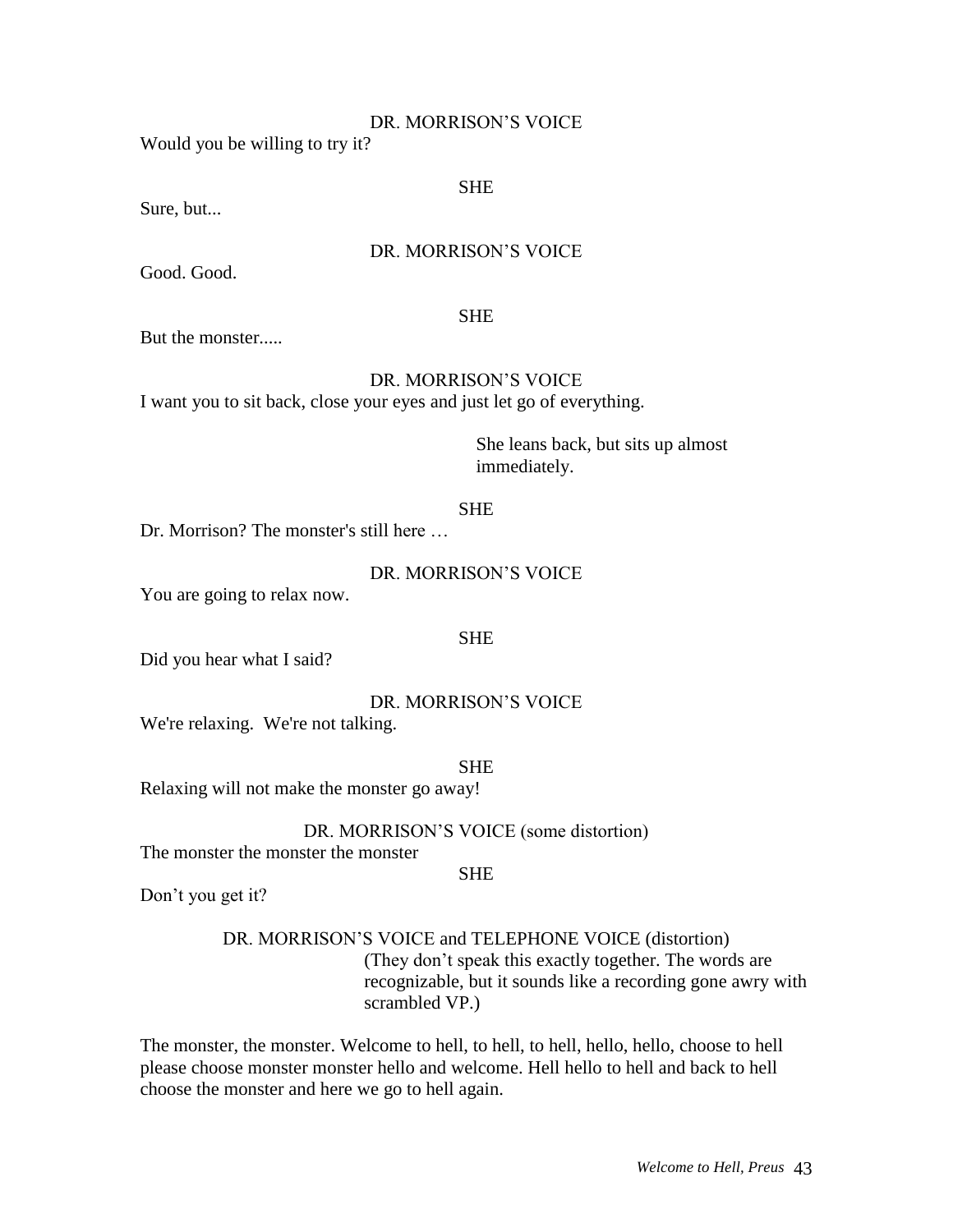(Practically attacking her phone.)

Oh, come **on**! Stop!

(It stops.) It stopped. I said stop and it stopped. (4 beats) I need to say "stop" more!

### Light change.

### HE

"I need a beer"

What!

(Immediately a bottle of something imported and expensive appears in his cell. He opens one and takes a drink.)

And that's about all I can say for this place.

**SHE** 

(A can of cheap beer appears in her cell.)

So that's how this works.

### HE, SHE

(Together)

Life isn't fair. Hell isn't either.

(She dials his phone, it rings and he answers it.)

#### HE

SHE hangs up – quite deliberately. HE looks at the number and glances toward her. In the following dialog to "I'm leaving," SHE says her lines as if she's remembering a previous conversation, in part. HE is in the moment.

### SHE

I had practice that night.

HE

You're always running around with all your little friends.

### SHE

Don't have to. I choose to. I have practice.

You are always, always late.

### SHE

HE

I didn't think I'd be too late.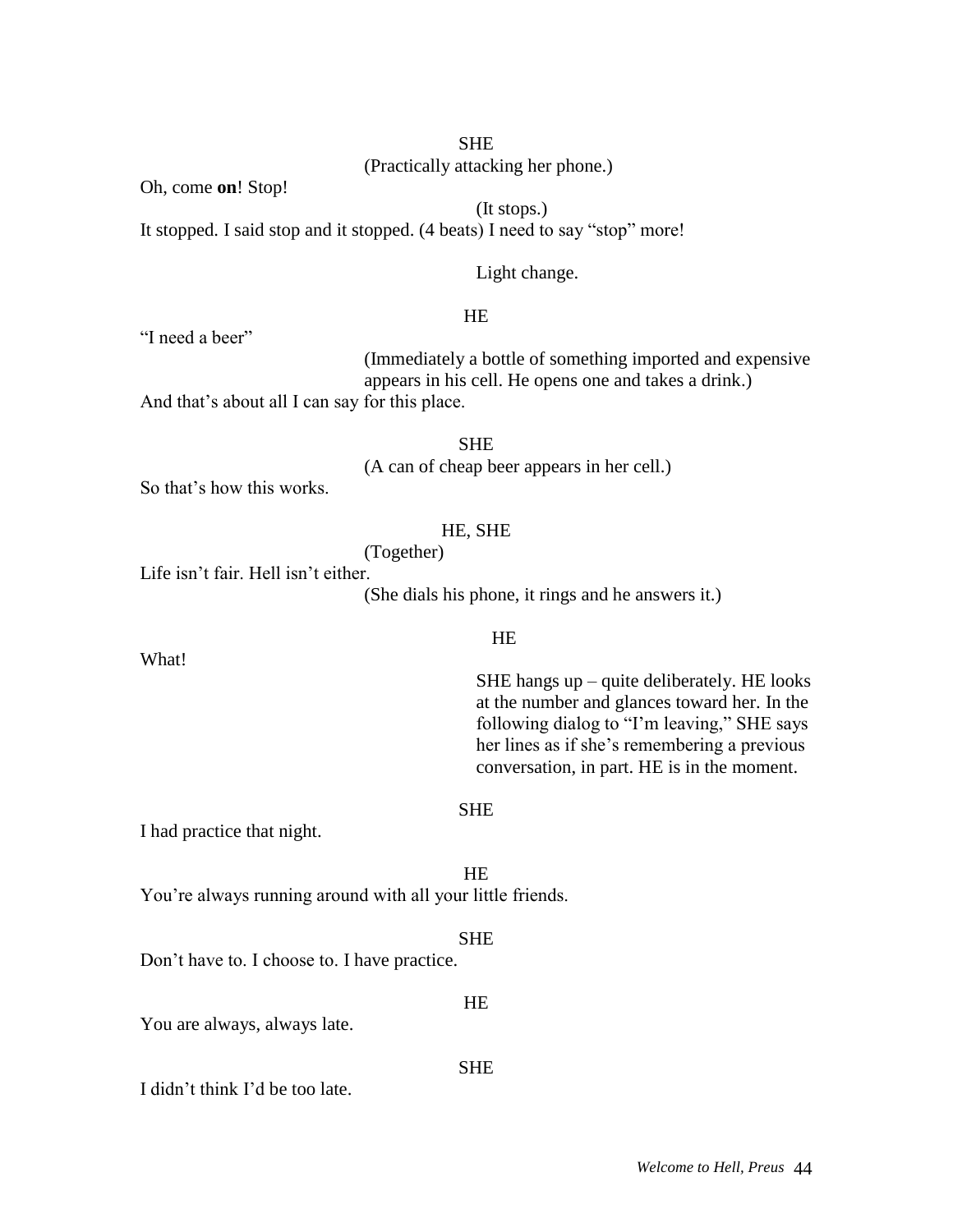#### *Welcome to Hell, Preus* 45

Whatever. You forgot to pick up Rex at the vet.

### **SHE**

N, **you** forgot to pick up Rex at the vet because you were at the Legion buying out a tip jar and now you can pay for the extra day. I have to go.

#### HE

SHE

What kind of a woman are you, anyway?

A busy one.

# HE

Have to be around all your little friends-

#### SHE

And you have to be around all your drinking buddies.

#### **HE**

I get more done in an hour than you get done all day.

#### SHE

Then I guess you'd have time to pick up Rex.

(She busies herself with something and appears to be ignoring him.)

### HE

I'm leaving.

(He doesn't move.) I'm leaving. Did you hear me? I'm LEAVING! (She pays no attention.) I've had enough of this. You're so fuckin' impossible. I'm leaving.

#### **SHE**

So, go. You said you're leaving, so leave.

#### HE

You can't make it without me. You'll never last. I'll get Rex. Yeah, I'll pick up the dog. I got time, because I get things done. You can't get anything done. Can't make a decision. Your life will be a train wreck from day one. Always apologizing, but nothing changes. Nothing! What the hell are you going to do without me, huh? Just what do you think you're going to do?

#### HE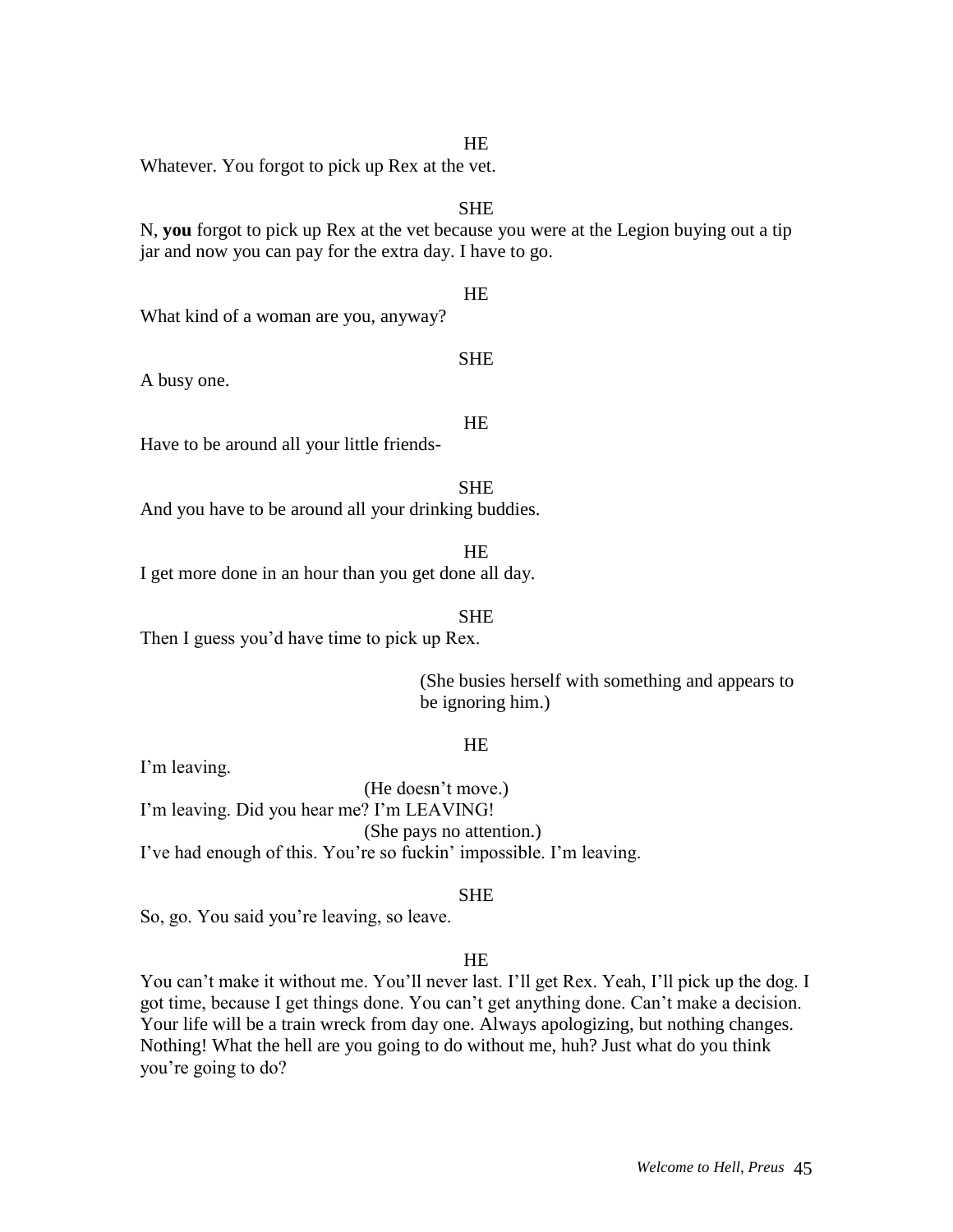SHE looks at him and shrugs.

### HE

See! You don't know!

### **SHE**

(calmly)

And the monster returns.

#### HE

Monster? Is that it? I'm a monster. Does this sound like a monster? I take her out, see. We're at this bar. There's lots of people around we know. I'm not gonna just hang on her all night. There's people there I know, so I'm just supposed to act like I don't know 'em? Clients! You know? She ends up talking to some guy. Smiling at him, laughing. Pissed me off. What's she trying to do? I don't know him. I'm talking to a client. Young lady. So, after a while, here she comes and says, "I'm ready to go." She's got her coat on, her hands stuffed in her pockets. This young lady is smirking at her. It was so damn embarrassing. So I put an arm around my wife, give her a smooch, you know, and introduce her. "Hi" … "Hi …" You know. Dumb nice-talk shit. She pulls away and says, "Well, I'm leaving. You coming?" Well, no, I'm not leaving. I'm just warming up. Lots of people to talk to. I'm buying 'em drinks. Yeah, I've had a few. So's everybody else. After a while, place is clearing out and I'm moving toward the door, and there she is! She hasn't left. She's just sitting there. Scowling. Looking like a damn crabby grandma. She says I said all kinds of bad shit on the way home. I don't remember. If she said I did, I did. Big deal. Can't she just let it go? I'd had a few. Seriously!

(To her.)

You can't ever let anything go! Get over it! Everything I do for you! It's never enough! I'll never be good enough for you!

#### SHE

For me? I've never said that.

HE

You don't have to. It's obvious. It's how you operate. I know who you are.

Do you.

#### HE

SHE

The monster. Maybe that's you, huh?

#### SHE

Then why does he look like you?

### HE

You'll get nothing from me! Nothing! I know how this works. Don't expect to get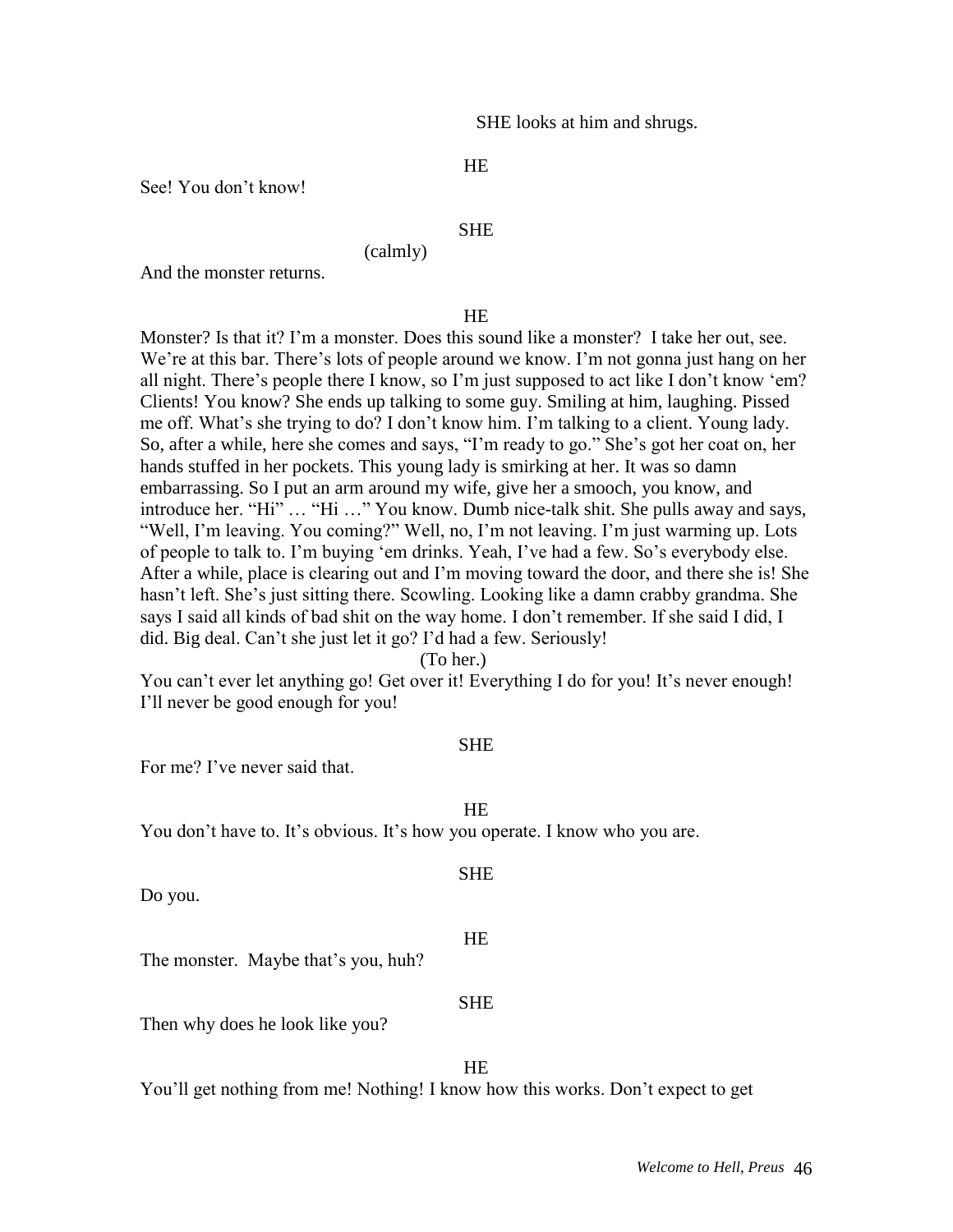### anything! (hollering) YOU. CAN'T. MAKE IT. WITHOUT ME!

#### Light change.

### **SHE**

If you have another room on the other side of the wall, you can go there. If you have only one room you can stay in it or leave – there is a door. If there is someone in your bed or if you're in bed alone,

#### HE

You can stay in it

#### **SHE**

Or get up.

(Projections of doors begin to dim up.)

#### HE

You can stay in it! You can stay! You can! Stay! You can stay in it or leave! Stay in it or leave! There is a door!

(hollering, and breathing hard)

There **is a floor**! Beneath the bed There is a floor. There is a **door** in the **wall** of the **room**!

#### SHE

Didn't I just say this?

### HE

GOD! You're IMPOSSIBLE! … I can't say anything! You know everything. You tell me! You know everything! Oh, hell. Bitch!

#### **SHE**

(While he's saying "bitch.")

Uh-uh. No. Can't call me that.

He opens another beer and drinks.

### **SHE**

(Without emotion) Words. … The monster. … Talk. … Maybe tomorrow it will be over. (Moving wearily about her space.) Can I make it until tomorrow? Can I make it through the rest of my life? Can I?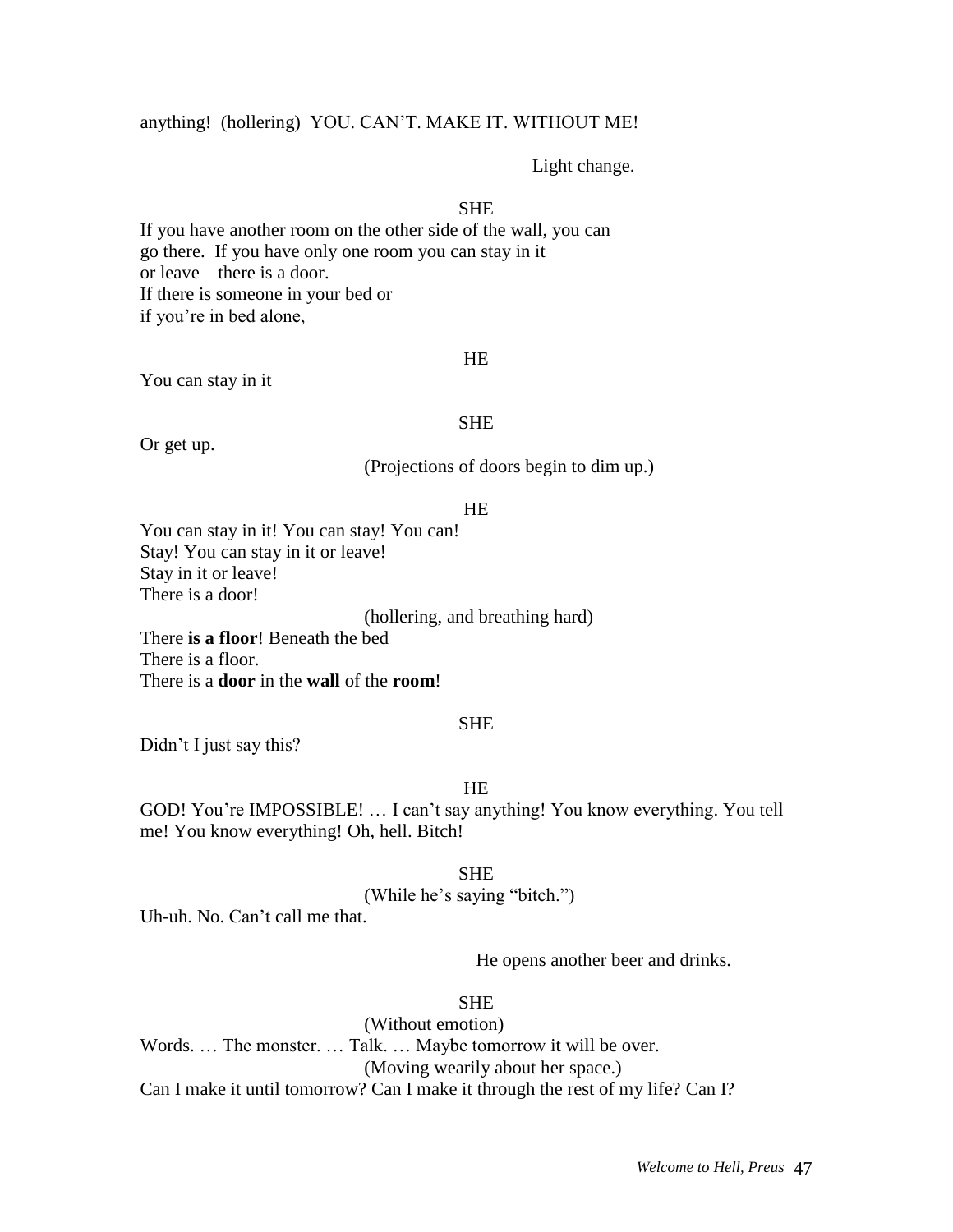|                                                                                                                      | (She dials her phone. More or less, it's something $-$ just<br>something – she can do and get a different response.)                                                                                                                                                                                                                     |
|----------------------------------------------------------------------------------------------------------------------|------------------------------------------------------------------------------------------------------------------------------------------------------------------------------------------------------------------------------------------------------------------------------------------------------------------------------------------|
| Gail? Can you hear me ok? Gail?                                                                                      |                                                                                                                                                                                                                                                                                                                                          |
| Dr. Morrison? Hello?                                                                                                 | (There's no answer.)                                                                                                                                                                                                                                                                                                                     |
| I'm here! Wait! Can't you see me? I'm really here! I am!<br>I'm disappearing. I am. I really think I'm disappearing! | (No response. She keeps trying different people, who<br>appear on the VP screen, smile, maybe wave at her or<br>shrug, but say nothing and fade away.)<br>(This could accelerate to all sorts of people – pictures of<br>people, anybody at all. It doesn't matter. The point is that<br>nobody sees or hears her. She is disappearing.) |
| Welcome to Hell.                                                                                                     | <b>TELEPHONE VOICE</b>                                                                                                                                                                                                                                                                                                                   |
| I wasn't calling you!                                                                                                | <b>SHE</b>                                                                                                                                                                                                                                                                                                                               |
| Is anyone there?                                                                                                     | <b>TELEPHONE VOICE</b>                                                                                                                                                                                                                                                                                                                   |
| I wasn't calling you.                                                                                                | <b>SHE</b>                                                                                                                                                                                                                                                                                                                               |
| Is anyone there? Hello? Are you there?                                                                               | <b>TELEPHONE VOICE</b>                                                                                                                                                                                                                                                                                                                   |
|                                                                                                                      | <b>SHE</b><br>No, I'm not here. I'm just $-$ oh, I don't know $-$ a nothing. A disappearing nothing.                                                                                                                                                                                                                                     |
| Hello?                                                                                                               | <b>TELEPHONE VOICE</b>                                                                                                                                                                                                                                                                                                                   |
| Goodbye.                                                                                                             | <b>SHE</b>                                                                                                                                                                                                                                                                                                                               |
| Please choose-                                                                                                       | <b>TELEPHONE VOICE</b>                                                                                                                                                                                                                                                                                                                   |
| I said I wasn't calling you.                                                                                         | <b>SHE</b>                                                                                                                                                                                                                                                                                                                               |
| Please choose-                                                                                                       | <b>TELEPHONE VOICE</b>                                                                                                                                                                                                                                                                                                                   |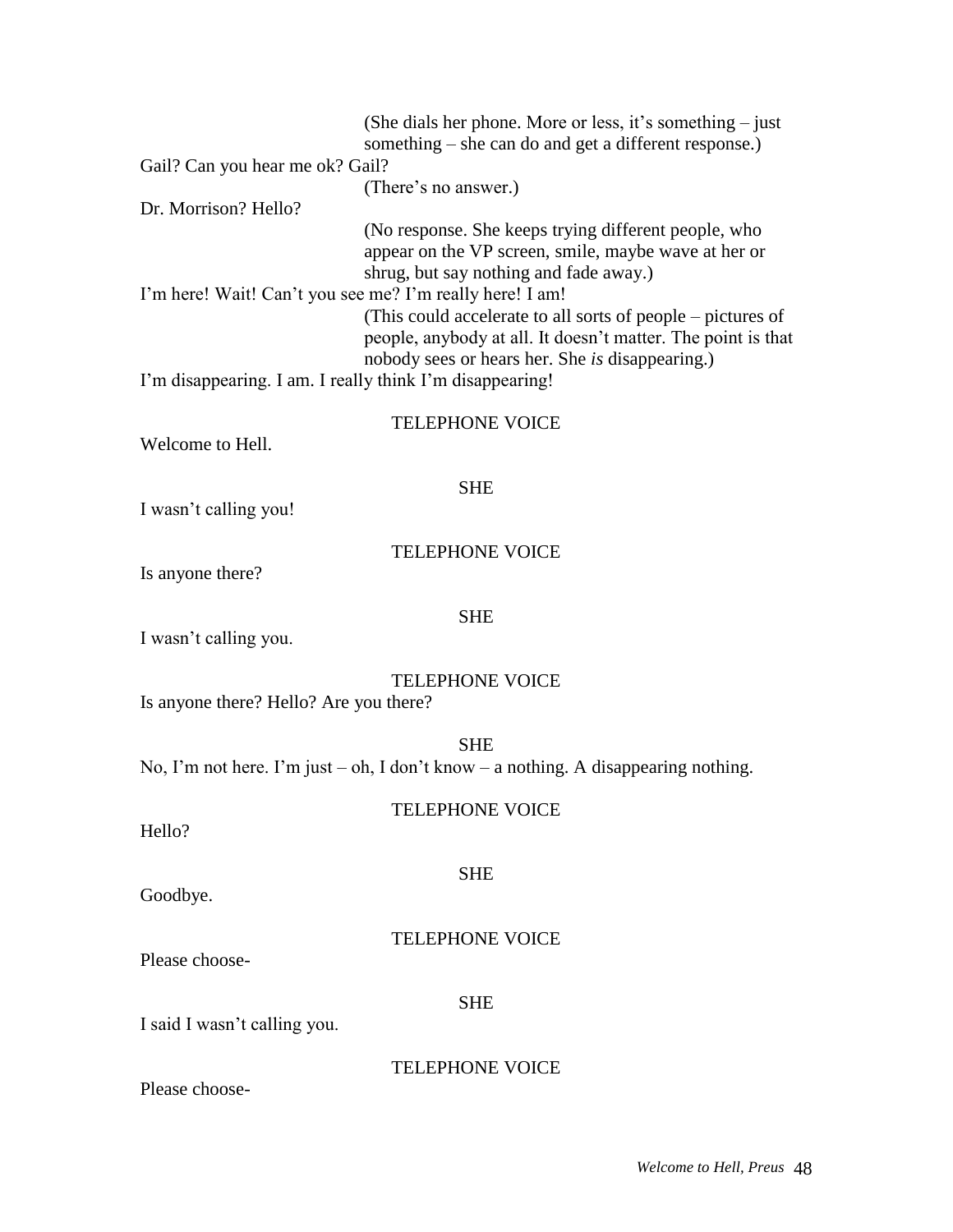(The sound of numbers being dialed, which is interrupted.)

#### **SHE**

Quit interrupting! Seriously!

She hits another key and another and another and another. Each time she hits a key, the TELEPHONE VOICE says, "Goodbye."

### TELEPHONE VOICE

Goodbye. Goodbye. Goodbye. (etc.)

(She finally stops. Pause.)

Hello, are you still there?

### Yes! I'm still here!

### TELEPHONE VOICE

SHE

If you're still there and would like to speak with a representative, please say "yes."

#### SHE

Yes.

### TELEPHONE VOICE

I'm sorry, I didn't understand you. If would like to speak with a representative, please say "yes."

Yes!

### TELEPHONE VOICE

SHE

I'm sorry, I didn't understand you.

Yes!

### TELEPHONE VOICE

SHE

I'm sorry you're having trouble. Would you like to end this conversation?

No!

### TELEPHONE VOICE

You have responded "No." You've chosen *not* to speak to a representative. Goodbye.

### SHE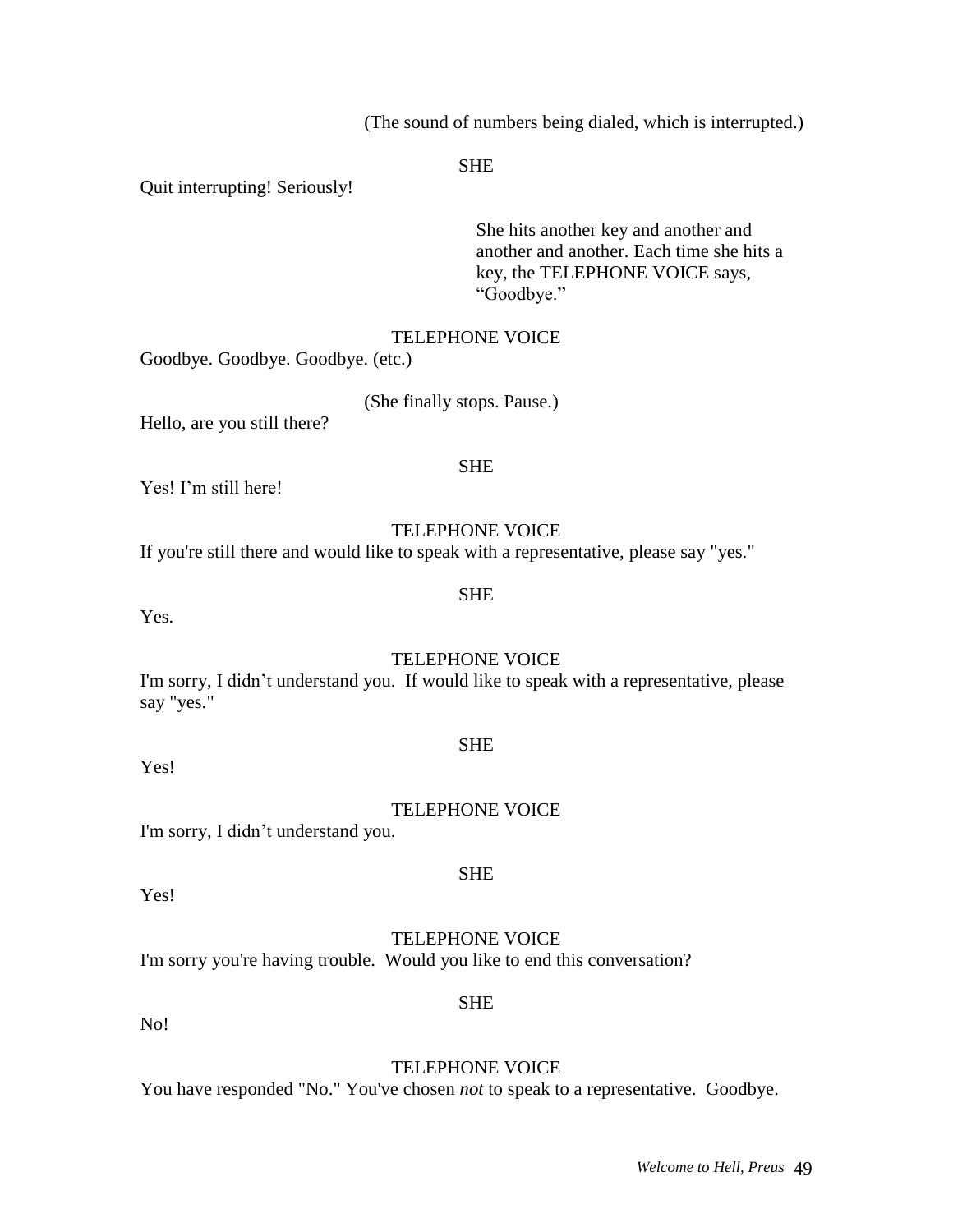SHE

### Shit.

### Light change.

### HE

### (Opens a beer or pours a drink.)

A neutron walks into a bar and asks, "How much for a beer?" The bartender replies "For you? No charge." **SHE** 

Bad.

HE A guy walks into a bar in Cork, in Ireland, and asks the barman: "What's the quickest way to get to Dublin?" "Are you walking or driving?" asks the barman. "Driving," says the guy. "That's the quickest way," says the barman.

WOMAN'S VOICE

That's sort of funny …

### HE

The guys at the Legion Bar loved it.

In the following dialog She is pleading with him, frustrated and hurt more than angry.

SHE

Where were you? When you called me, where were you?

I didn't call you.

But … you *did*.

### WOMAN'S VOICE

He said he didn't call you, sweetie.

I was busy. With a client.

**SHE** 

HE

Right. A client. That wasn't the question.

HE

SHE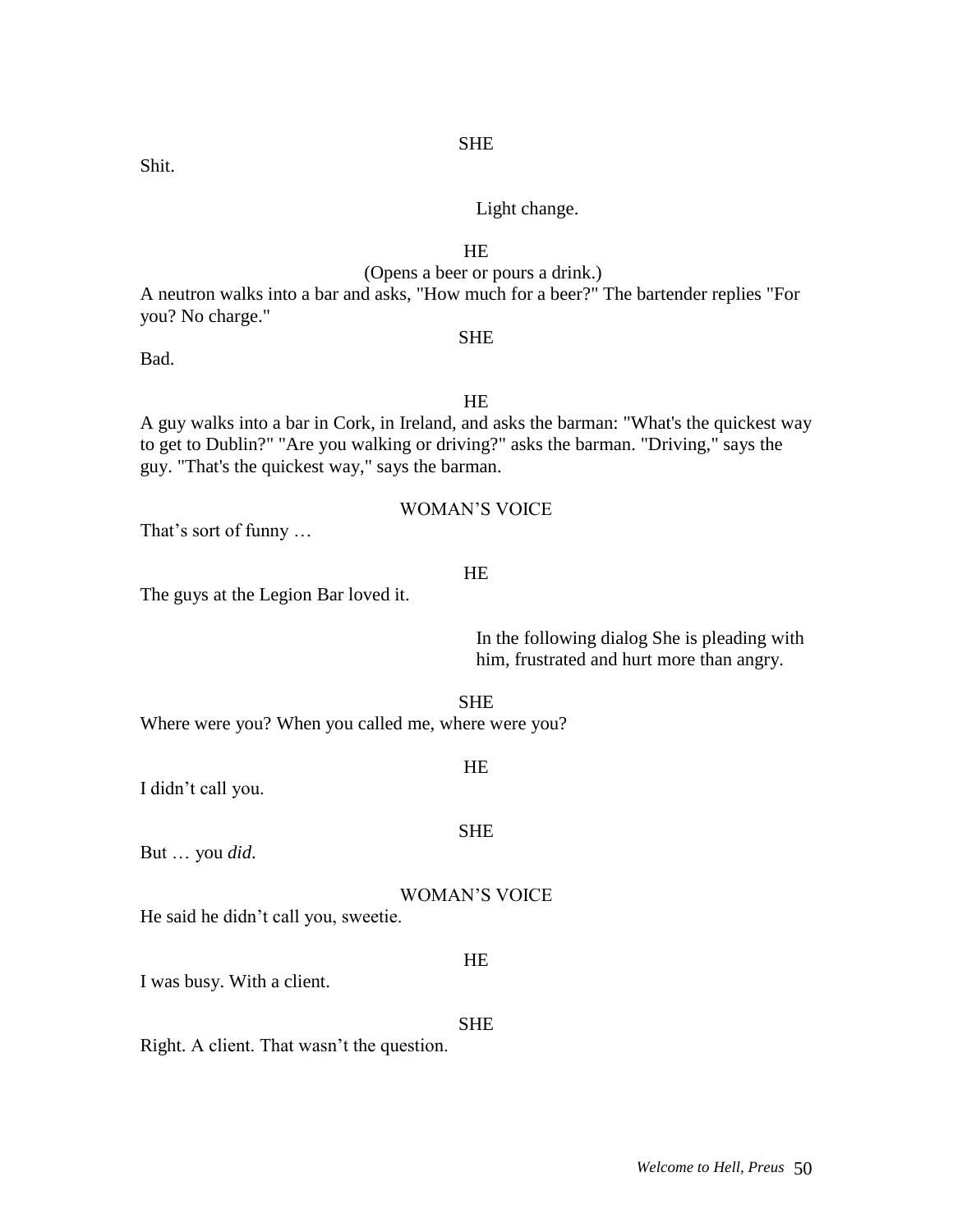#### HE

But that doesn't count. Nope. Not good enough.

#### SHE

Where were you? Why is it so impossible for you to answer that?

#### HE

Nothing is ever good enough. You're so perfect. The perfect bitch.

#### SHE

(She tries to cut him off, but he still gets the word out.)

You can't call me that.

#### HE

I just did, Miss … Perfect.

#### **SHE**

(Now she's had enough.)

I would like to make one thing clear, just in case you didn't get it yet. I do not like the word "bitch," unless it's referring to a female dog. *I* will not be called … that. Where was I … I was wondering what it would be like to just feel safe. Maybe that would be enough. Enough to be … content, anyway. … I just want-

#### HE

I want, I want. Enough Enough… gobble, gobble. Words wordswordswordswords! I want MORE WORDS! … MORE WORDS. I said I want more words! Words! Exclamation point! … Exclamation point!

> He mimes, top to bottom, drawing an enormous exclamation point, emphasizing the period/dot with a...

#### HE (James)

Bam! Do you understand or are you deaf?

#### **SHE**

You better watch yourself."

HE makes the exclamation point behind SHE's back.

#### SHE

Go away.

Short pause. HE bangs on the door. SFX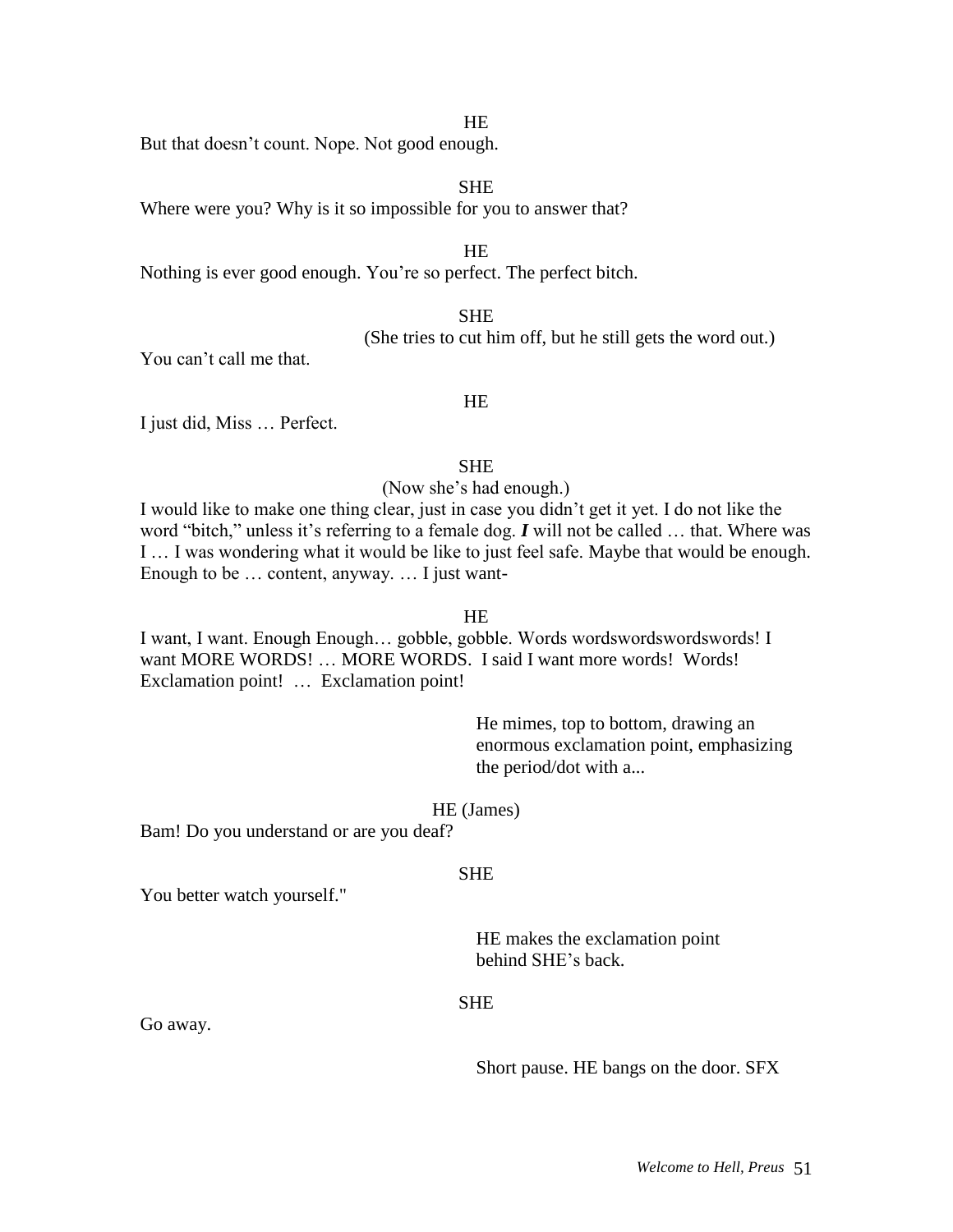*Welcome to Hell, Preus* 52

HE pounds on the door. SFX. He keeps pounding and kicking at the "door."

### SHE (Almost under her breath.)

SHE

Please go away.

HE stops pounding, but doesn't "go away."

HE

I'm just not going to say anything.

### SHE (Screaming)

Promise!

(She indicates the pounding has stopped.)

Aah! Heaven!

HE (Taunting, sing-song.)

I'm still heeere!

SHE That was three words. I knew you couldn't keep your promise.

| I didn't promise.    | <b>HE</b>  |
|----------------------|------------|
| Three more.          | <b>SHE</b> |
| Give it up!          | <b>HE</b>  |
| Three again!         | <b>SHE</b> |
| The. Perfect. Bitch. | <b>HE</b>  |
| Ok.                  | SHE        |

Go away.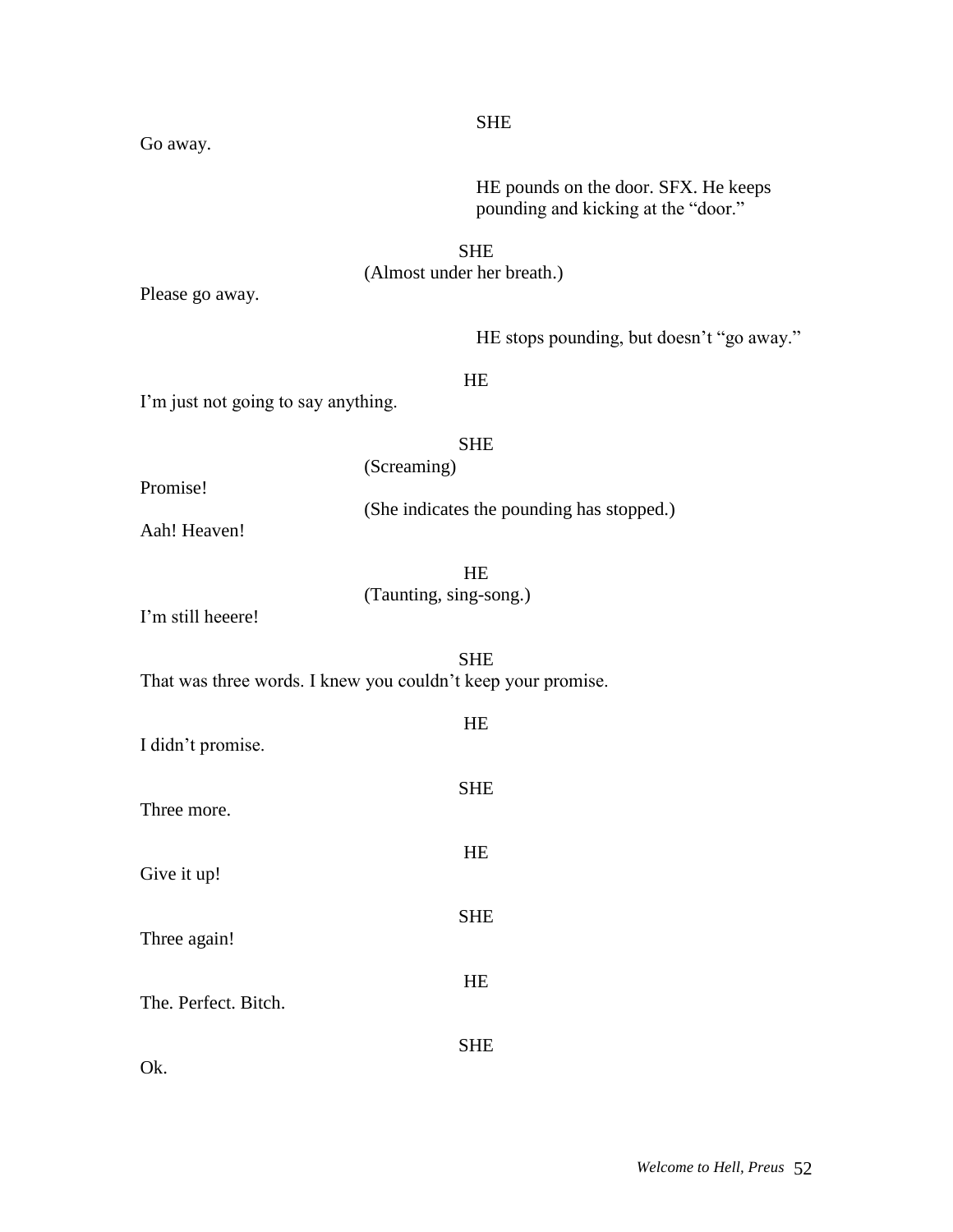(She approaches his side, and holds up 1, 2, 3 fingers – one with each word.)

Give … it … up!

HE

(He does the same.)

Oh … fuck … off.

### **SHE**

Well, at least you're consistent, I have to say. (She asks this calmly. In fact, it's as much to herself as a question to him.)

So, who is she? Or is it … they?

### A WOMAN'S VOICE

Why do you stay with her?

#### HE

It's not that simple.

### WOMAN'S VOICE

Don't make it so complicated.

HE I'm not making anything complicated. Look, let's not talk about her.

He starts toward the boxes.

### WOMAN'S VOICE

Sure. Fine with me.

#### **HE**

(He stops, turns back DS. This is in reference to She, since He got some pushback from the Woman, He takes some time with this.)

Her eyes are blue. Really, really blue. I've never seen such blue eyes. Just … very blue.

Blackout effect (whatever can be managed with the VP screen and still see Canae's hands. VP is acting wonky again.

#### SHE

Oh, no … oh, no. Not again.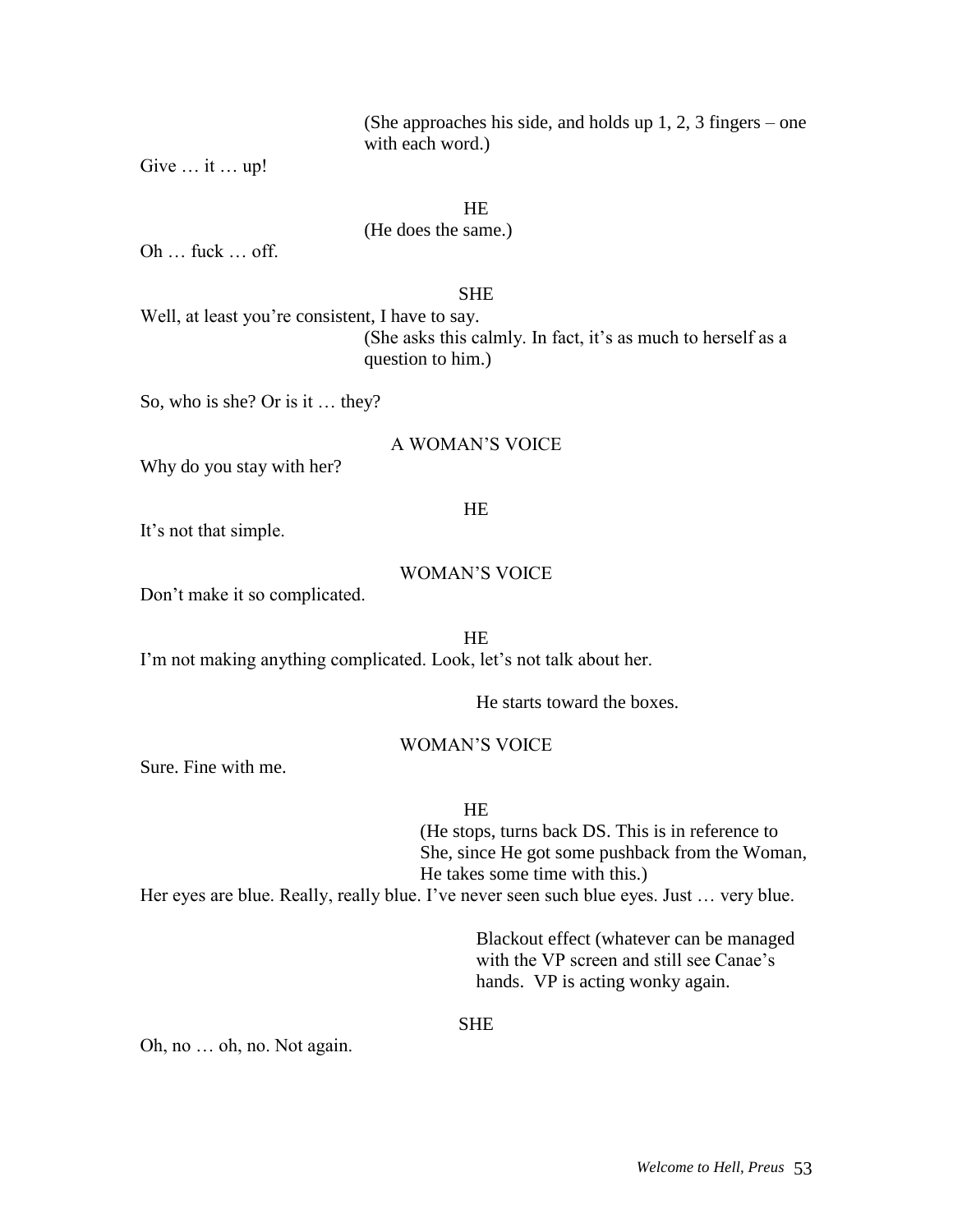He starts moving boxes again in a subtly threatening way. They slide across the floor, and create the effect of closing off her space.

The boxes. What is in all those boxes, anyway? … (under her breath)

Oh, I hate this. So … pointless.

Aren't you tired of hauling this around? This … this … garbage?

Loud sound of something heavy dropping, such as a pallet of boxes. It startles her and she calls out. It echos.

Turn the lights back up! Seriously!

Boxes move closer.

Just turn them up! I'm not going to sucker for this, now turn 'em on!

(Nothing happens. Softer) C'mon. … Please. I want to see … just where he is. That's all..

#### WOMAN'S VOICE

Well, at least he's not going to kill you. I think we've established that.

SHE Oh, crap. That monster feeling … My stomach is flipping over again.

#### A WOMAN'S VOICE

C'mon, you're all right.

#### SHE

Blech, I dunno.

A WOMAN'S VOICE You're not going to puke, are you? Geez, I hate that!

#### SHE

You! *You* hate that?

(She lets out a sigh.) Naw, I'm not pukin'. You're safe, lady voice. Whoever you are.

> Lights dim up a little on him. He gets a book, sits down, opens it, looks over at her to see if she is doing the same, but she knows this part by heart.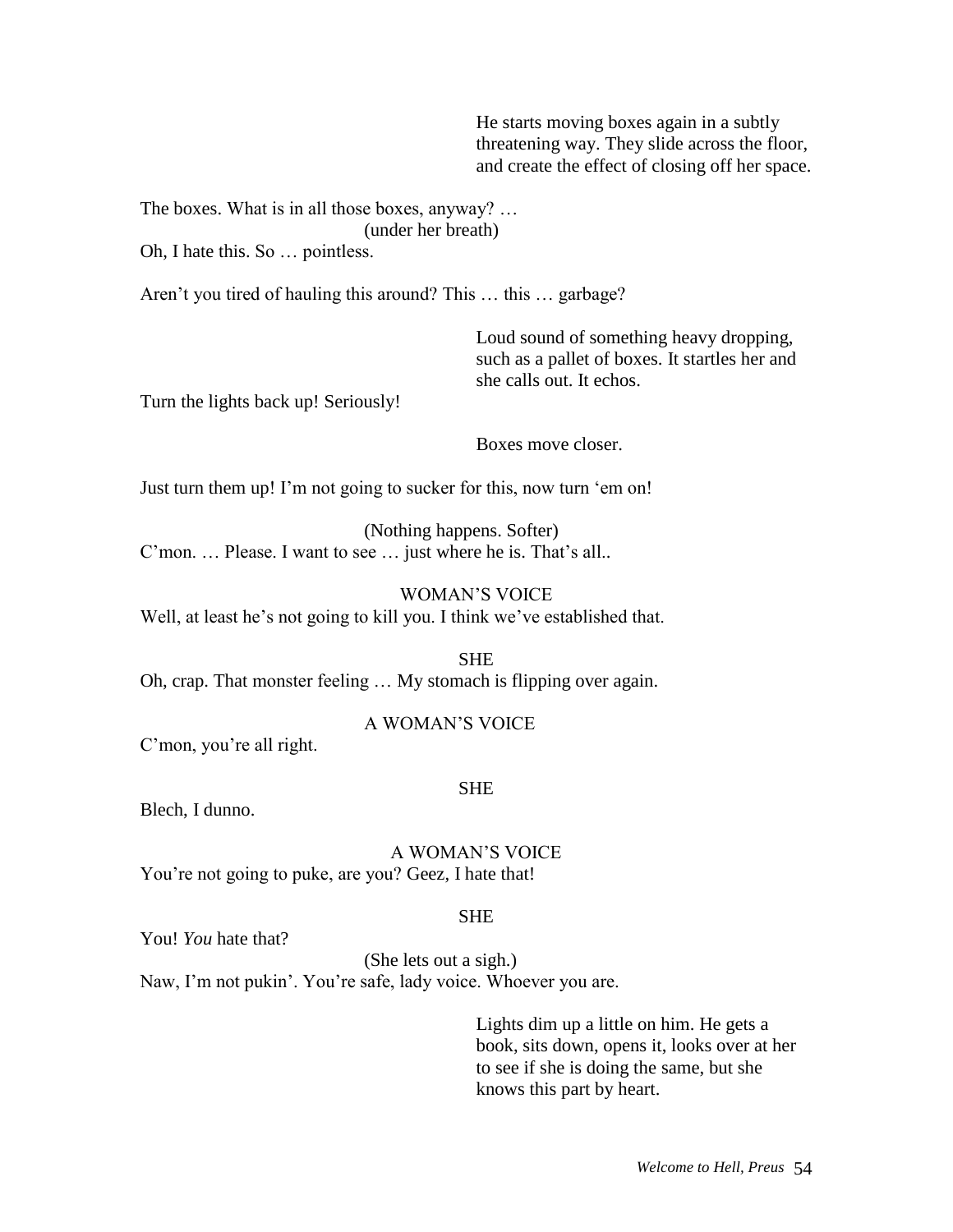|  | Welcome to Hell, Preus 55 |  |  |  |
|--|---------------------------|--|--|--|
|--|---------------------------|--|--|--|

| <b>SHE</b>                                                                                                                                                                                                |
|-----------------------------------------------------------------------------------------------------------------------------------------------------------------------------------------------------------|
| Beneath his con games, threats, derision. He had promised to rescue her from herself in                                                                                                                   |
| the end.                                                                                                                                                                                                  |
| <b>HE</b>                                                                                                                                                                                                 |
| So she stayed in the house he made for her in the middle of the forest and he would visit<br>her to exhibit his own singular expressions of affection. He starved her so that she stayed<br>grateful for- |
| <b>SHE</b>                                                                                                                                                                                                |
| Hey, hey, hey! Just wait  Wait a minute! She did not stay in some damn house in the<br>woods! She did not! She didn't!                                                                                    |
| HE                                                                                                                                                                                                        |
| Grateful for anything he tossed her.                                                                                                                                                                      |
| <b>SHE</b>                                                                                                                                                                                                |
| Whaaat!                                                                                                                                                                                                   |
|                                                                                                                                                                                                           |
| <b>HE</b><br>Once upon a time there was an old woman in a house in the middle of the forest-                                                                                                              |
|                                                                                                                                                                                                           |
| <b>SHE</b><br>Hey! Hold it!                                                                                                                                                                               |
| HE                                                                                                                                                                                                        |
| Once upon a time-                                                                                                                                                                                         |
| <b>SHE</b>                                                                                                                                                                                                |
| I said hold it! First of all, she's not old.                                                                                                                                                              |
| HE                                                                                                                                                                                                        |
| (Insistent)                                                                                                                                                                                               |
| This old woman stayed in the house <i>he</i> made for her in the middle of the forest  That's                                                                                                             |

herself about the man. He really did love her.

And his monster.

what the poem says.

# HE

The man told himself … The woman told herself … things. She liked the lies she told

SHE

### HE Once upon a time, there was a woman who lived with a man-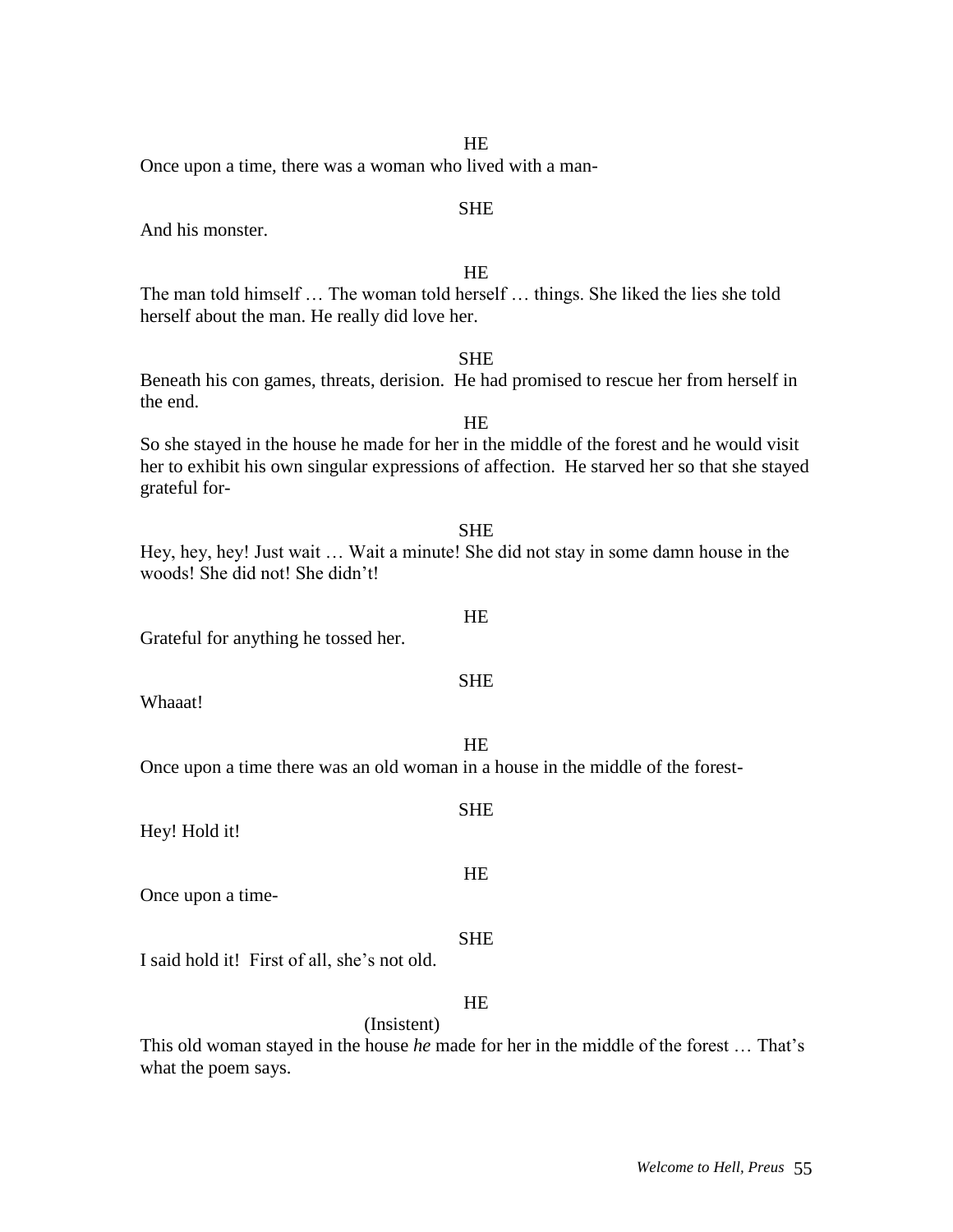| <b>SHE</b><br>Really? What if she didn't?                                                                                                       |
|-------------------------------------------------------------------------------------------------------------------------------------------------|
| HE                                                                                                                                              |
| But, she did. What about the forest, that house in the forest?                                                                                  |
| <b>SHE</b><br>Stop speaking in metaphors. You're not that creative. This house may not offer her any<br>protection  In fact, it's isolating.    |
| HE<br>That's not what the house represents.                                                                                                     |
| <b>SHE</b><br>Oh?                                                                                                                               |
| HE<br>No. And the forest                                                                                                                        |
| <b>SHE</b><br>A bunch of trees.                                                                                                                 |
| HE<br>Oh, it represents something. They searched for her.                                                                                       |
| <b>SHE</b><br>But she had disappeared.                                                                                                          |
| <b>HE</b><br>She'll come back. She'll go back to it  to his house  in the forest.                                                               |
| <b>SHE</b><br>Oh, really? But will she go back forever? And what if she doesn't? Then what will he<br>do?                                       |
| <b>TELEPHONE VOICE</b><br>(With a particularly taunting tone. It is meant for him, not her, and<br>he knows it and reacts.)<br>Welcome to Hell. |
| Light change.                                                                                                                                   |
| <b>SHE</b>                                                                                                                                      |

What IS this place?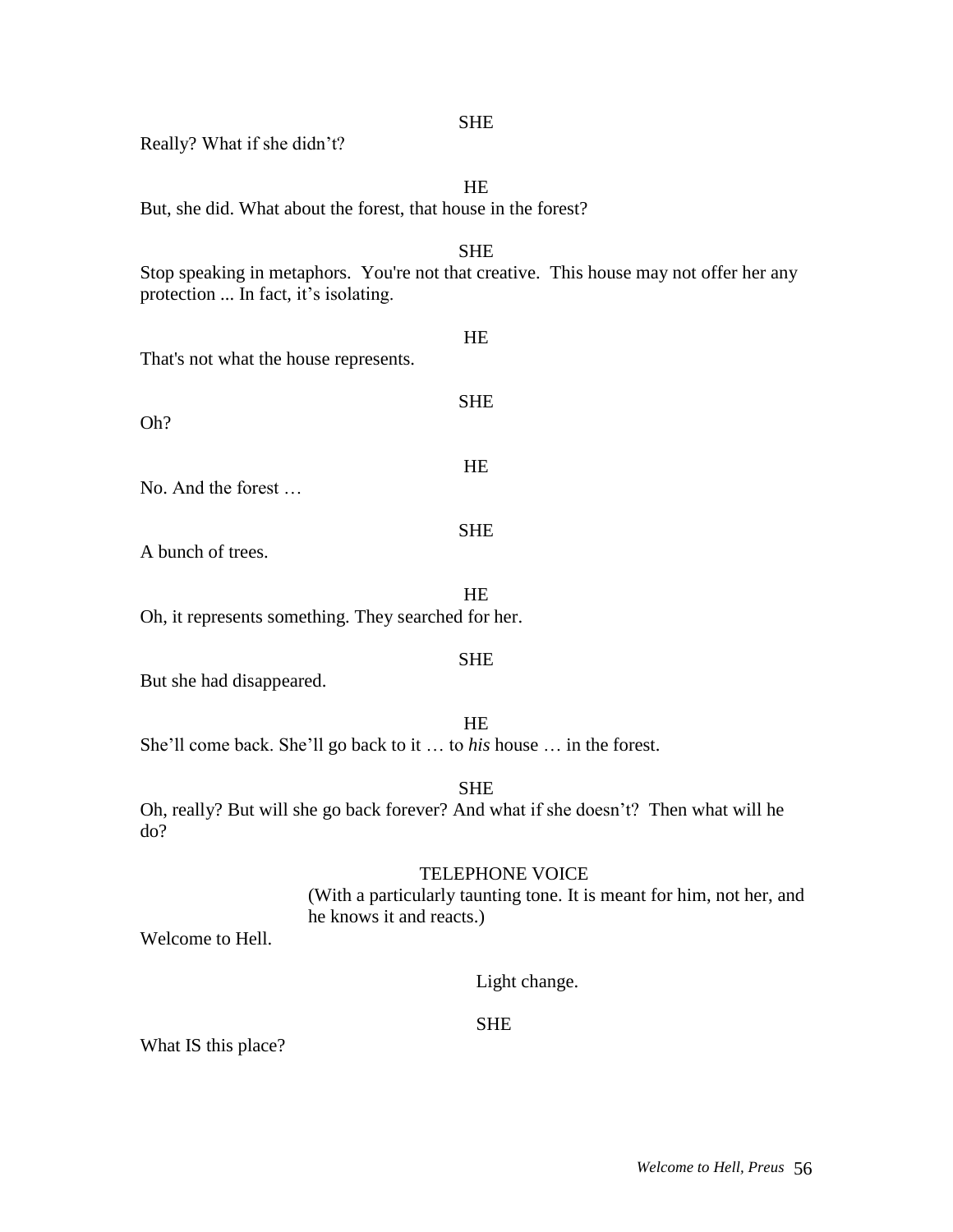#### **HE**

You should know; you live here.

SHE

Why would anybody stay here? And what's with the boxes! Cripes! I mean, seriously!

### HE

Leave 'em alone. Do you know what's in them?

**SHE** 

Do you? Oh, for cripes sake! I don't care what's in the boxes! (She starts shoving the boxes upstage, closer to the wings – out of her way, in any case.) Just get them outa here! I can't BREATHE! (Her phone rings and rings, but she doesn't answer.)

Shut up, lady!

(She hears the Telephone Voice anyway.)

### TELEPHONE VOICE

Welcome to Hell. Please choose-

### SHE

(She stops moving boxes and finds her phone. To the telephone voice.)

No, I don't think so. I'm not choosing. And this time you're going to stop, because I just don't believe you anymore.

#### HE

You'll miss the point-

#### SHE

There IS no point!

### HE, and THE TELEPHONE VOICE

Welcome to Hell. Listen carefully as some options have changed. I said listen to me. Are you listening? No, you never listen. You're pathetic. Why can't you listen?

#### SHE

I am listening. I listen all the time. That's the trouble. I listen to you. When I listen to you, I feel like … But you're not listening, *are* you? Nobody listens, because I'm not really there. Not really. Because I'm … well, disappearing. (slower) And *that's* hell. … Well, I'm *not* going to disappear, or acquiesce, or try to understand, even. It would be easier to give in. It would be. Maybe I only have this minute, but by God, it's *my* minute, and I'm going to have it! I'll find a way to get through it, and then the next minute, and the next … and the next, and then the rest of the day.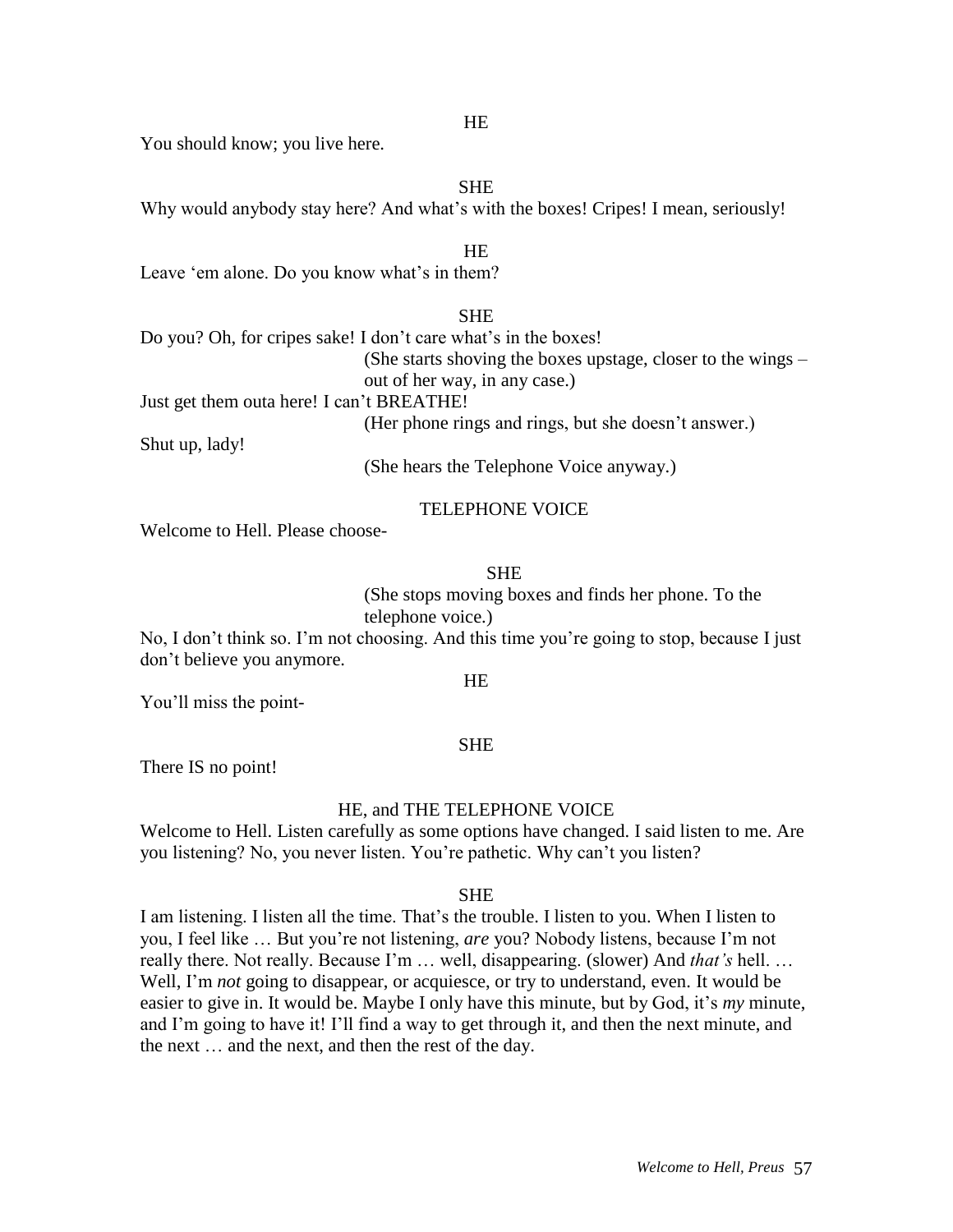If you have a day.

### SHE

I have it! I have this minute! And maybe even tomorrow! Maybe I do! This minute, the next. Just get started and then keep going.

#### HE

I don't think He is ever going to understand.

#### **SHE**

I don't either. So I'll just … go on.

### TELEPHONE VOICE

(Translator reappears, but it's obvious she's been doing something else – filing her nails, texting on her phone, something – and misses her cue.)

Welcome to Hell. Please choose from the following options. For sales, press 1; for highpressure sales, press 2; for accounts payable, press 3; to speak to an old enemy, press 4.

She puts her phone on speaker and paces.

To speak to the person who fired you from your last job, press 5; to speak to any of your former lovers, press 6. To selectively but permanently erase the past from memory and start your life anew, please press 7.

She runs back to her phone.

Please enter the year you would like to start over from, then press star.

She enters four numbers then stops.

#### **SHE**

Wait, is this a star?

### TELEPHONE VOICE

SHE

Are you still there? Please enter the year you would like to start over from, then press star.

I'm trying!

HE

Why bother.

She enters the phone numbers and then hesitantly pushes a fifth button.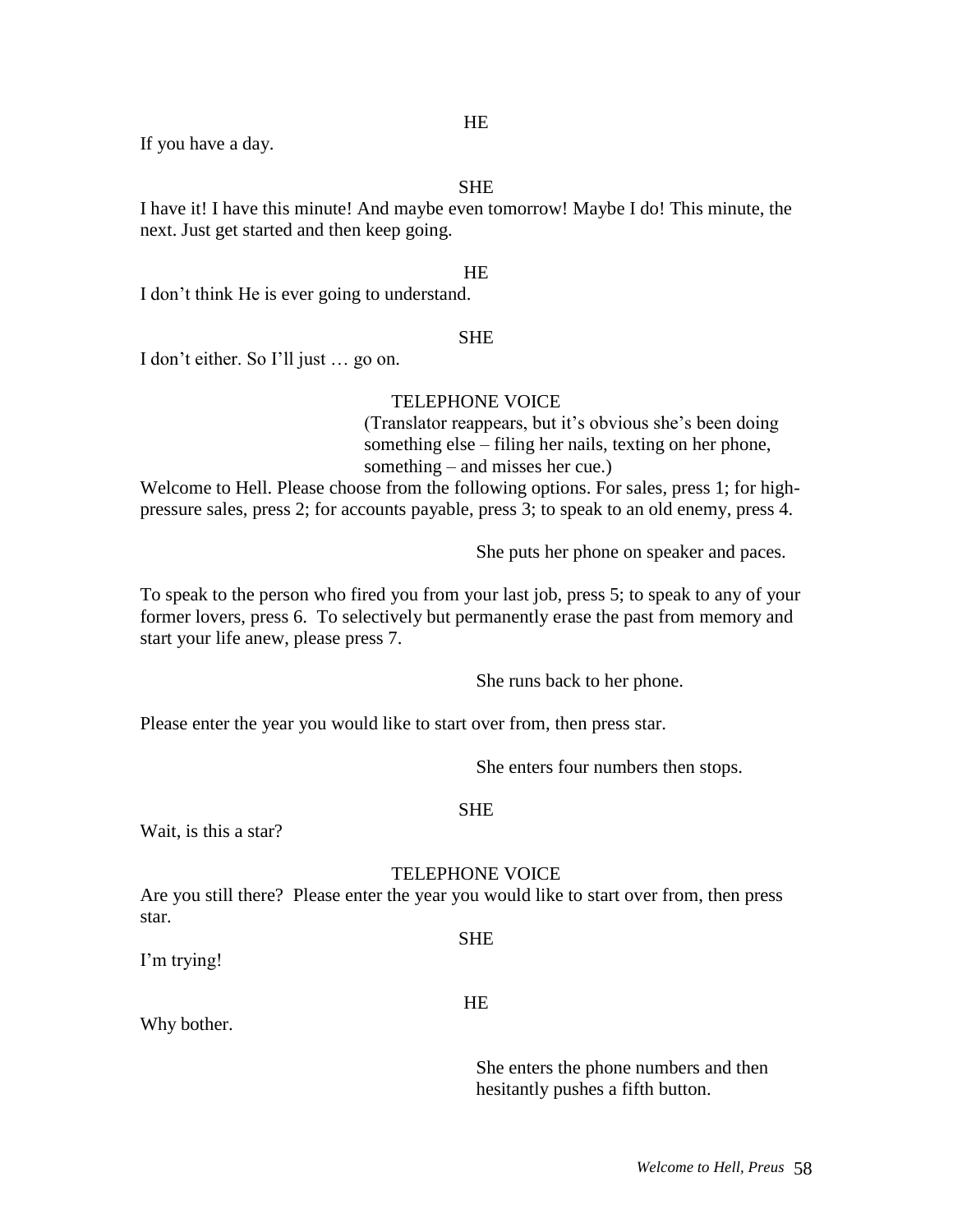#### TELEPHONE VOICE

This action has been cancelled. Main menu. To speak to the person who fired you from your last job, press 5; to speak to any of your former lovers, press 6.

#### SHE

Wait, where's option seven?

She pushes "7."

### TELEPHONE VOICE

I'm sorry. Invalid entry.

### SHE

Dammit!

TELEPHONE VOICE

Please hold for an operator. Your wait time is

(3 beats. They all stop.)

Forever!

SHE

Very funny.

### TELEPHONE VOICE

To have us call you when the next representative is available, please press "9."

SHE pushes 9.

Thank you. We'll call you back at this number within (beat) 24 hours. (beat) Maybe.

Good luck with that.

JUDGE'S VOICE

**HE** 

Please state your name for the court.

SHE Oh, my god. This shit just comes out of nowhere! What?

HE Just give him your name. I think you can manage that.

SHE

Um … uh …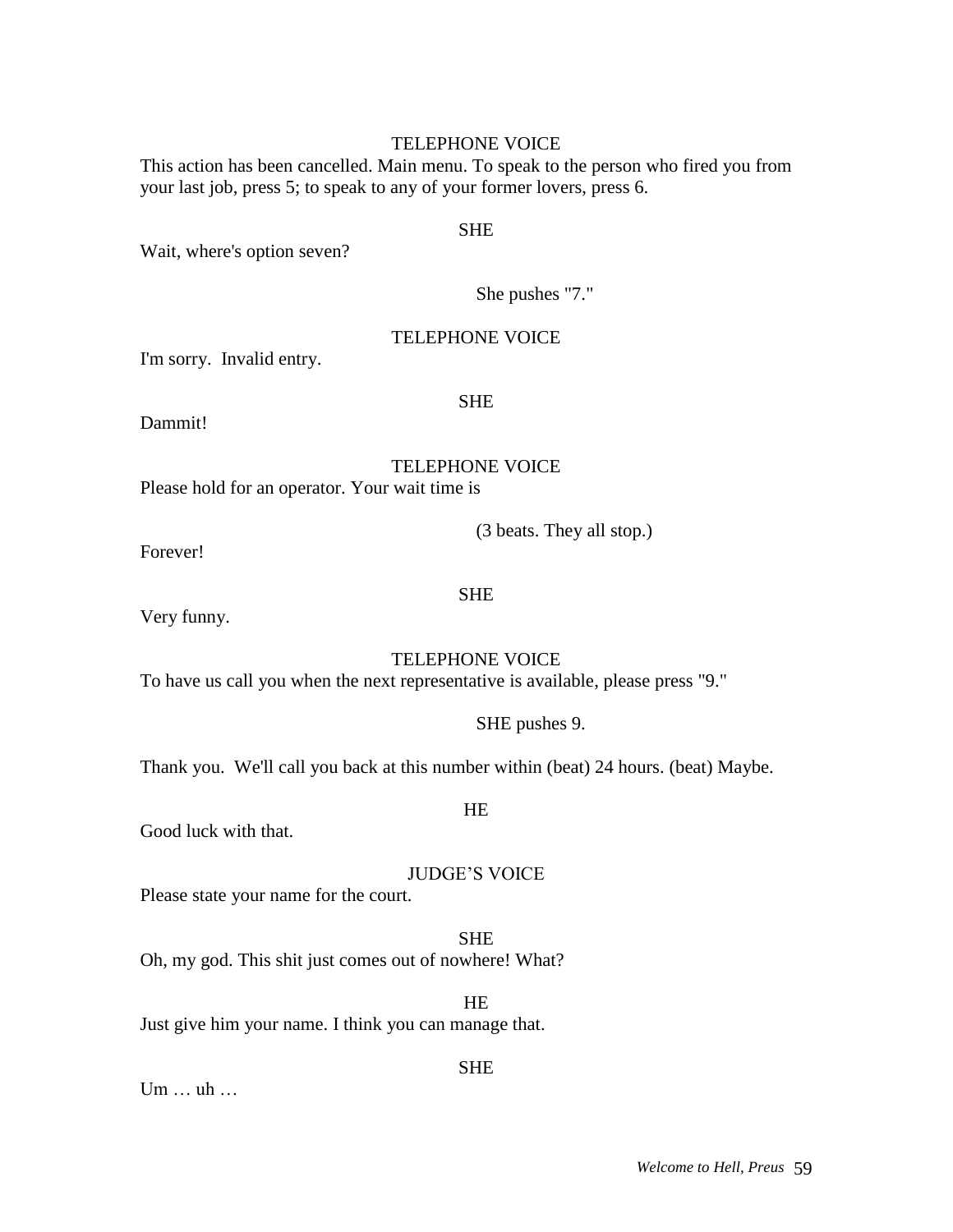| <b>JUDGE'S VOICE</b>                                                    |
|-------------------------------------------------------------------------|
| (A nasty cough to clear his throat)                                     |
| This is a court of law. Shape up, hon.                                  |
| <b>SHE</b>                                                              |
| How'd I get here again?                                                 |
|                                                                         |
| HE                                                                      |
| Oh, my god.                                                             |
| <b>JUDGE'S VOICE</b>                                                    |
| Mmm  heard that one before.                                             |
|                                                                         |
| <b>SHE</b><br>No, really, Your Honor.                                   |
|                                                                         |
| <b>JUDGE'S VOICE</b>                                                    |
| Yeah, really. Your name?                                                |
| <b>SHE</b>                                                              |
| Uh $\ldots$                                                             |
|                                                                         |
| HE<br>"Clueless?"                                                       |
|                                                                         |
| <b>JUDGE'S VOICE</b>                                                    |
| Never mind.                                                             |
| <b>SHE</b>                                                              |
| Your Honor?                                                             |
|                                                                         |
| <b>JUDGE'S VOICE</b>                                                    |
| Hold on, sweetie.<br>(Muttering to himself. Sound of shuffling papers.) |
| Oh. It's you again. Miss Perfect. Thought you'd disappeared.            |
|                                                                         |
| <b>SHE</b><br>I thought I had, too. Uh, that's not my name.             |
|                                                                         |
| <b>JUDGE'S VOICE</b>                                                    |
| Doesn't matter anyway.                                                  |
| <b>SHE</b>                                                              |
| I really didn't want to be here, again, Your Honor.                     |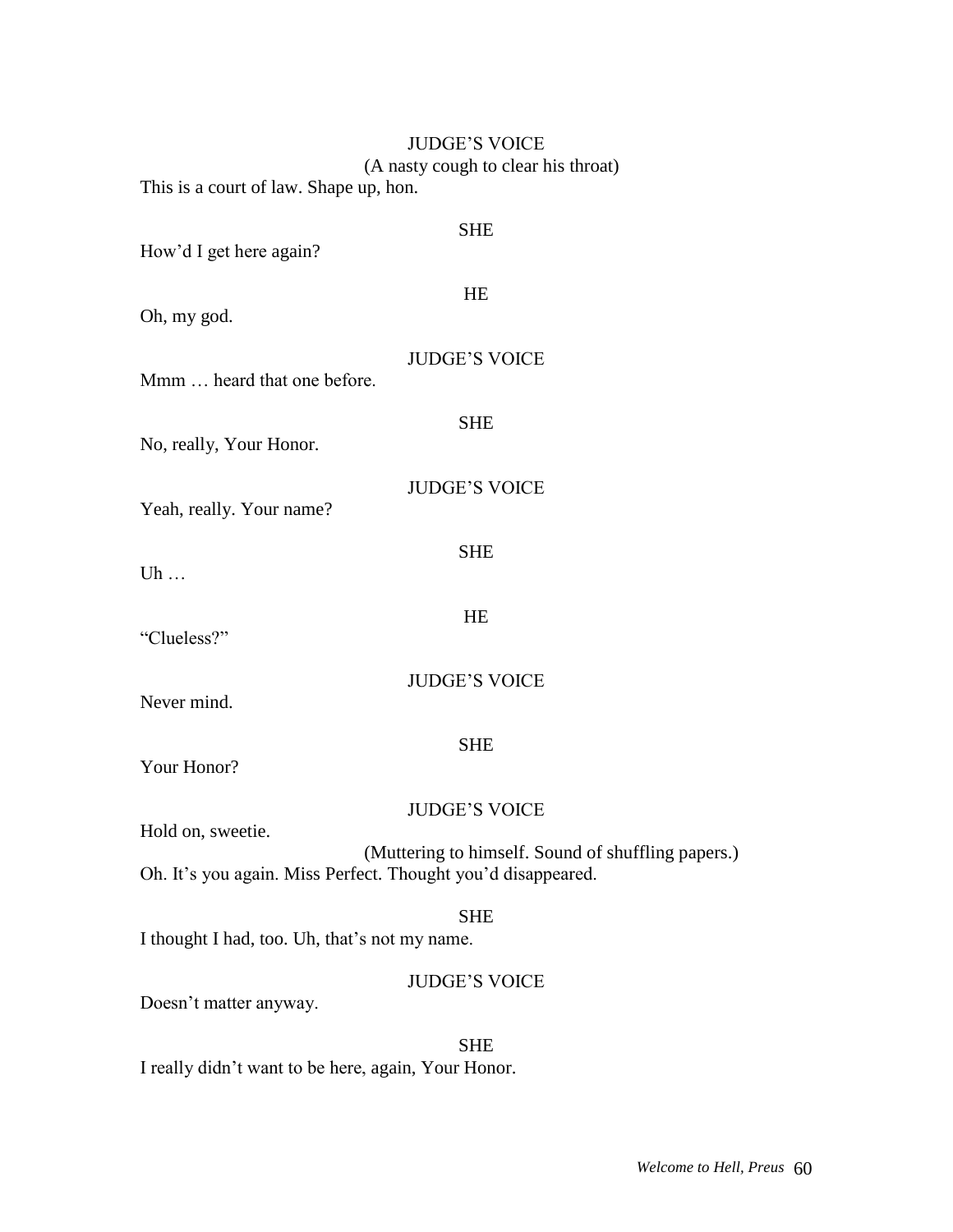HE JUDGE'S VOICE SHE That's what I want to ask you! I guess I needed to go somewhere – do something – to, uh, resolve this, and I just ended up here. JUDGE'S VOICE That's a little vague, but let's run with it. (Shuffles more papers.) SHE JUDGE'S VOICE Well, you're here. Say something! SHE Am I the plaintiff or defendant? JUDGE'S VOICE What do you think you are? SHE Oh. Aha. I think I get it now. HE

Doubt it.

Go ahead.

Go ahead?

JUDGE'S VOICE (Loud and disgusting smoker's cough.)

So, how are your arms?

# That's hilarious.

### JUDGE'S VOICE

HE

**SHE** 

I was working on getting out of here.

She'll never leave.

Nobody does.

Yup. And we have a schedule to follow. What are you doing here?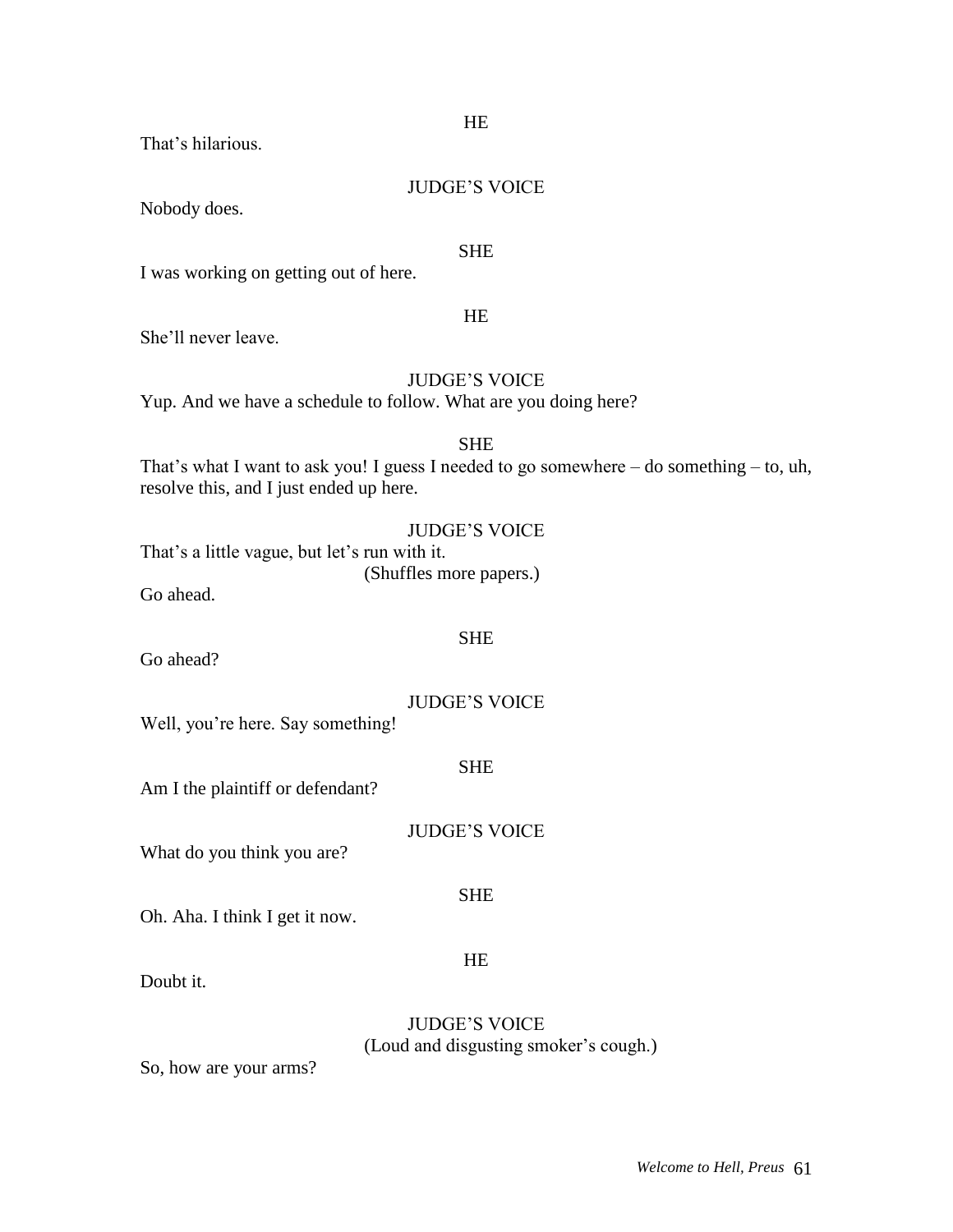|                                 | <b>SHE</b>                                                                             |
|---------------------------------|----------------------------------------------------------------------------------------|
| Better. I think they're better. |                                                                                        |
| What is it you want?            | <b>JUDGE'S VOICE</b>                                                                   |
|                                 | (Brief pause. Given the opportunity at last, she's having<br>trouble articulating it.) |
| Well?                           |                                                                                        |
| The impossible.                 | <b>SHE</b>                                                                             |
| Now, that's your problem.       | <b>JUDGE'S VOICE</b>                                                                   |
| My problem?                     | <b>SHE</b>                                                                             |
| That's right.                   | <b>JUDGE'S VOICE</b>                                                                   |
| But, I thought                  | <b>SHE</b>                                                                             |
| What did you think?             | <b>JUDGE'S VOICE</b>                                                                   |
| This is a court of law, and     | <b>SHE</b>                                                                             |
| Justice will be done, right?    | <b>JUDGE'S VOICE</b>                                                                   |
| Yes, I suppose.                 | <b>SHE</b>                                                                             |
| For whom?                       | <b>JUDGE'S VOICE</b>                                                                   |
| Exactly.                        | HE                                                                                     |

SHE

Maybe you could help, and you and I could make him understand. He'll feel bad for all of this! I just know it! I'm sure of it! He does really love me … in his way. He'll understand some day. By that time, I won't care.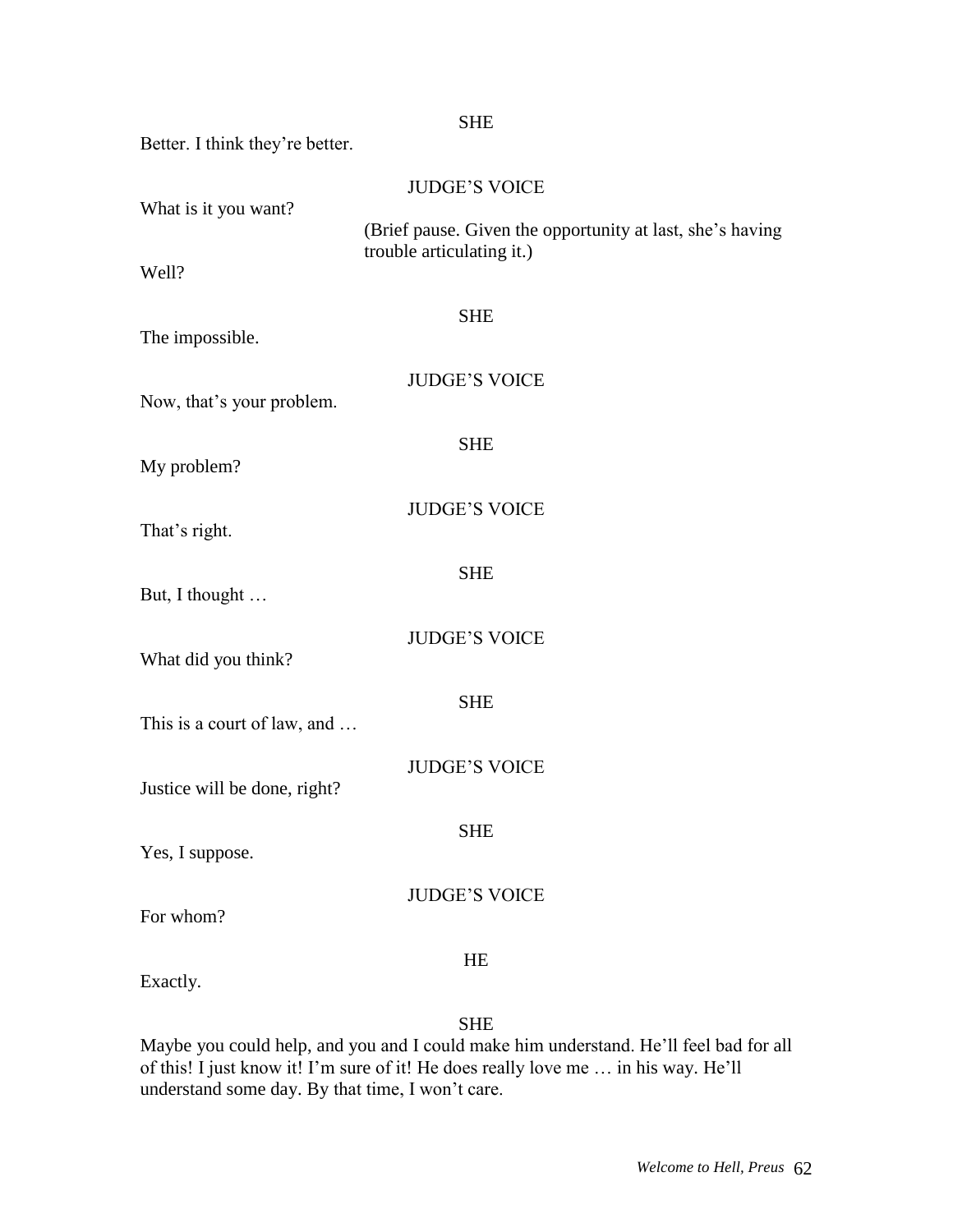### JUDGE'S VOICE

When he feels bad?

### SHE

Yeah. I want him to feel bad! No, really feel it! Feel really, really bad, like I have.

### JUDGE'S VOICE

Is that why you're here?

### SHE

I don't know. Maybe. But it's not what you think.

JUDGE'S VOICE (Warbling it with an unstifled yawn.)

It never is.

### SHE

We'll cry and we'll make up. And-

### HE laughs.

### JUDGE'S VOICE

Court's adjourned until one o'clock.

#### SHE

But I was in the middle of making a point.

JUDGE'S VOICE You were in the middle of making a point-LESS. Ha!

He laughs harder.

#### SHE

You know, I don't believe what I said, either. (Her phone rings.) And, uh, making him feel like me seems like a lot of work.

JUDGE'S VOICE It's amazing how smart people get in front of the bench.

Her phone rings.

### SHE

I'm sorry, I've been waiting for this call. I really need to answer this.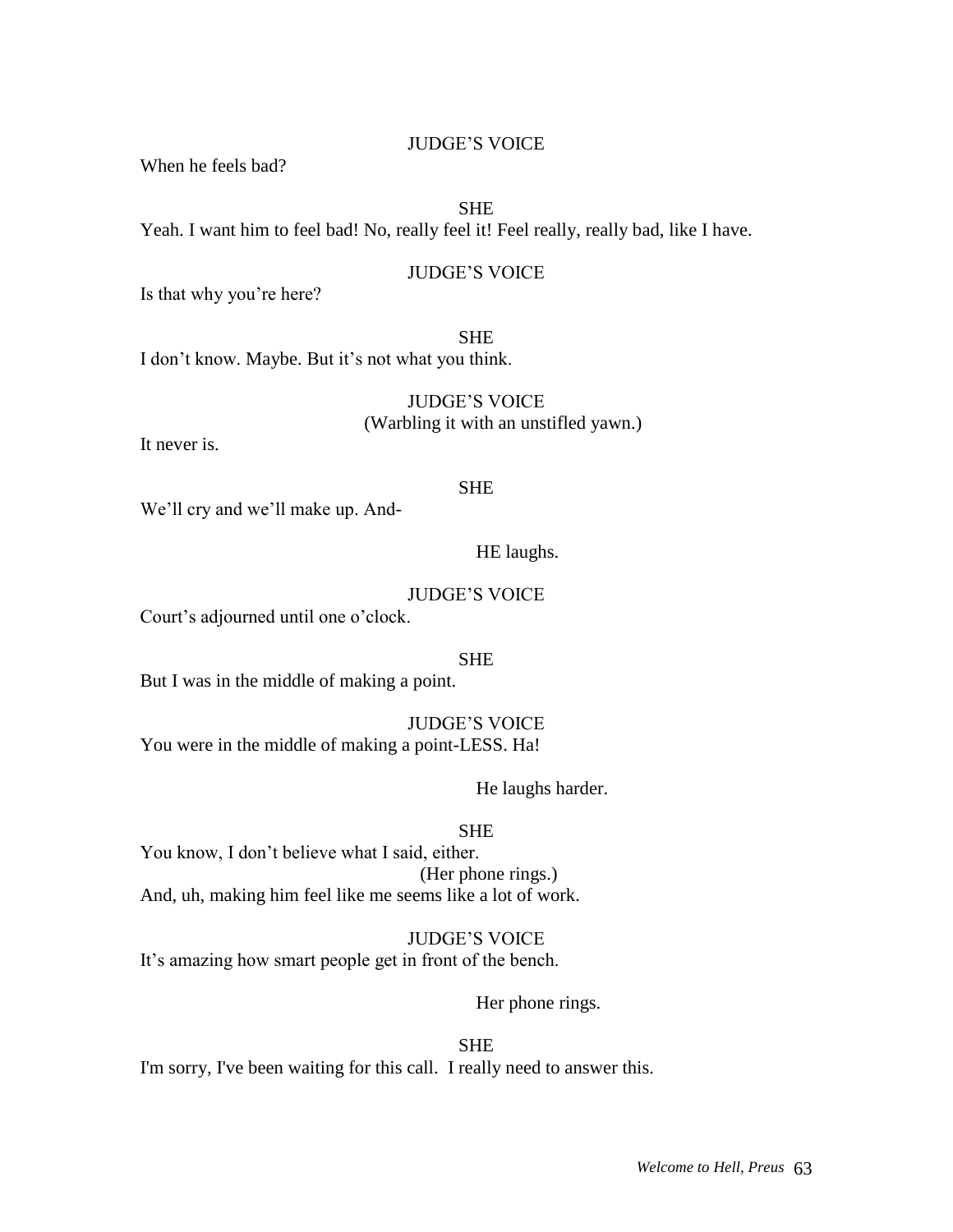### JUDGE'S VOICE

Really?

### SHE

(Her phone rings again.)

If I don't do this now...

#### JUDGE'S VOICE

Fine. I could really use a quick bite. And a nap.

#### SHE

(She answers.)

Hello? Yes?

#### TELEPHONE VOICE

Hi, this is your credit card company. No need to be alarmed, but we've noticed some recent activity on your Discover card. To continue, please enter your 16-digit card number, along with the 3-digit PIN and your social security...

> She hangs up. Her phone immediately rings again. She puts it up to her ear, but doesn't say anything.

#### TELEPHONE VOICE

Aren't you going to say "hello?"

#### SHE

She ends the call.

**HE** 

She's always been like this.

It rings again. With little interest, she "answers," but doesn't say anything.

#### A TELEPHONE VOICE

You are receiving a call from

(The voice changes.)

...Doug...

No.

(Voice changes back)

Press one to accept.

SHE presses one.

A TELEPHONE VOICE (DOUG) Hello, this is Doug. Welcome to Hell, how may I be of service?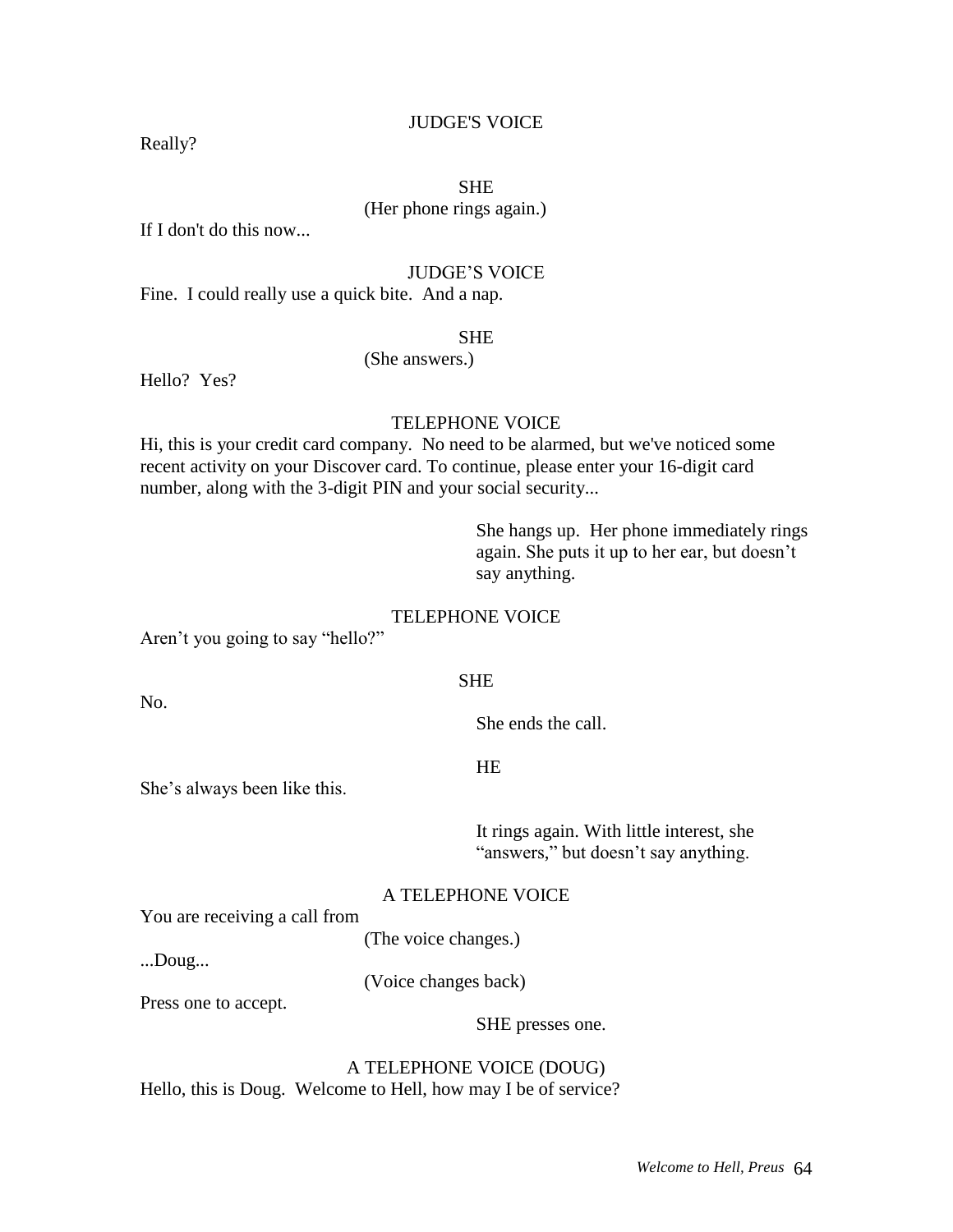### **SHE**

Finally! Thank you for calling back.

| A TELEPHONE VOICE (DOUG) |  |  |  |
|--------------------------|--|--|--|
|--------------------------|--|--|--|

How may I be of service?

#### **SHE**

Yes, well ... I was on hold and a "*permanently erasing my past from memory and starting my life anew"* option came up.

| A TELEPHONE VOICE (DOUG) |  |  |  |
|--------------------------|--|--|--|
|--------------------------|--|--|--|

Option seven?

#### **SHE**

Option seven, yes!

A TELEPHONE VOICE (DOUG) Yeah, we no longer offer option seven.

#### SHE

What? Why?

A TELEPHONE VOICE (DOUG)

SHE

We no longer offer option seven.

Why not?

### A TELEPHONE VOICE (DOUG)

I'm sorry, but you had your chance.

**SHE** 

I tried but I didn't know what you meant by the star!

### A TELEPHONE VOICE (DOUG)

I'm sorry, I have no idea what you're talking about. May I put you on hold, please?

But the call is disconnected. Phone click.

### A TELEPHONE VOICE

Please choose from the following options, but listen carefully as some options have changed. To speak to the person next to you, press 1.

## SHE

That's still stupid.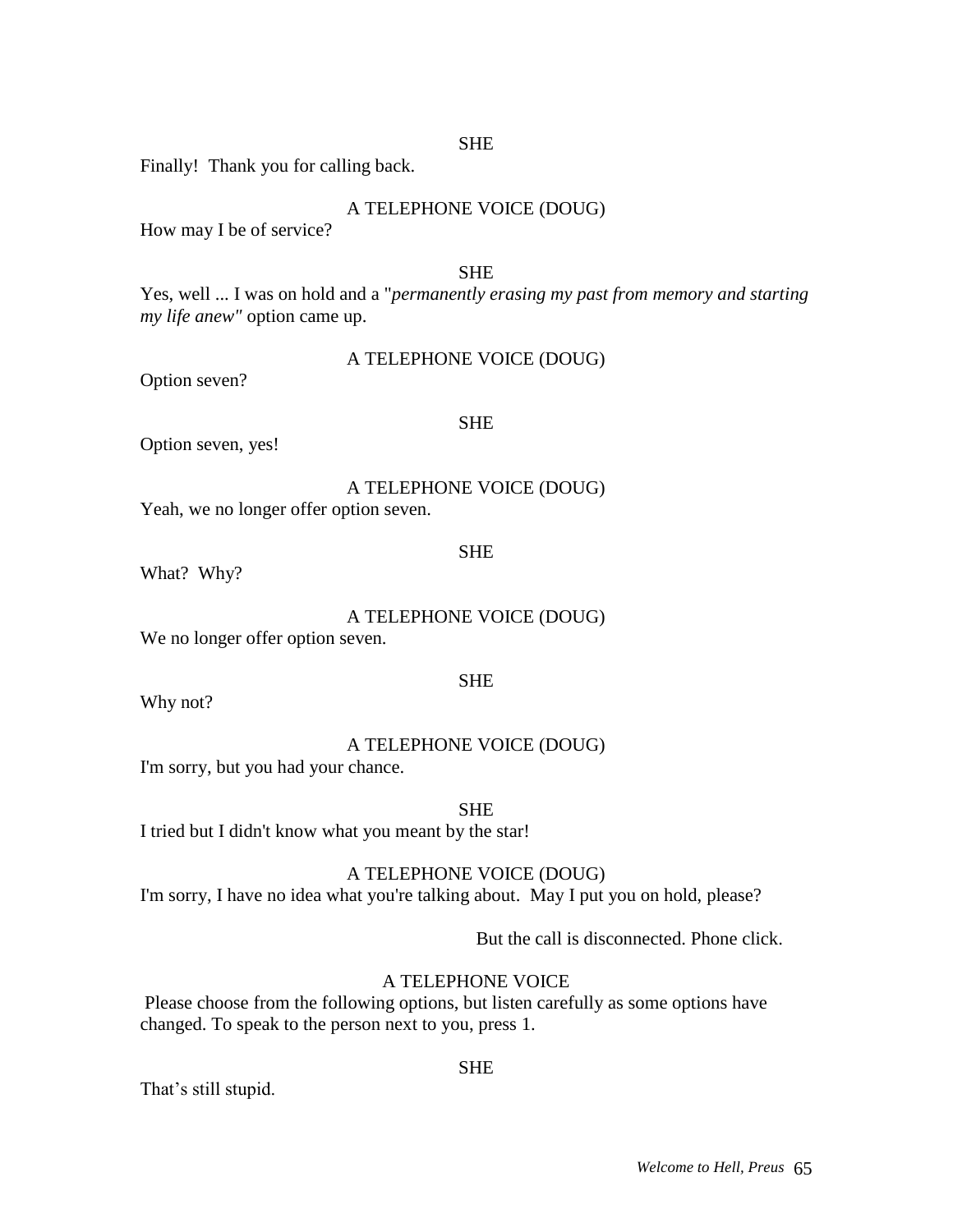#### A TELEPHONE VOICE

To speak to a professional who really can help you, spell or say the person's name.

**SHE** 

(She covers the phone and says partly to herself and partly to the audience.)

Damn ... who ... Ralph. Ralph! I'll call Ralph! He's such a good guy. Best therapist ever. He'll try something.

(Into the phone, very distinctly)

Ralph Andreson. (An-DRAY-son)

#### A TELEPHONE VOICE

Did you say … Ralph Anderson?

#### **SHE**

No, Ralph Andreson.

A TELEPHONE VOICE

Did you say … Ralph Dreeson?

#### SHE

No. Ralph Andreson.

#### A TELEPHONE VOICE

Did you say … Ralph Fadrayson?

#### SHE

Oh, for GOD'S SAKE!

#### A TELEPHONE VOICE

There is no one in our directory by *that* name! Press three for our directory and spell the last name of the person you are trying to reach.

#### SHE

(Her finger is poised over the keypad.) Wait a minute  $\dots$  ok, the keypad  $\dots$  Oh, hell. Let's see  $\dots$  A  $\dots$  N  $\dots$  where's N! Five is J-K-L, ok six. … D, D, D …

(Her phone rings and it startles her.)

Holy crap!

Fine!

(She answers it immediately.)

RALPH (James/Shawn)

Hi, did you call me? I heard you called?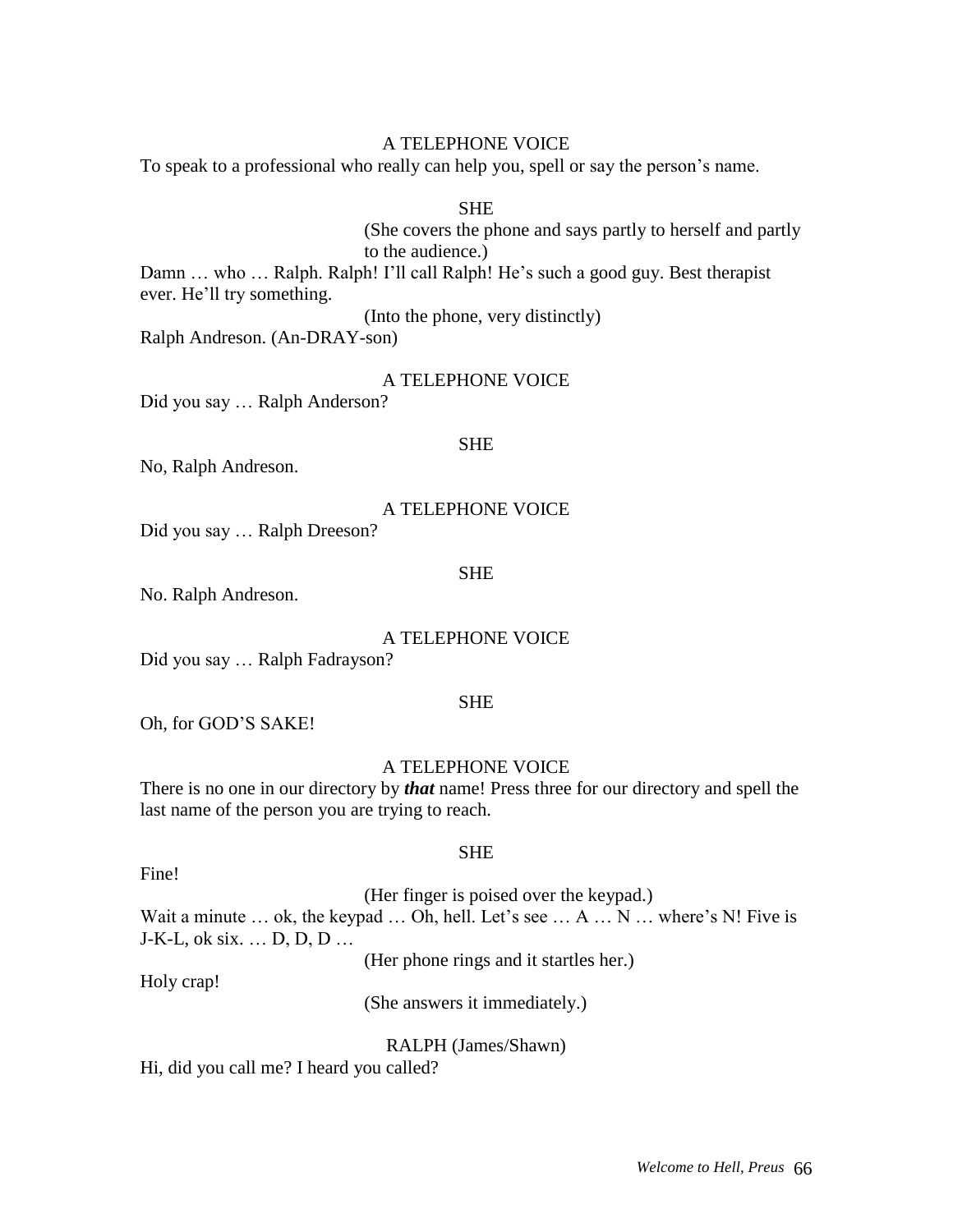SHE

Ralph! I was trying to, yes.

RALPH After our meeting last time, when He called Lakeview?

### **SHE**

Ok …

### RALPH

They called me back and he has an appointment – well, it's for both of you – and you'll see a supervisor from Prairie City.

Really, why?

RALPH

SHE

A supervisor.

SHE

I asked why.

Ralph's call is cut off and the Psychologist/supervisor appears. SHE is in the following scene but is ignored.

HE

See what I mean, Ms. psychologist-lady-I've-only-just-met? We're just two trains running on different tracks,

### SHE

He's always said that. Get's him off the hook! It's like this: I want a husband and he wants his mother. Oh, and access to alcohol at all times.

## PSYCHOLOGIST'S VOICE (Erin/Canae)

So, how many drinks would you say you have a day?

### HE

SHE

Oh, maybe a couple-

### Dozen.

# PSYCHOLOGIST'S VOICE

You're quite social, aren't you. I think you just like bars.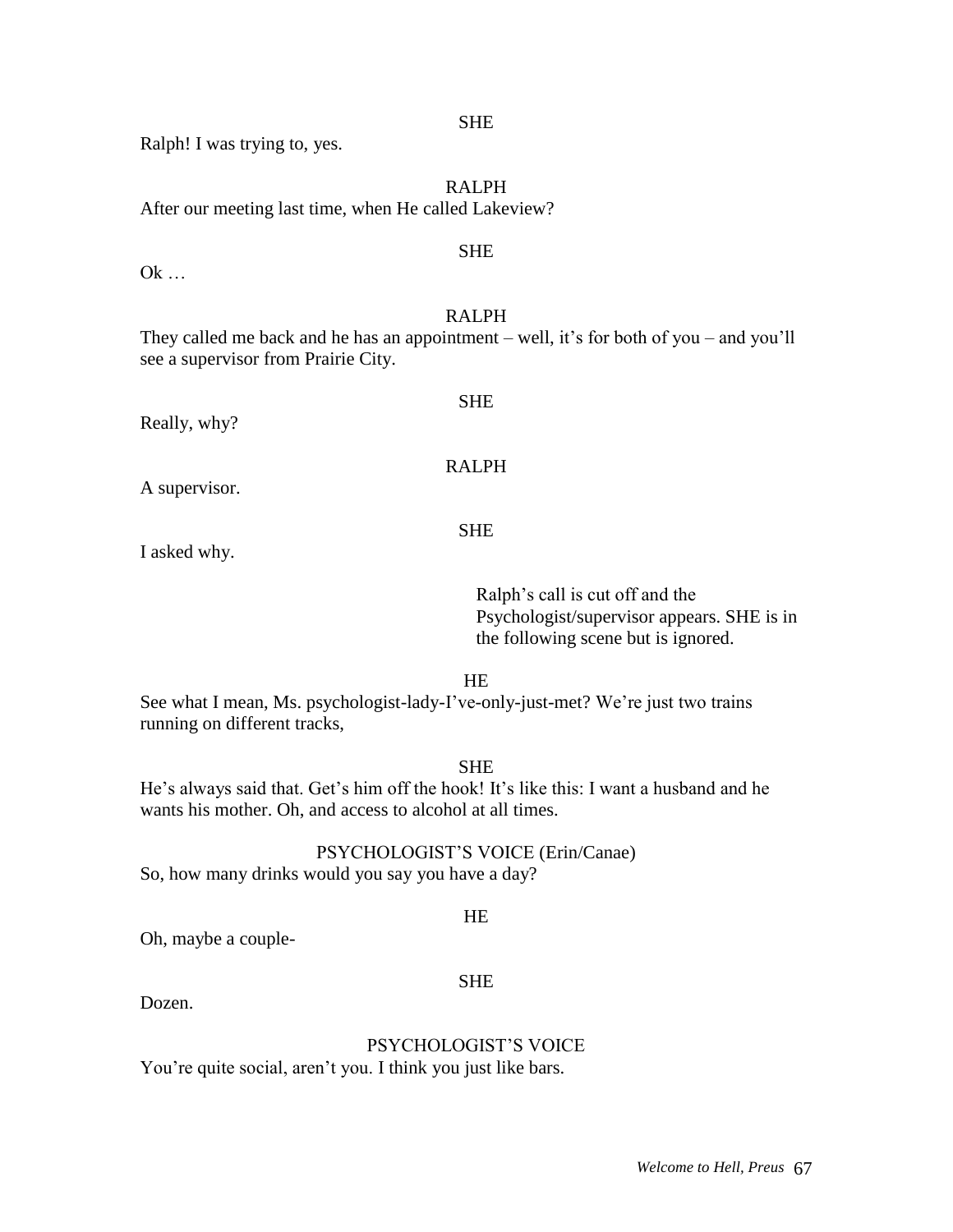Nothin' wrong with that.

### SHE

Really? What *would* you call someone who "just likes bars?" A lot.

(to himself)

### PSYCHOLOGIST'S VOICE

I don't think treatment is warranted here.

#### HE

Fuckin' waste of time.

#### SHE

But your colleague here at the Center … yesterday she said … she recommended a program. She thinks--

### PSYCHOLOGIST'S VOICE

We'll never crack this nut and we have to keep our success ratio up there, you know. You understand.

Yup, I sure do.

HE

**SHE** This is how you decide the future of someone's life?

### PSYCHOLOGIST'S VOICE

You should address this and work together. But … we're not going to participate.

#### SHE

That's it?

You know, we're just two trains running on different tracks.

#### **SHE**

HE

That's an excuse, you idiots!

(Reference his comment, but to the Psychologist's Voice.)

Don't you get it!

Hellooo?

PSYCHOLOGIST'S VOICE

(Pause. No response)

Goodbye.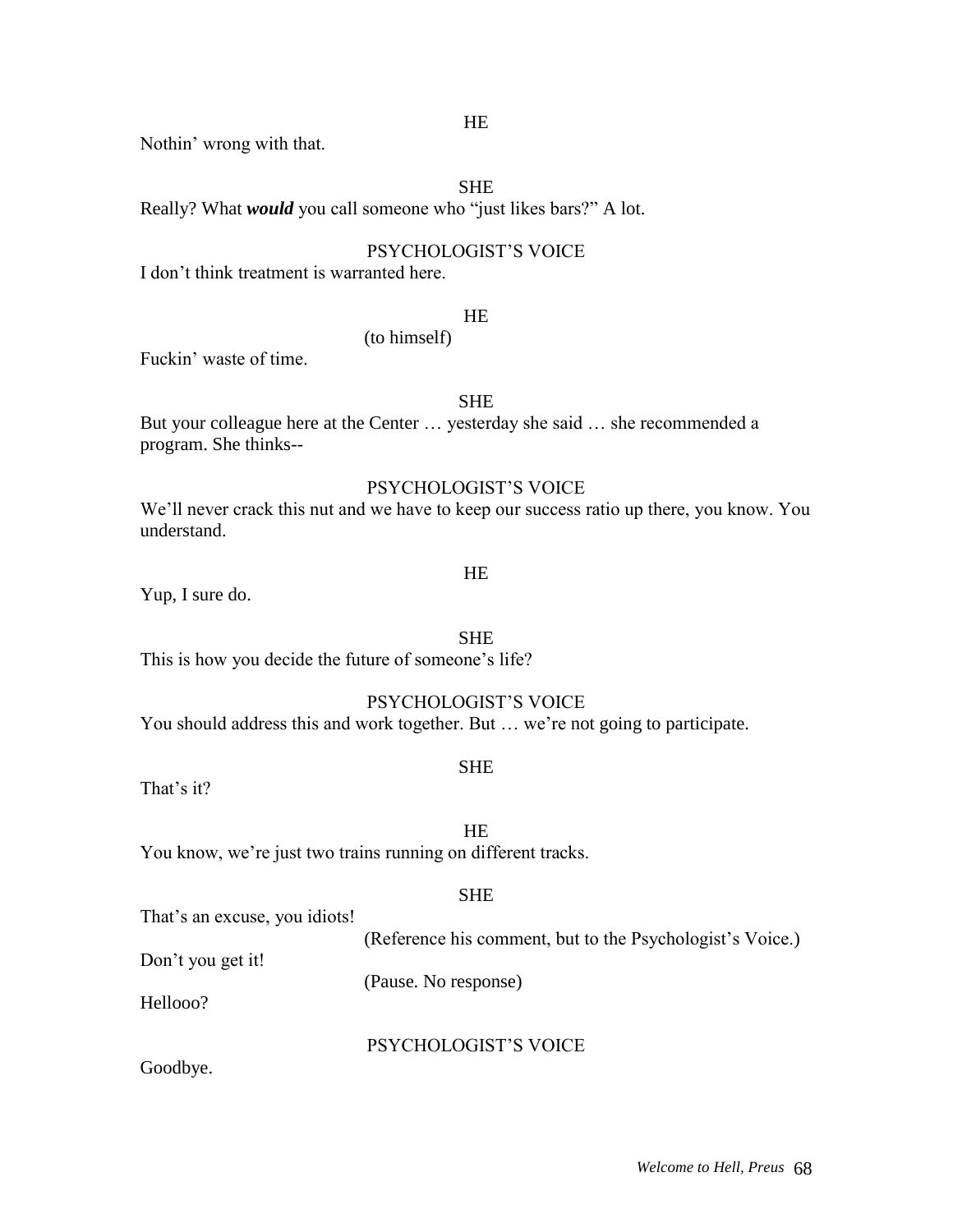| <b>SHE</b>                                                                                                                           |
|--------------------------------------------------------------------------------------------------------------------------------------|
| Jesus, Mary and Joseph. (beat) I'm done.                                                                                             |
| SHE is now active in the scene. Now it's the<br>Psychologist's Voice that's ignored.                                                 |
| HE<br>What would make you stay?                                                                                                      |
| <b>SHE</b><br>I won't stay.                                                                                                          |
| PSYCHOLOGIST'S VOICE<br>Goodbye.                                                                                                     |
| HE<br>I just won't drink around you.                                                                                                 |
| <b>SHE</b><br>You won't drink at all.                                                                                                |
| PSYCHOLOGIST'S VOICE<br>Goodbye.                                                                                                     |
| <b>SHE</b><br>(To the Psychologist's Voice)<br>Will you stop? You're not helping!                                                    |
| HE<br>Well, what if-                                                                                                                 |
| <b>SHE</b><br>No. There is no more "what if."                                                                                        |
| HE<br>Who's being unreasonable now?                                                                                                  |
| <b>SHE</b><br>I am. I am going to be unreasonable. Do you know how unreasonable I'm going to be?<br>I'm going to be so unreasonable- |

(Her telephone rings and keeps ringing. She ignores it.) That I'm going to decide what I'm going to do regardless of what you, or that damn telephone voice, or any other voice says. I do not have to be reasonable anymore! It is time for me to be **un**reasonable! Really fucking unreasonable! Like so unreasonable that I don't even listen to you anymore. You don't have a thing to say that I need to hear! Not anymore! That's how unreasonable I'm going to be! You, the telephone lady voice, Dr.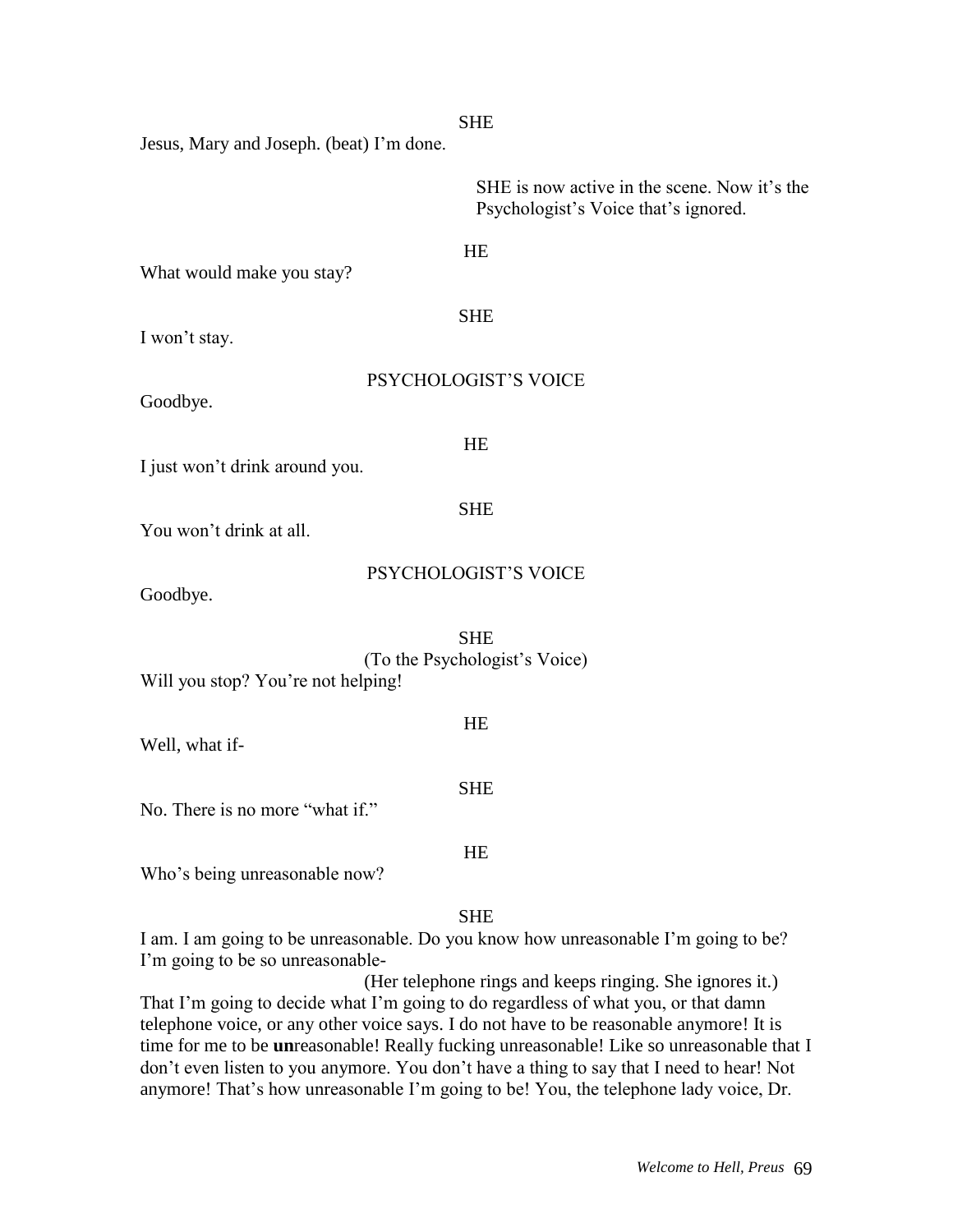Morrison, the old-fart judge and all the other voices in my head, or coming through the walls or wherever **in Hell** they are! I am going to be so unreasonable that I will not be listening to any of them – ever again! Because THEY ARE ALL NUTS! (beat) AND SO ARE YOU! (She finally answers the phone.) SHUT! UP! The ringing stops and the voice is quiet for a moment. They all hold in place. TELEPHONE VOICE To get out of Hell, press any key … She shuts the phone off and throws the phone down. HE Here we go again. I know. I know what's going on. SHE No, I don't think you do. I really don't. HE You don't understand. SHE Probably not, but I have tried. **HE** No, really, you are fundamentally clueless. SHE Stop. HE That's one. SHE Stop. HE Two. **SHE** Stop, stop, stop!

HE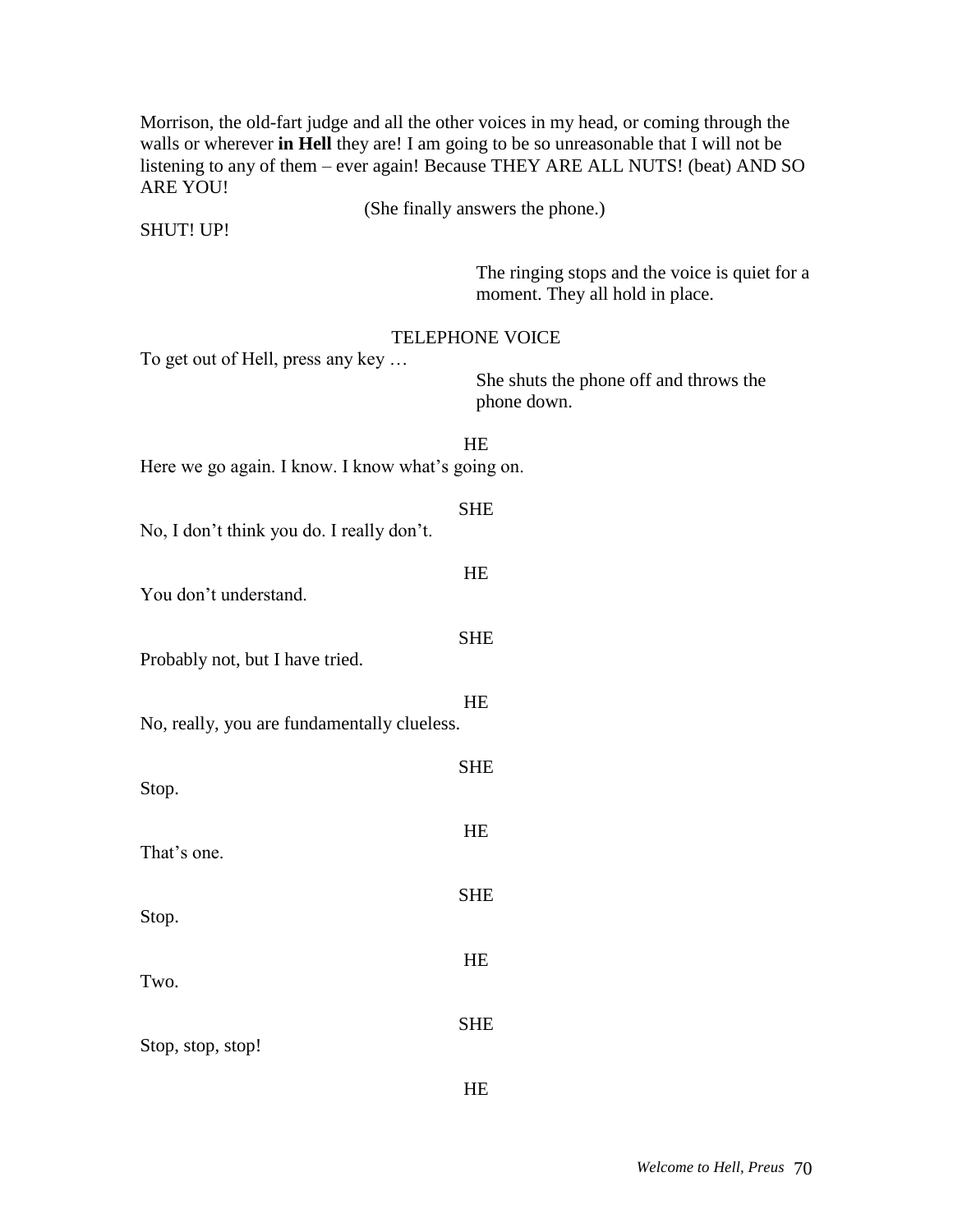Three, four, five.

|                                                    | <b>SHE</b>                                                                                                             |
|----------------------------------------------------|------------------------------------------------------------------------------------------------------------------------|
| Stop, stop, stop                                   | (She continues to say stop, very fast and he continues to try<br>to keep up counting, until she stops saying, "stop.") |
| I lost track.                                      | HE                                                                                                                     |
| Of a lot of things.                                | <b>SHE</b>                                                                                                             |
| Those others  all the others                       | HE                                                                                                                     |
| Oh, I know. But I don't want to hear about 'em.    | <b>SHE</b>                                                                                                             |
| But they                                           | HE                                                                                                                     |
| No! I'm not interested.                            | <b>SHE</b>                                                                                                             |
| Why don't you just stay? You're going to be alone. | <b>HE</b><br>(Tosses this off)                                                                                         |
| Maybe.                                             | <b>SHE</b>                                                                                                             |
| $I$ won't.                                         | HE                                                                                                                     |
| I'm sure you won't. You couldn't handle it.        | <b>SHE</b>                                                                                                             |
|                                                    | HE<br>Are you kidding? I'll be fine. I'm the master of my domain.                                                      |
|                                                    | <b>SHE</b><br>(She gestures around.)                                                                                   |

This? This is what you're master of?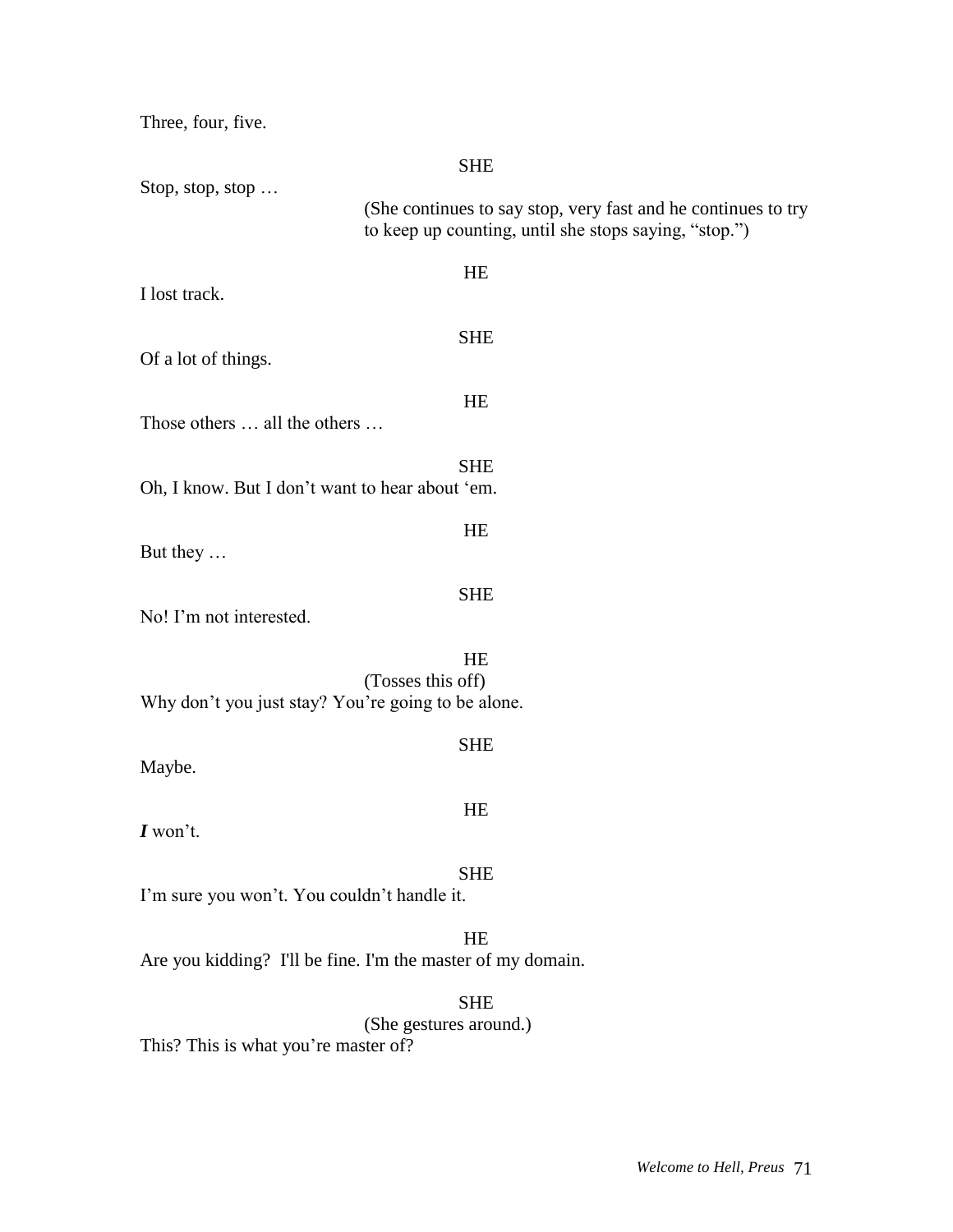| I got everything I need right here.                             | HE                              |
|-----------------------------------------------------------------|---------------------------------|
|                                                                 | <b>SHE</b>                      |
| There's just you.                                               | HE                              |
| For now.                                                        |                                 |
| Aha I need to get out of here.                                  | <b>SHE</b>                      |
|                                                                 | She starts to leave. He panics. |
| Don't go!                                                       | HE                              |
| Why not?                                                        | <b>SHE</b>                      |
| Because  you'll be scared.                                      | HE                              |
| You're right.                                                   | <b>SHE</b>                      |
| You'll make mistakes.                                           | HE                              |
| I probably will.                                                | <b>SHE</b>                      |
| You won't know how to live without me.                          | HE                              |
| Easier than figuring out how to live with you. I can't fix you. | <b>SHE</b>                      |
| Fix me! Fix me? Ha! You're broken!                              | HE                              |
| I know. That's why I have to go.                                | <b>SHE</b>                      |
| Remember when I got you that deer rifle?                        | HE                              |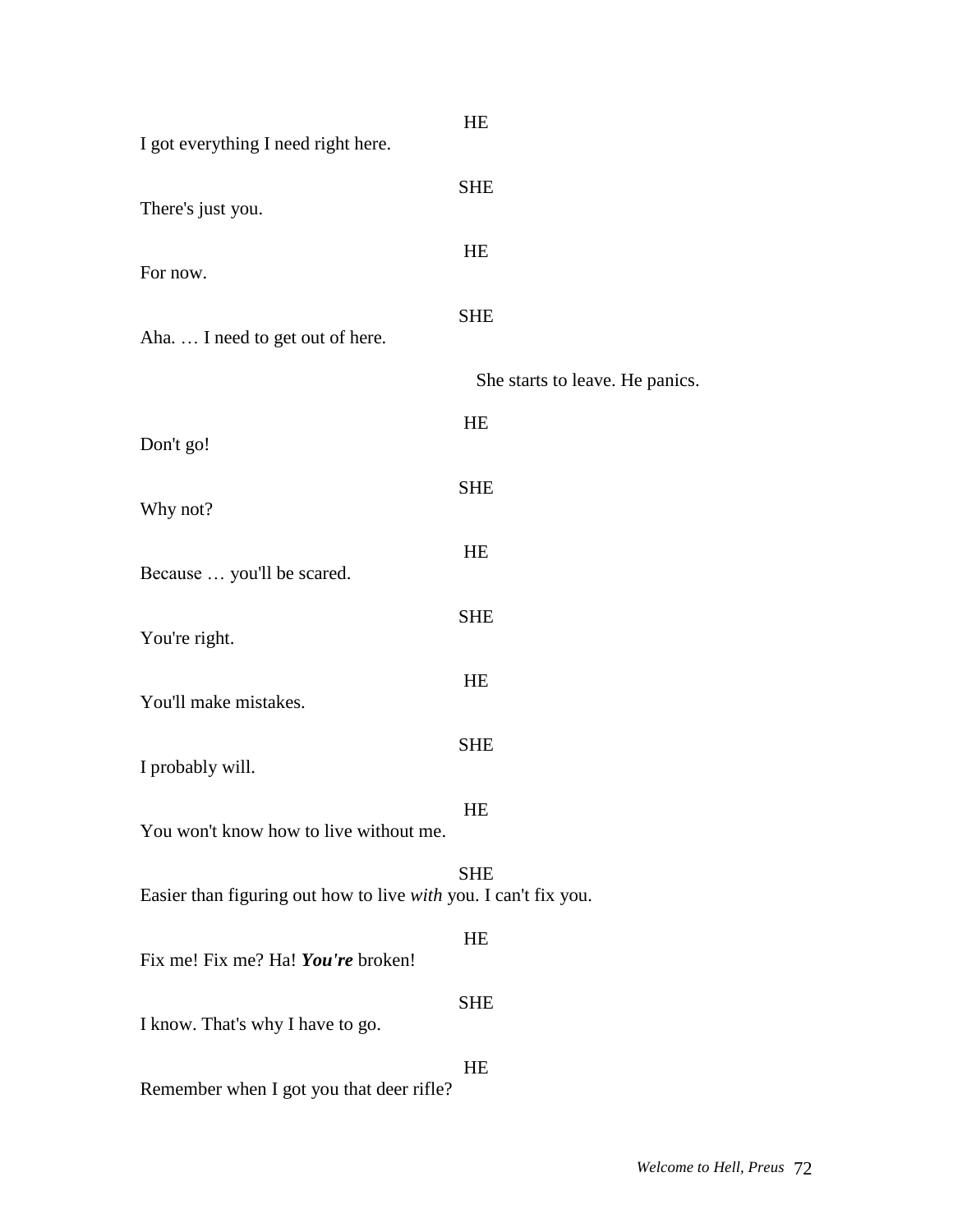**SHE** 

What?

HE

What don't you get? Ri-fle. We had to change the safety so it was left-handed.

## SHE

What are you getting at?

## HE

You were a good shot. Kind of freaked us out when it … went off … that one opening morning of deer season. R'member that? Long time ago. You were loading it by the truck before we walked to our stands. It just went off. I think you got a doe that year, right? (She doesn't answer. She's baffled by the turn in the conversation.)

But you didn't shoot the fawn that was with it. And it cried, you said.

#### SHE

You told me I should have shot it. That it will never make it through the winter.

HE Oh, so you do remember. I always wondered about that morning.

## **SHE**

And what were you wondering?

HE Well ... (a little laugh). A gun goes off in the dark. Makes you jumpy.

**SHE** 

I told you that gun needed to be adjusted. The safety wasn't … right.

(pause)

## HE

No, it wasn't, was it? …. If you have another room on the other side of the wall, you can go there. If you have only one room,

#### **SHE**

You can stay in it, or leave.

There is a door.

If there is someone in your bed.

## **HE**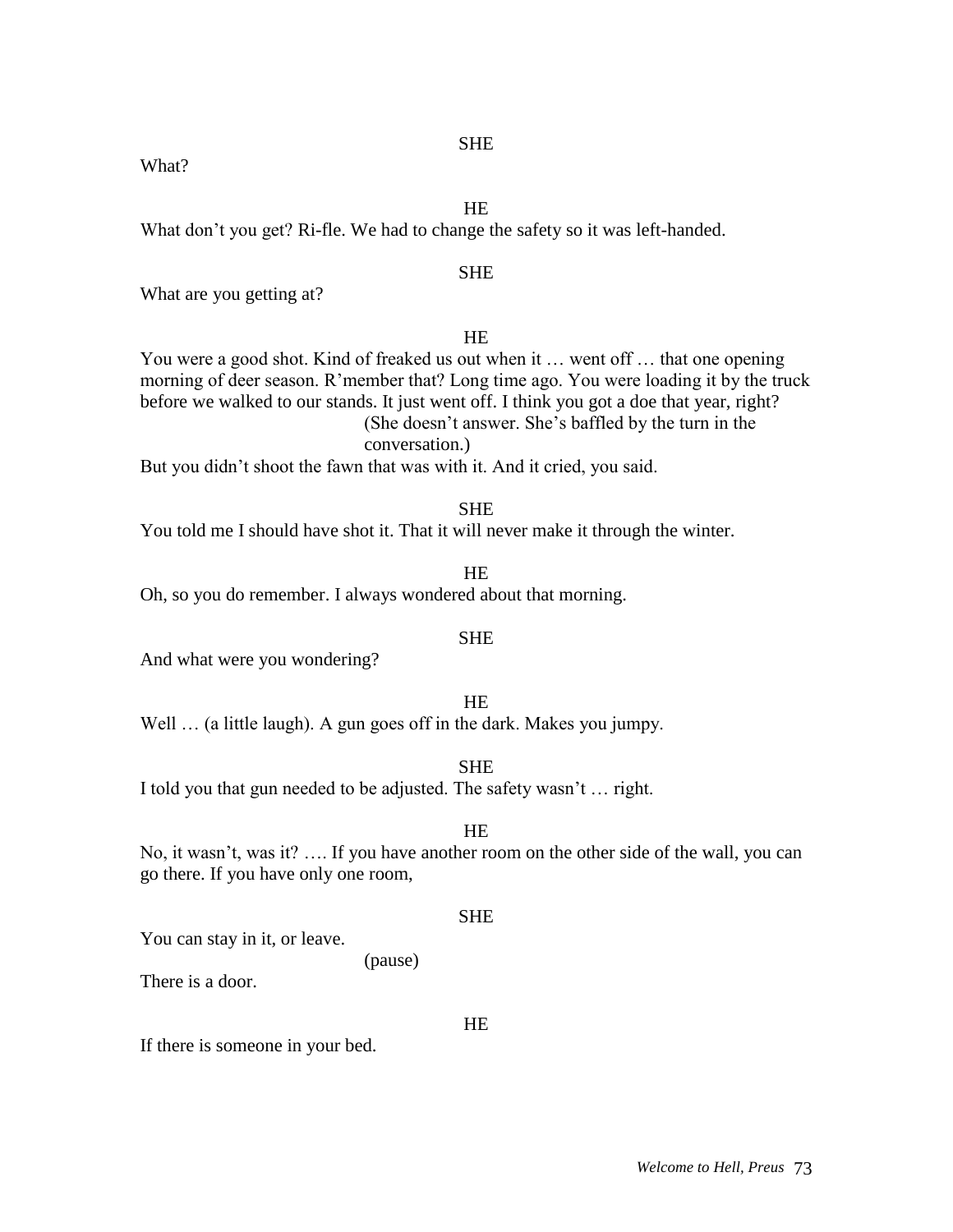| Or if you're in bed alone.                                                                      | <b>SHE</b>                                                                                                                                                                                        |
|-------------------------------------------------------------------------------------------------|---------------------------------------------------------------------------------------------------------------------------------------------------------------------------------------------------|
|                                                                                                 | HE                                                                                                                                                                                                |
| You can stay in it.                                                                             |                                                                                                                                                                                                   |
| Or get up.                                                                                      | <b>SHE</b>                                                                                                                                                                                        |
| You can stay in it.                                                                             | HE                                                                                                                                                                                                |
| Or leave.<br>There is a door.                                                                   | <b>SHE</b>                                                                                                                                                                                        |
|                                                                                                 | She puts on a judge's robe.                                                                                                                                                                       |
| A BOOMING VOICE, played live by James/Shawn<br>All rise.                                        |                                                                                                                                                                                                   |
|                                                                                                 | Waits for response from the audience, but<br>there probably isn't one.                                                                                                                            |
| I said, All RISE! And that means all!<br>(Maybe nobody stands.)<br>Aw, screw it, let's siddown. |                                                                                                                                                                                                   |
|                                                                                                 | SHE may pick up a gavel and pound it a<br>good one. It's louder and reverberates more<br>than it possibly could.                                                                                  |
|                                                                                                 | <b>SHE</b>                                                                                                                                                                                        |
| Approach the bench, asshole.                                                                    |                                                                                                                                                                                                   |
| (He smirks.)<br>Your honor, I don't think                                                       | HE                                                                                                                                                                                                |
| you? Well, neither was I, but the difference is that I'm ready and you're not.                  | <b>SHE</b><br>No, you don't, and that's your problem. I said, 'come here' and I called you an asshole,<br>because this is a court of law and we deal with facts. You weren't expecting this, were |
| Ready? For what?                                                                                | HE                                                                                                                                                                                                |
|                                                                                                 |                                                                                                                                                                                                   |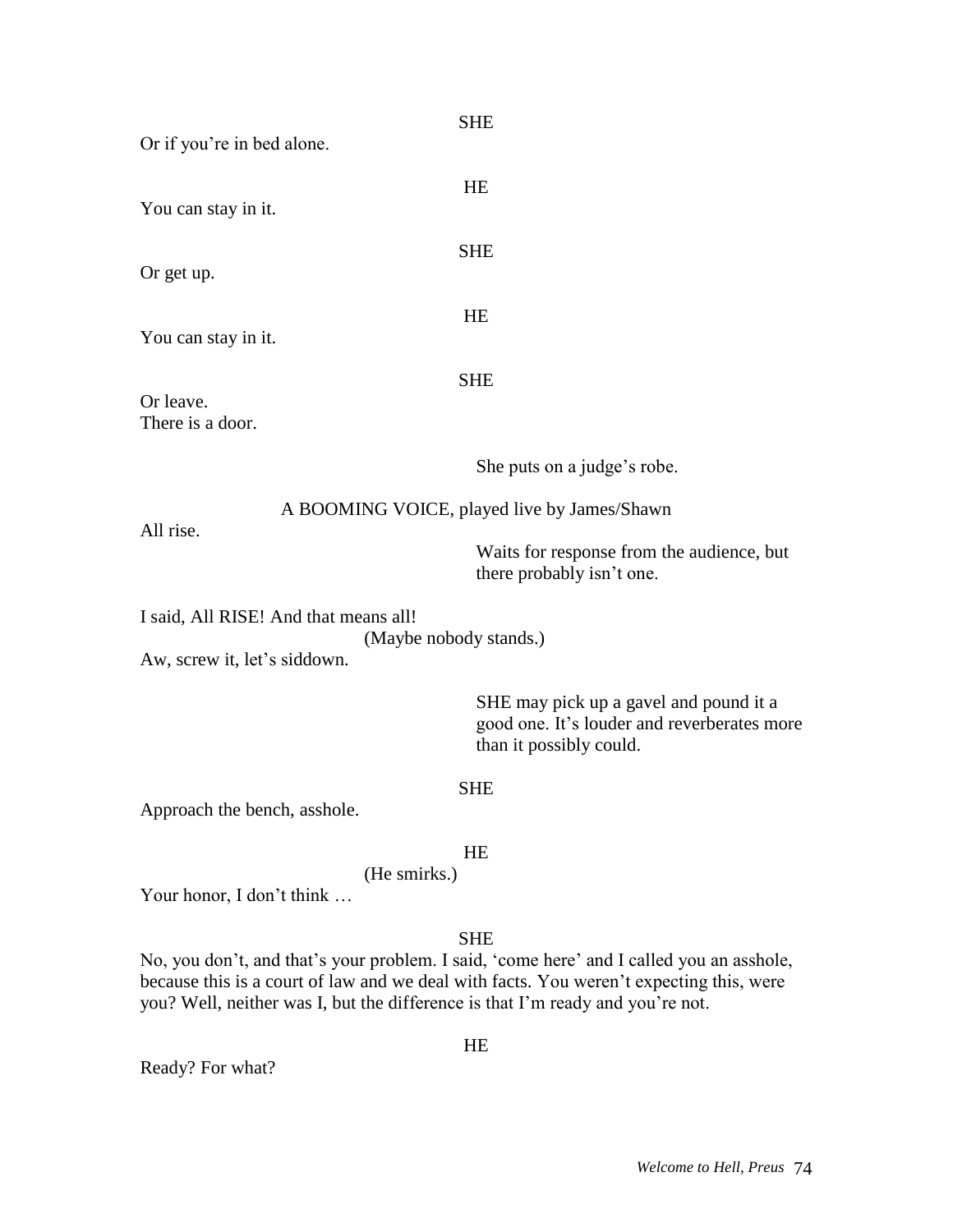## **SHE**

For what's next. For a door to open, let's say?

He picks up a yellow legal pad full of notes and turns over pages, as if looking for something, in a hurry. Could be an iPad. Meanwhile, projections of doors dim up – extremely slowly.

## SHE

You won't need that.

#### HE

What's the claim against me?

## **SHE**

You're going to have about as much to go on as I've had. Fair, no? (She waits, but there is no response, so she continues.) So, how do you plead?

#### HE

Uh, Your … Honor, I have always respected and observed appropriate decorum in the courtroom, and-

## **SHE**

In a courtroom, maybe. Everywhere else, not so much. But if you want a gold star for the chart on the refrigerator, we can arrange that. Did you have a point?

#### **HE**

My point is certainly clear to everyone here …

SHE

Oh, really? Except me, and I'm the one who counts.

## In the interest of fairness-

## **SHE**

HE

Ha! You're hilarious. Fairness. Life isn't fair, Hell isn't either. I'm no longer sure just where I am or where I'll end up, but I'm already getting used to this robe. In fact, it looks different around here.

> (She explores her surroundings a bit, and stops to take note of the place she will exit momentarily.)

Well. ... well, well. (beat) Now, let's get on with it!

#### *Welcome to Hell, Preus* 75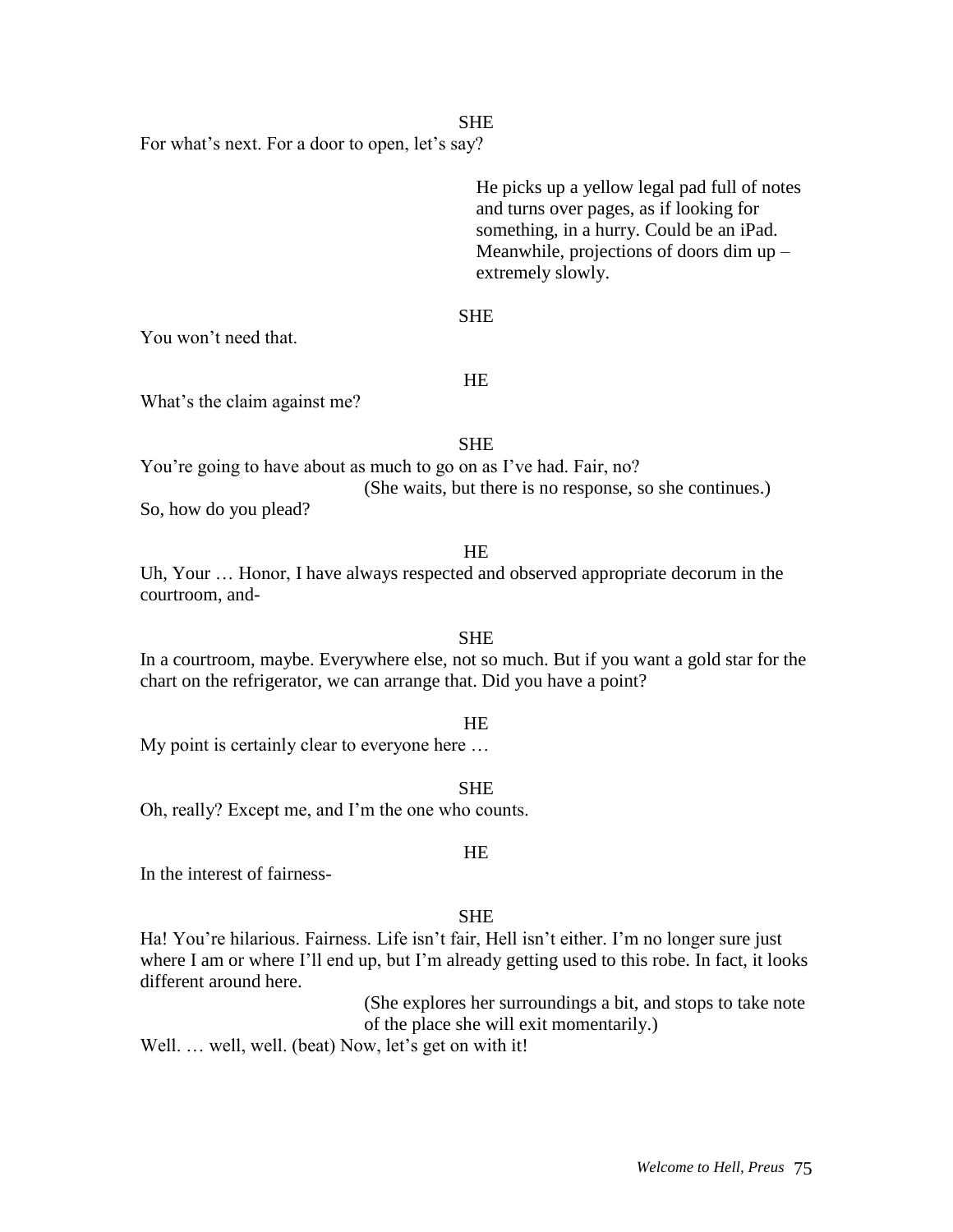# HE

(His phone rings.)

May I?

(HE puts it up to his ear, but doesn't respond.)

Lights fade on her. She removes the robe during the following Telephone Voice speech.

#### TELEPHONE VOICE

Welcome to Hell. Please choose from the following options, but listen carefully as some options have changed. To speak to a customer service representative, press 2. To return to the main menu, press 3. To get out of Hell, press 4.

(He looks her direction and presses 4.)

Invalid entry. To get out of Hell, press 4.

(He presses 4.)

Invalid entry. Goodbye.

#### **HE**

Lemme tell ya a good one. A guy with dyslexia walks into a bra.

(He chuckles through this joke.)

A bra. Dyslexia. That's funny. … A guy walks into a bar with a slab of asphalt under his arm and says, "A beer please, and one for the road." Gotta be drunk for that one.

> By this time the projected doors are very clear. SHE looks at them, walks to one of them, and turns back to him.

#### SHE

There is a door!

HE

You know … That doesn't sound like, "I want you to come, too."

SHE

There is a door in the wall of the room! … You can stay in it, or leave! **SHE** 

(She is looking at the door she's chosen.)

There *is* a door!

#### HE

This is what *you* know.

(Slower, and fighting back some honest emotion.)

So, this amnesiac walks into a bar,

(Fighting to finish the joke …Huge struggle)

and he asks the bartender, see … So, he asks the bartender

(Significant pause.)